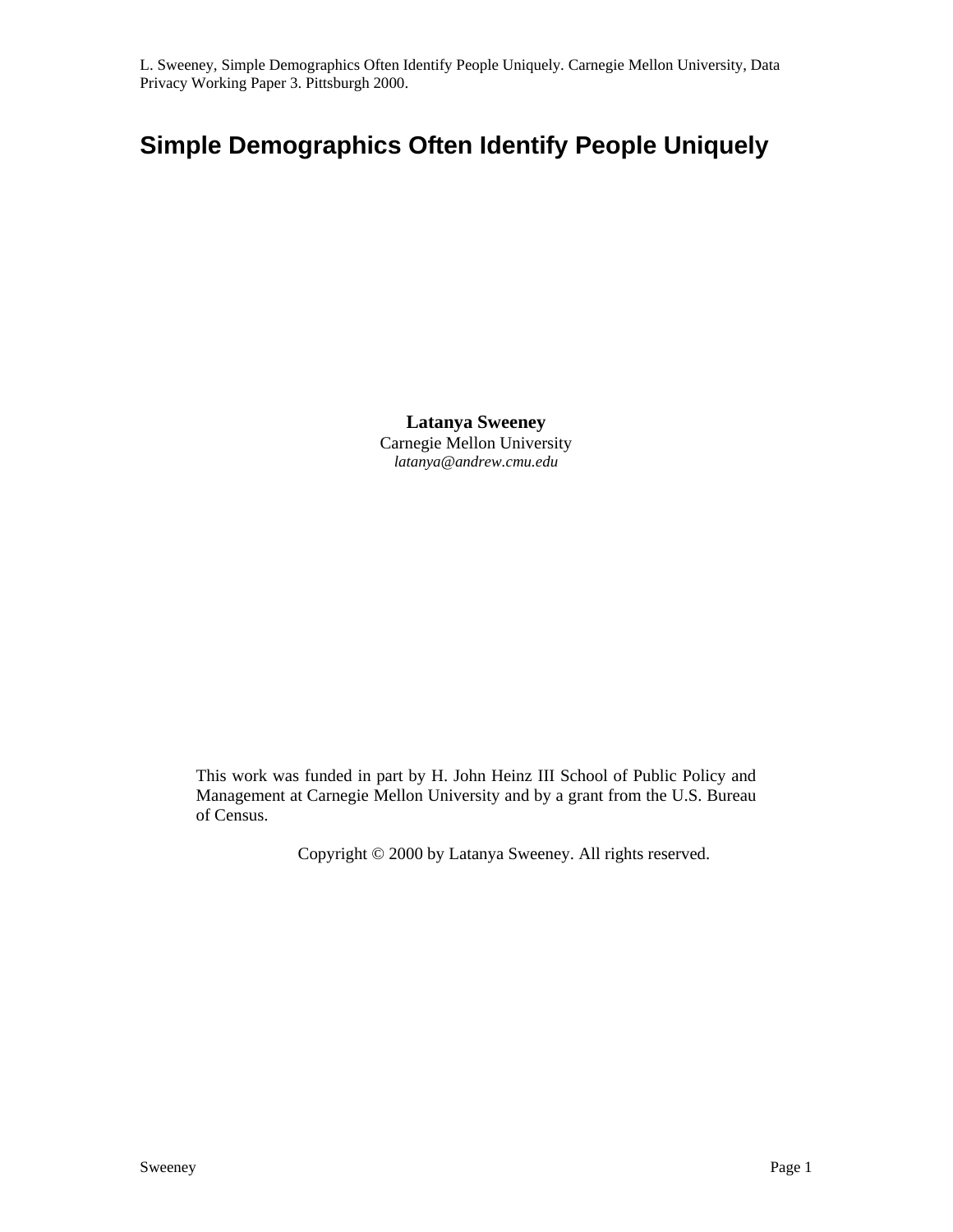# **1. Abstract**

In this document, I report on experiments I conducted using 1990 U.S. Census summary data to determine how many individuals within geographically situated populations had combinations of demographic values that occurred infrequently. It was found that combinations of few characteristics often combine in populations to uniquely or nearly uniquely identify some individuals. Clearly, data released containing such information about these individuals should not be considered anonymous. Yet, health and other person-specific data are publicly available in this form. Here are some surprising results using only three fields of information, even though typical data releases contain many more fields. It was found that 87% (216 million of 248 million) of the population in the United States had reported characteristics that likely made them unique based only on {5-digit ZIP, gender, date of birth}. About half of the U.S. population (132 million of 248 million or 53%) are likely to be uniquely identified by only {place, gender, date of birth}, where place is basically the city, town, or municipality in which the person resides. And even at the county level, {county, gender, date of birth} are likely to uniquely identify 18% of the U.S. population. In general, few characteristics are needed to uniquely identify a person.

# **2. Introduction**

Data holders often collect person-specific data and then release derivatives of collected data on a public or semi-public basis after removing all explicit identifiers, such as name, address and phone number. Evidence is provided in this document that this practice of de-identifying data and of ad hoc generalization are not sufficient to render data anonymous because combinations of attributes often combine uniquely to re-identify individuals.

### **2.1. Linking to re-identify de-identified data**

In this subsection, I will demonstrate how linking can be used to re-identify de-identified data. The National Association of Health Data Organizations (NAHDO) reported that 44 states have legislative mandates to collect hospital level data and that 17 states have started collecting ambulatory care data from hospitals, physicians offices, clinics, and so forth [1]. These data collections often include the patient's *ZIP* code, *birth date*, *gender*, and *ethnicity* but no explicit identifiers like *name* or *address*. The leftmost circle in Figure 1 contains some of the data elements collected and shared.

For twenty dollars I purchased the voter registration list for Cambridge Massachusetts and received the information on two diskettes [2]. The rightmost circle in Figure 1 shows that these data included the name, address, ZIP code, birth date, and gender of each voter. This information can be linked using *ZIP*, *birth date* and *gender* to the medical information, thereby linking diagnosis, procedures, and medications to particularly named individuals. The question that remains of course is how unique would such linking be.

In general I can say that the greater the number and detail of attributes reported about an entity, the more likely that those attributes combine uniquely to identify the entity. For example, in the voter list, there were 2 possible values for gender and 5 possible five-digit ZIP codes; birth dates were within a range of 365 days for 100 years. This gives 365,000 unique values, but there were only 54,805 voters.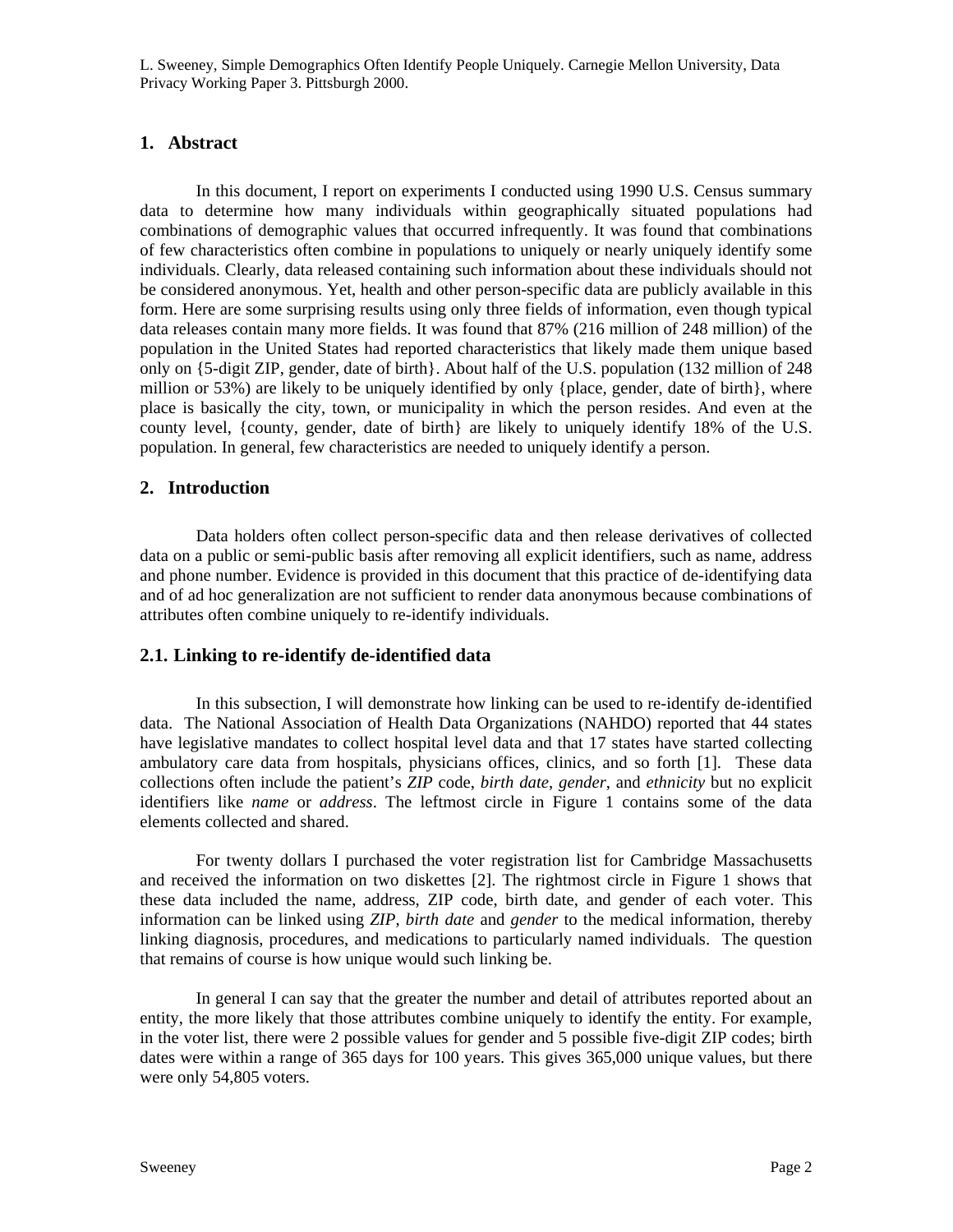

**Figure 1 Linking to re-identify data** 

# **2.2. Publicly and semi-publicly available health data**

As mentioned in the previous subsection, most states (44 of 50 or 88%) collect hospital discharge data [3]. Many of these states have subsequently distributed copies of these data to researchers, sold copies to industry and made versions publicly available. While there are many possible sources of patient-specific data, these represent a class of data collections that are often publicly and semi-publicly available.

| # Field description Size             | # Field description Size          |
|--------------------------------------|-----------------------------------|
| 1 HOSPITAL ID NUMBER 12              | 26 MDC CODE 2                     |
| 2 PATIENT DATE OF BIRTH (MMDDYYYY) 8 | 27 TOTAL CHARGES 9                |
| 3 SEX 1                              | 28 ROOM AND BOARD CHARGES 9       |
| 4 ADMIT DATE (MMDYYYY) 8             | <b>29 ANCILLARY CHARGES 9</b>     |
| 5 DISCHARGE DATE (MMDDYYYY) 8        | 30 ANESTHESIOLOGY CHARGES 9       |
| <b>6 ADMIT SOURCE 1</b>              | <b>31 PHARMACY CHARGES 9</b>      |
| <b>7 ADMIT TYPE 1</b>                | 32 RADIOLOGY CHARGES 9            |
| 8 LENGTH OF STAY (DAYS) 4            | 33 CLINICAL LAB CHARGES 9         |
| <b>9 PATIENT STATUS 2</b>            | 34 LABOR-DELIVERY CHARGES 9       |
| 10 PRINCIPAL DIAGNOSIS CODE 6        | 35 OPERATING ROOM CHARGES 9       |
| 11 SECONDARY DIAGNOSIS CODE - 16     | <b>36 ONCOLOGY CHARGES 9</b>      |
| 12 SECONDARY DIAGNOSIS CODE - 2 6    | <b>37 OTHER CHARGES 9</b>         |
| 13 SECONDARY DIAGNOSIS CODE - 3.6    | <b>38 NEWBORN INDICATOR 1</b>     |
| 14 SECONDARY DIAGNOSIS CODE - 4 6    | <b>39 PAYER ID 1 9</b>            |
| 15 SECONDARY DIAGNOSIS CODE - 5.6    | 40 TYPE CODE 11                   |
| 16 SECONDARY DIAGNOSIS CODE - 6 6    | 41 PAYER ID 2 9                   |
| 17 SECONDARY DIAGNOSIS CODE - 76     | 42 TYPE CODE 2 1                  |
| 18 SECONDARY DIAGNOSIS CODE - 8 6    | 43 PAYER ID 3 9                   |
| 19 PRINCIPAL PROCEDURE CODE 7        | 44 TYPE CODE 3 1                  |
| 20 SECONDARY PROCEDURE CODE - 17     | <b>45 PATIENT ZIP CODE 5</b>      |
| 21 SECONDARY PROCEDURE CODE - 27     | 46 Patient Origin COUNTY 3        |
| 22 SECONDARY PROCEDURE CODE - 3 7    | 47 Patient Origin PLANNING AREA 3 |
| 23 SECONDARY PROCEDURE CODE - 4 7    | 48 Patient Origin HSA 2           |
| 24 SECONDARY PROCEDURE CODE - 5 7    | <b>49 PATIENT CONTROL NUMBER</b>  |
| 25 DRG CODE 3                        | 50 HOSPITAL HSA 2                 |

#### **Figure 2 IHCCCC Research Health Data**

The Illinois Health Care Cost Containment Council (IHCCCC) is the organization in the State of Illinois that collects and disseminates health care cost data on hospital visits in Illinois. IHCCCC reports more than 97% compliance by Illinois hospitals in providing the information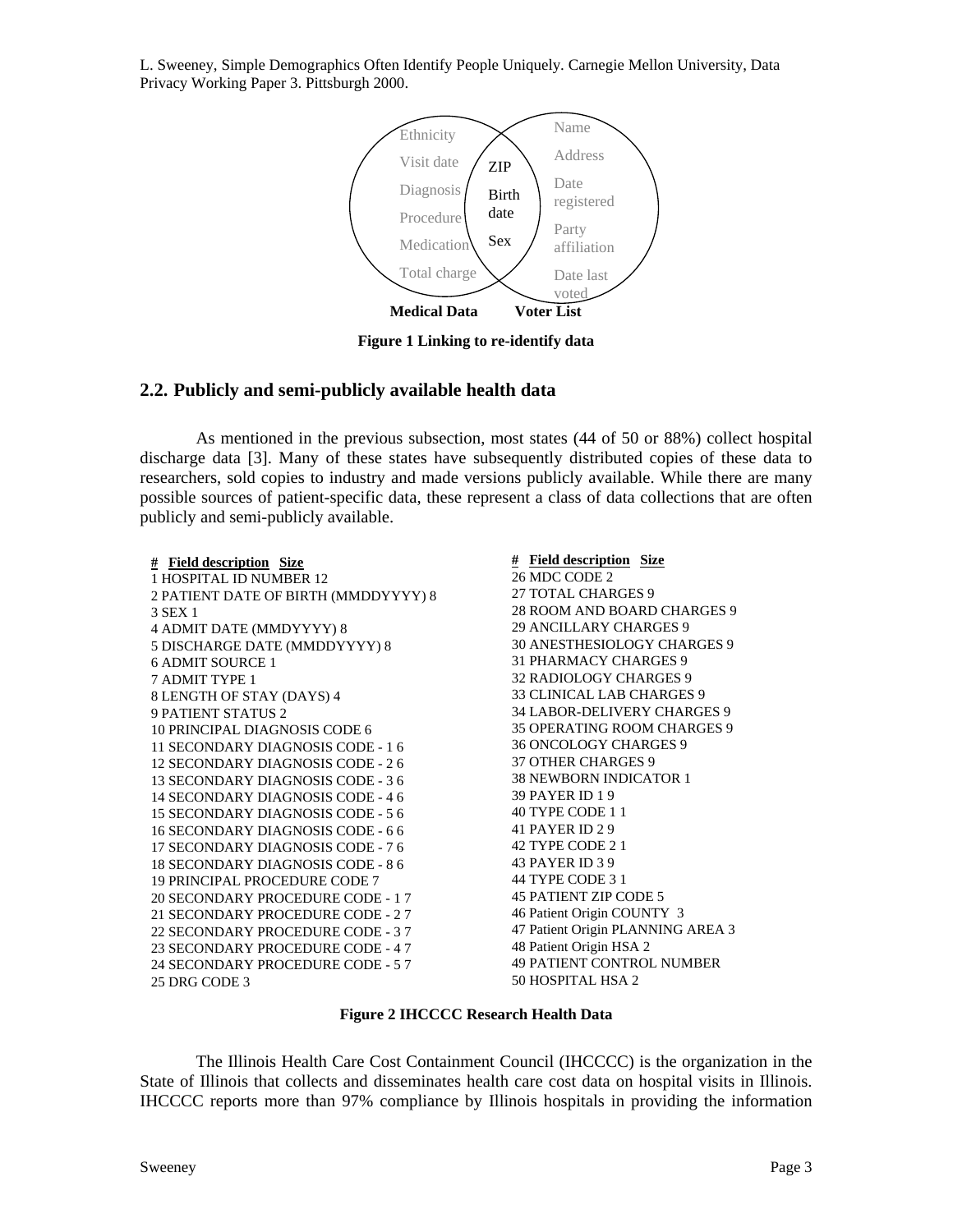[4]. Figure 2 contains a sample of the kinds of fields of information that are not only collected, but also disseminated.

Of the states mentioned in the NAHDO report, 22 of these states contribute to a national database called the State Inpatient Database (*SID*) sponsored by the Agency for Healthcare Research and Quality (AHRQ). A copy of each patient's hospital visit in these states is sent to AHRQ for inclusion in *SID*. Some of the fields provided in *SID* are listed in Figure 3 along with the compliance of the 13 states that contributed to *SID*'s 1997 data [5].

| <b>Field</b>              | Comments                           | #states | %states |
|---------------------------|------------------------------------|---------|---------|
| Patient Age               | years                              | 13      | 100%    |
| Patient Date of birth     | month, year                        | 5       | 38%     |
| <b>Patient Gender</b>     |                                    | 13      | 100%    |
| Patient Racial background |                                    | 11      | 85%     |
| <b>Patient ZIP</b>        | 5-digit                            | 9       | 69%     |
| Patient ID                | encrypted (or scrambled)           | 3       | 23%     |
| Admission date            | month, year                        | 8       | 62%     |
| Admission day of week     |                                    | 12      | 92%     |
| Admission source          | emergency, court/law, etc.         | 13      | 100%    |
| Birth weight              | for newborns                       | 5       | 38%     |
| Discharge date            | month, year                        | 7       | 54%     |
| Length of stay            |                                    | 13      | 100%    |
| Discharge status          | routine, death, nursing home, etc. | 13      | 100%    |
| Diagnosis Codes           | ICD9, from 10 to30                 | 13      | 100%    |
| <b>Procedure Codes</b>    | from 6 to 21                       | 13      | 100%    |
| Hospital ID               | AHA#                               | 12      | 92%     |
| Hospital county           |                                    | 12      | 92%     |
| Primary payer             | Medicare, insurance, self-pay, etc | 13      | 100%    |
| Charges                   | from 1 to 63 categories            | 11      | 85%     |

**Figure 3 Some data elements for AHRQ's State Inpatient Database (13 participating states)** 

| <b>State</b>         | <b>Month and Year of Birth date</b> | Age |
|----------------------|-------------------------------------|-----|
| Arizona              | Yes                                 | Yes |
| California           |                                     | Yes |
| Colorado             |                                     | Yes |
| Florida              |                                     | Yes |
| lowa                 | Yes                                 | Yes |
| <b>Massachusetts</b> |                                     | Yes |
| Maryland             |                                     | Yes |
| New Jersey           |                                     | Yes |
| New York             | Yes                                 | Yes |
| Oregon               | Yes                                 | Yes |
| South Carolina       |                                     | Yes |
| Washington           |                                     | Yes |
| Wisconsin            | Yes                                 | Yes |

#### **Figure 4 Age information provided by states to SID**

Figure 4 lists the states reported in Figure 3 that provide the *month and year of birth* and the *age* for each patient.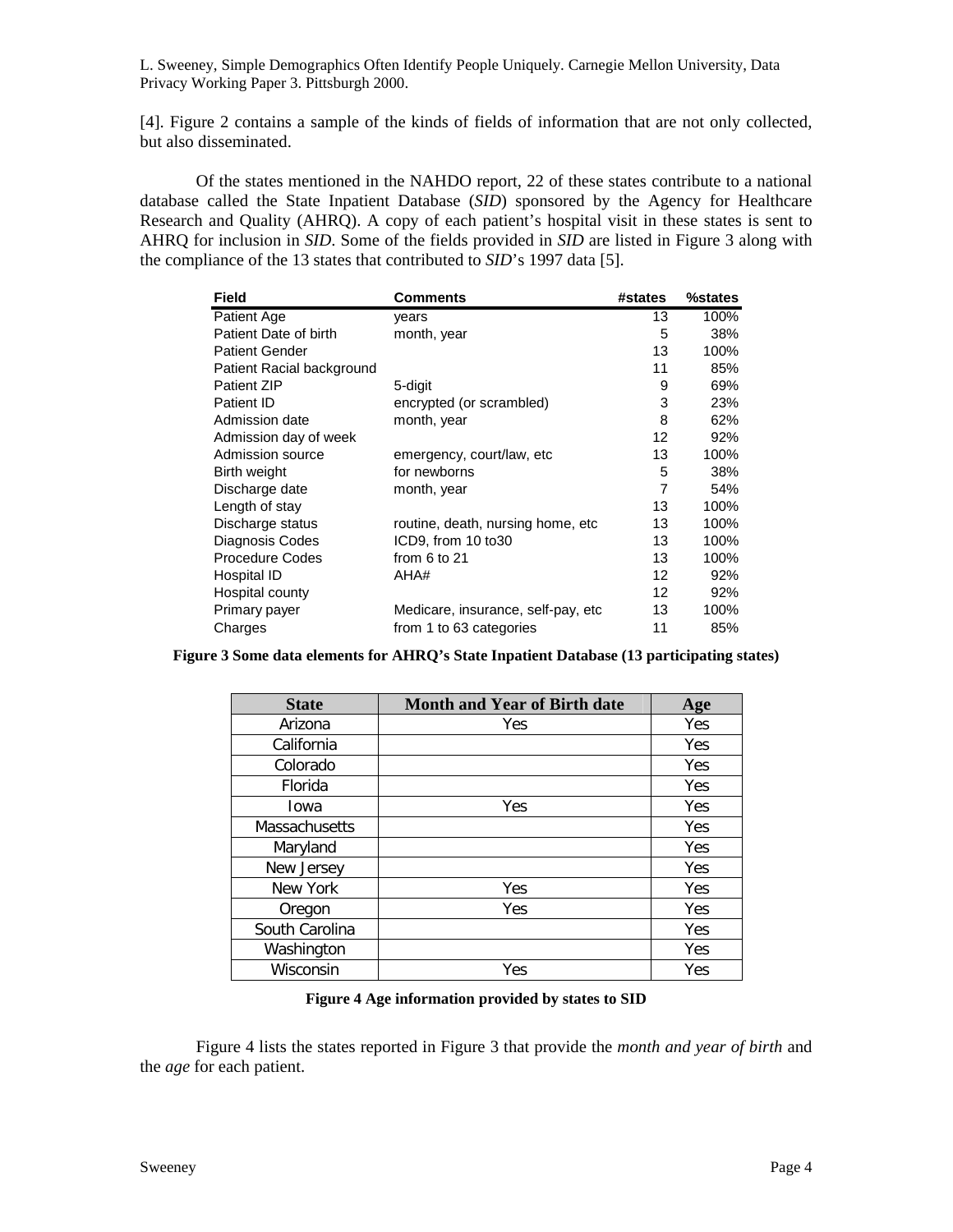The remainder of this document provides experimental results from summary data that show how demographics often combine to make individuals unique or almost unique in data like these.

### **2.3. A single attribute**

The frequency with which a single characteristic occurs in a population can help identify individuals based on unusual or outlying information. Consider a frequency distribution of birth years found in the list of registered voters. It is not surprising to see fewer people present with earlier birth years. Clearly, a person born in 1900 is unusual and by implication less anonymous in data.

### **2.4. More than one attribute**

What may be more surprising is that combinations of characteristics can combine to occur even less frequently than the characteristics appear alone.

| <b>ZIP</b> | Birth         | <b>Gender Race</b> |              |
|------------|---------------|--------------------|--------------|
|            | 60602 7/15/54 | m                  | Caucasian    |
|            | 60140 2/18/49 |                    | <b>Black</b> |
|            | 62052 3/12/50 |                    | Asian        |

|  |  |  | <b>Figure 5 Data that looks anonymous</b> |
|--|--|--|-------------------------------------------|
|--|--|--|-------------------------------------------|

Consider Figure 5. If the three records shown were part of a large and diverse database of information about Illinois residents, then it may appear reasonable to assume that these three records would be anonymous. However, the 1990 federal census [6] reports that the ZIP (postal code) 60602 consisted primarily of a retirement community in the Near West Side of Chicago and therefore, there were very few people (less than 12) of an age under 65 living there. The ZIP code 60140 is the postal code for Hampshire, Illinois in Dekalb county and reportedly there were only two black women who resided in that town. Likewise, 62052 had only four Asian families. In each of these cases, the uniqueness of the combinations of characteristics found could help reidentify these individuals.

| Race         | <b>Birth</b> | Gender | <b>ZIP</b> | <b>Problem</b>  |
|--------------|--------------|--------|------------|-----------------|
| <b>Black</b> | 09/20/65     | m      | 02141      | short of breath |
| <b>Black</b> | 02/14/65     | m      | 02141      | chest pain      |
| <b>Black</b> | 10/23/65     | f      | 02138      | hypertension    |
| <b>Black</b> | 08/24/65     | f      | 02138      | hypertension    |
| <b>Black</b> | 11/07/64     | f      | 02138      | obesity         |
| <b>Black</b> | 12/01/64     | f      | 02138      | chest pain      |
| White        | 10/23/64     | m      | 02138      | chest pain      |
| White        | 03/15/65     | f      | 02139      | hypertension    |
| White        | 08/13/64     | m      | 02139      | obesity         |
| White        | 05/05/64     | m      | 02139      | short of breath |
| White        | 02/13/67     | m      | 02138      | chest pain      |
| White        | 03/21/67     | m      | 02138      | chest pain      |

**Figure 6 De-identified data**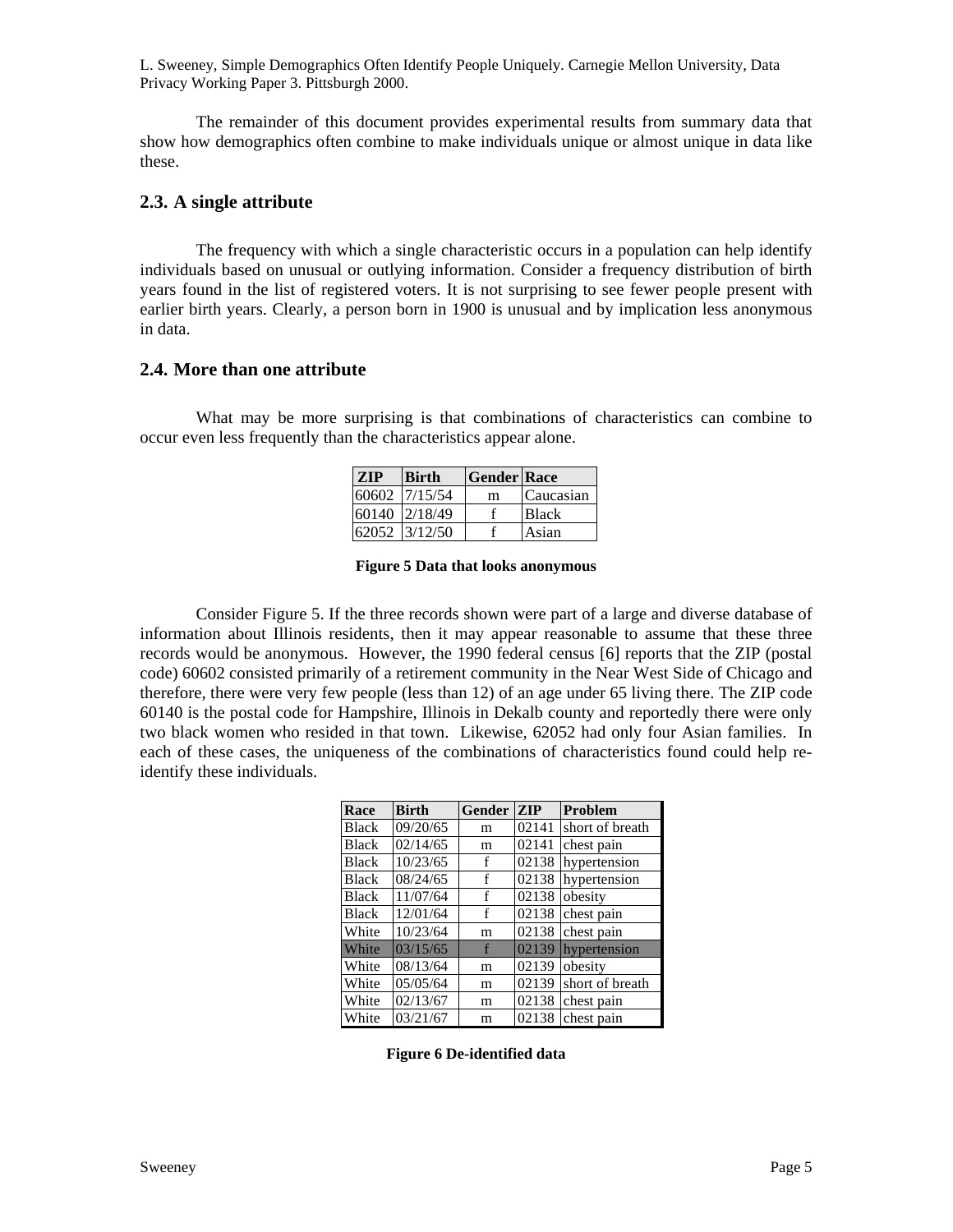As another example, Figure 6 contains de-identified data. Each row contains information about a distinct person, so information about 12 people is reported. The table contains the following fields of information {*Race/Ethnicity*, *Date of Birth*, *Gender*, *ZIP*, *Medical Problem*}.

In Figure 6, there is information about an equal number of African Americans (listed as *Black*) as there are Caucasian Americans (listed as *White*) and an equal number of men (listed as *m*) as there are women (listed as *f*), but in combination, there appears only one Caucasian female.

### **2.5. Learned from the examples**

These examples demonstrate that in general, the frequency distributions of combinations of characteristics have to be examined in combination with respect to the entire population in order to determine unusual values and cannot be generally predicted from the distributions of the characteristics individually. Of course, obvious predictions can be made from extreme distributions --such as values that do not appear in the data will not appear in combination either.

### **3. Background of definitions and terms**

**Definition (informal). Person-specific data** Collections of information whose granularity of details are specific to an individual are termed *person-specific data*. More generally, in *entity-specific data*, the granularity of details is specific to an entity.

### **Example. Person-specific data**

Figure 5 and Figure 6 provide examples of person-specific data. Each row of these tables contains information related to one person.

The idea of anonymous data is a simple one. The term "anonymous" means that the data cannot be linked or manipulated to confidently identify the individual who is the subject of the data.

**Definition (informal). Anonymous data** *Anonymous data* implies that the data cannot be manipulated or linked to confidently identify the entity that is the subject of the data.

Most people understand that there exist explicit identifiers, such as name and address, which can provide a direct means to communicate with the person. I term these *explicit identifiers*; see the informal definition below.

**Definition (informal). Explicit identifier** An *explicit identifier* is a set of data elements, such as {*name*, *address*} or {*name*, *phone number*}, for which there exists a direct communication method, such as email, telephone, postal mail, etc., where with no additional information, the designated person could be directly and uniquely contacted.

A common incorrect belief is that removing all explicit identifiers such as name, address and phone number from the data renders the result anonymous. I refer to this instead as *deidentified data*; see the informal definition below.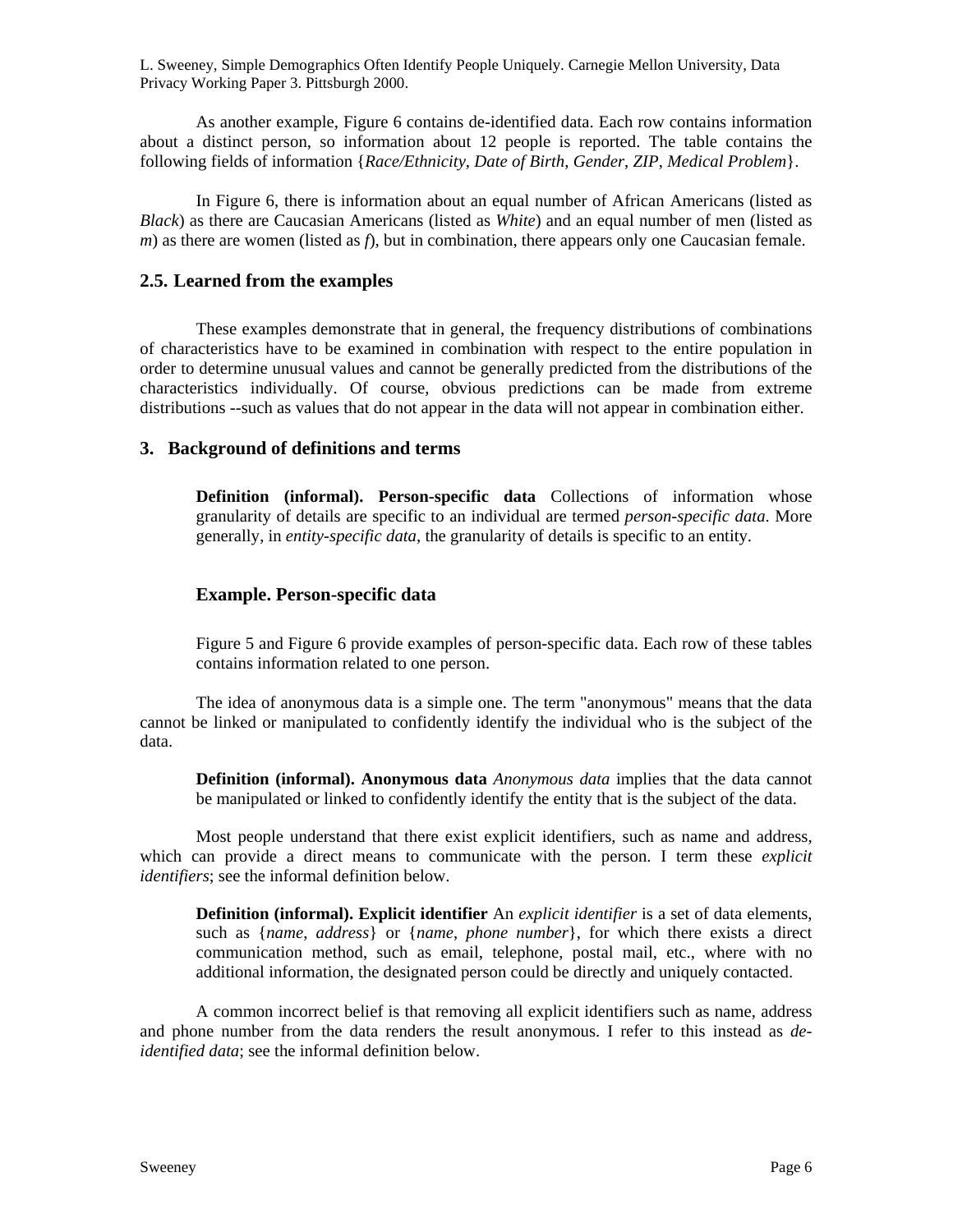**Definition (informal). De-identified data** *De-identified data* result when all explicit identifiers, such as name, address, or phone number are removed, generalized or replaced with a made-up alternative.

### **Example. De-identified data**

Figure 5 and Figure 6 provide examples of de-identified person-specific data. There are no explicit identifiers in these data.

Because a combination of characteristics can combine uniquely for an individual, it can provide a means of recognizing a person and therefore serve as an identifier. In the literature, such combinations were nominally introduced as *quasi-identifiers* [7] and *identificates* [3-58] with no supporting evidence provided as to how identifying specific combinations might be. Extending beyond the literature and its casual use in the literature, I term such a combination a quasi-identifier and informally define it below. I then examine specific quasi-identifiers found within publicly and semi-publicly available data and compute their general ability to uniquely associate with particular persons in the U.S. population.

**Definition (informal). Quasi-identifier** A quasi-identifier is a set of data elements in entity-specific data that in combination associates uniquely or almost uniquely to an entity and therefore can serve as a means of directly or indirectly recognizing the specific entity that is the subject of the data.

#### **Example. Quasi-identifier**

A quasi-identifier whose values are unique for all the records in Figure 6 is {*ZIP*, *gender*, *Birth*}.

In the next section, I will show that {*ZIP*, *gender*, *Birth*} is a unique quasi-identifier for most people in the U.S. population.

The term *table* is really quite simple and is synonymous with the casual use of the term data collection. It refers to data that are conceptually organized as a 2-dimensional array of rows (or records) and columns (or fields). A database is considered to be a set of one or more tables.

**Definition (informal). Table, tuple and attribute** A *table* conceptually organizes data as a 2-dimensional array of rows (or records) and columns (or fields). Each row (or record) is termed a *tuple*. A tuple contains a relationship among the set of values associated with an entity. Tuples within a table are not necessarily unique. Each column (also known as a field or data element) is called an *attribute* and denotes a field or semantic category of information that is a set of possible values; therefore, an attribute is also a domain. Attributes within a table are unique. So by observing a table, each row is an ordered *n*-tuple of values  $\langle d_1, d_2, ..., d_n \rangle$  such that each value  $d_i$  is in the domain of the *j*-th column, for  $j=1, 2, ..., n$  where *n* is the number of columns.

In mathematical set theory, a relation corresponds with this tabular presentation; the only difference is the absence of column names. Ullman provides a detailed discussion of relational database concepts [9].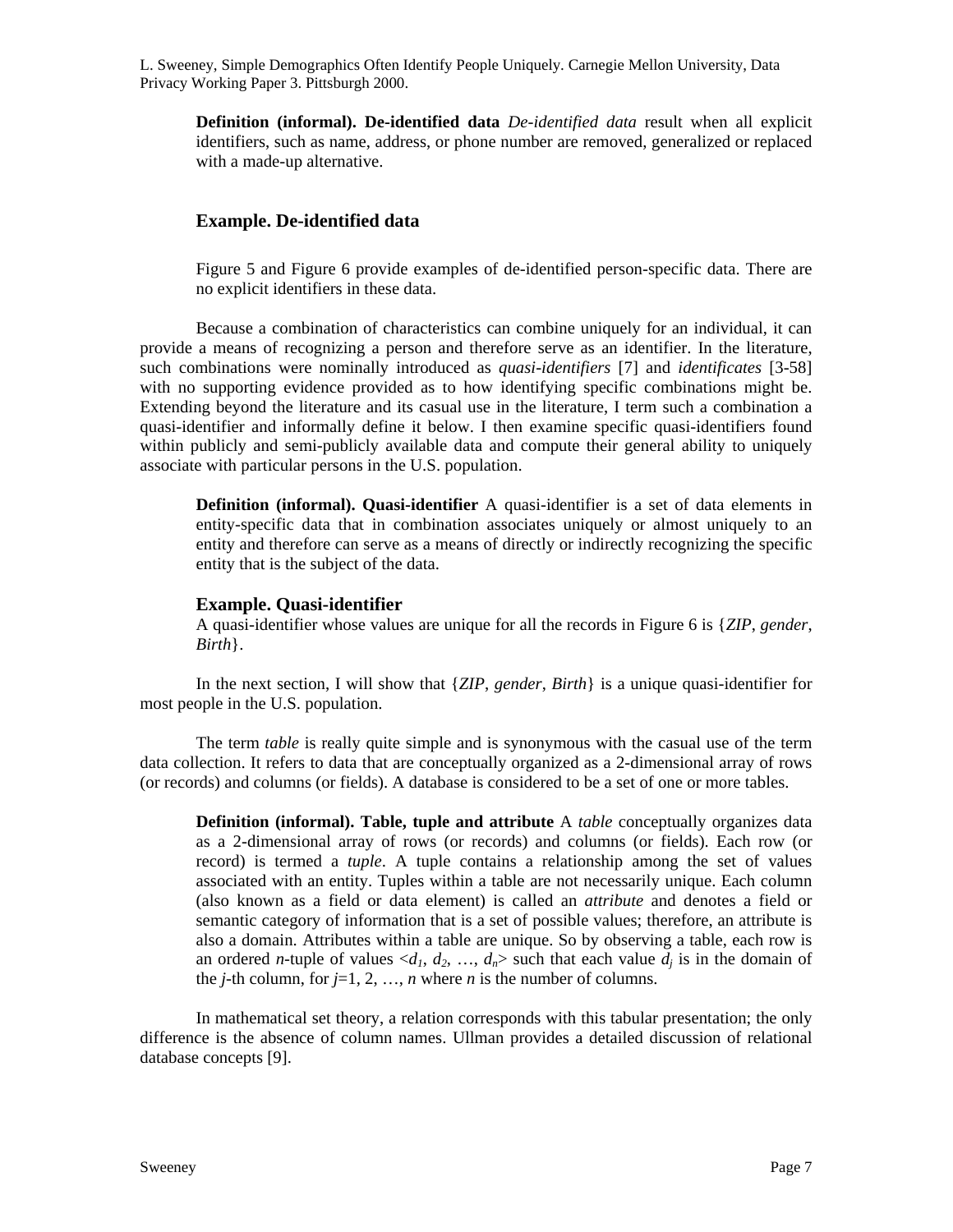# **Examples of tables**

Figure 5 provides an example of a person-specific table with attributes {*ZIP*, *Birth*, *Gender*, *Race*}. Each tuple concerns information about a single person. Figure 6 provides an example of a person-specific table with attributes {*Race*, *Birth*, *Gender*, *ZIP*, *Problem*}.

Unfortunately, the terminology with respect to data collections is not the same across communities and diverse communities have an interest in this work. In order to accommodate these different vocabularies, I provide the following thesaurus of interchangeable terms. In general, *data collection*, *data set* and *table* refer to the same representation of information though a data collection may have more than one table. The terms *record*, *row* and *tuple* all refer to same kind of information. Finally, the terms *data element*, *field*, *column* and *attribute* refer to the same kind of information. For brevity, from this point forward, I will use the more formal database terms of table, tuple and attribute. I do allow the tuples of a table to appear in a "sorted" order on occasion and such cases pose a slight deviation from its more formal meaning. These uses are explicitly noted.

# **4. Methods**

# **4.1. Census Tables**

Information from the 1990 US Census made available on the Web [10] and on CDROM [11] and from the U.S. Postal Service [12] was loaded into Microsoft Access and the following tables produced and used with Microsoft Excel.

- 1. ZIP census table provides 1990 federal census information summarized by each ZIP (postal code) in the United States.
- 2. Place census table provides 1990 federal census information summarized by place name (town, city, municipality, or postal facility name).
- 3. County census table provides 1990 federal census information summarized by US counties.

Figure 7 contains a list of attributes (or data elements) for each of these tables. The name and description of each attribute is listed and a "yes" appears in the column that associates the attribute to the ZIP, Place or County table in which the attribute appears. Information for all 50 states and the District of Columbia were provided. For example, values associated with the attribute *Tot\_pop* in the ZIP table are the total numbers of individuals reported as living in each corresponding *ZIP*. Each tuple (or row) in the table corresponds to a unique ZIP.

Given a particular geographical specification such as ZIP, place or county, the number of people reported as residing in the noted geographical area is reported by age subdivision in the ZIP, Place and County tables. The age subdivisions are: under 12 years of age (denoted as *Aunder12*), between 12 and 18 years of age (denoted as *A12to18*), between 19 and 24 years of age (denoted as *A19to24*), between 25 and 34 years of age (denoted as *A25to34*), between 35 and 44 years of age (denoted as *A35to44*), between 45 and 54 years of age (denoted as *A45to54*),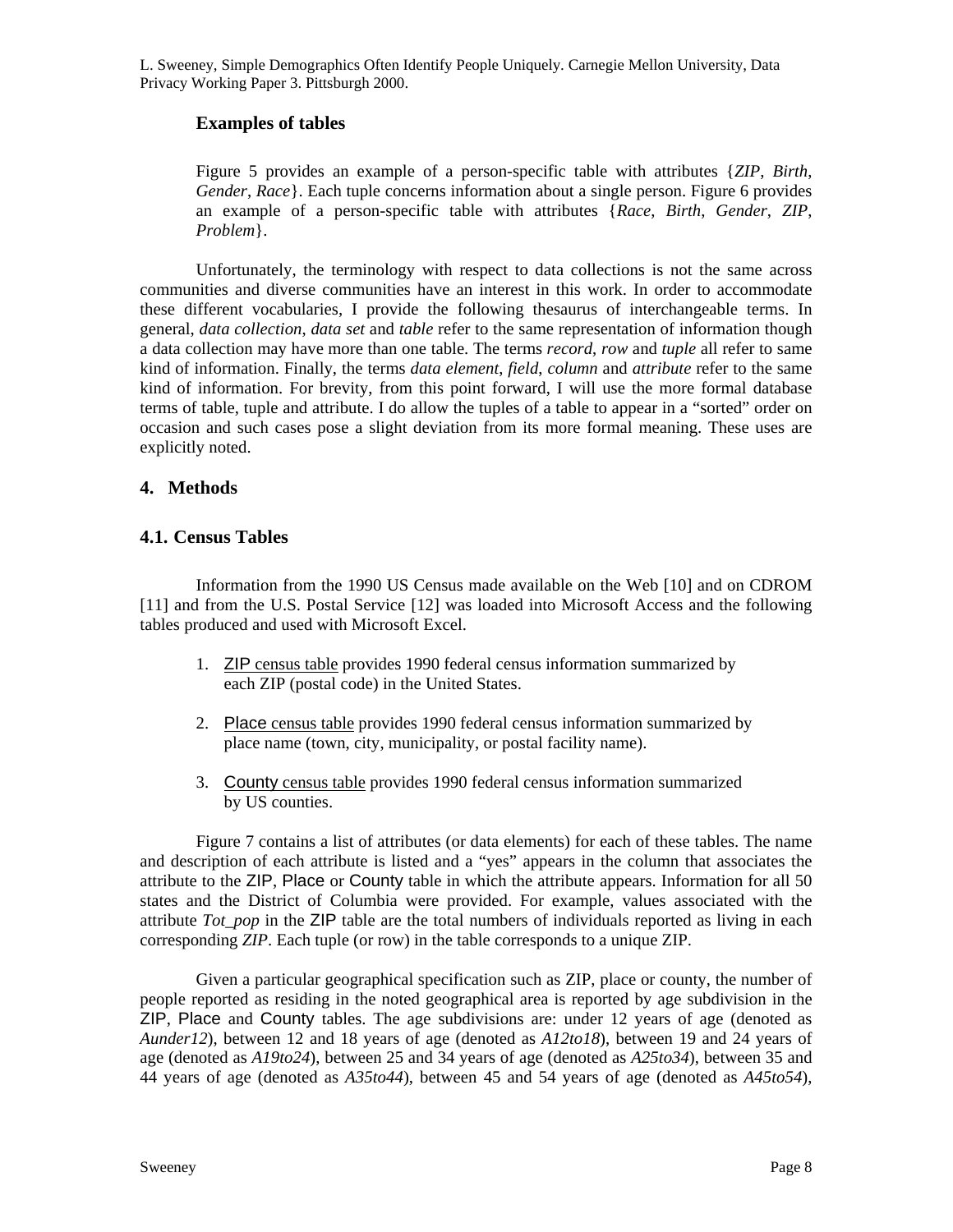between 55 and 64 years of age (denoted as *A55to64*) or more than 65 years of age (denoted as *A65Plus*).

| Field    | <b>Description</b>             | <b>ZIP</b> |           | <b>PLACE COUNTY</b> |
|----------|--------------------------------|------------|-----------|---------------------|
| StatelD  | State Code                     | yes        | yes       | yes                 |
| ZIP      | 5-digit ZIP                    | yes        | NΟ        | <b>NO</b>           |
| Place    | Name of Incorporated Place     | NO         | yes       | <b>NO</b>           |
| CoName   | County Name                    | NO         | <b>NO</b> | yes                 |
| Tot Pop  | <b>Total Population</b>        | yes        | yes       | yes                 |
| AUnder12 | Population Under Age 12 Years  | yes        | yes       | yes                 |
| A12to18  | Population Age 12-18 Years     | yes        | yes       | yes                 |
| A19to24  | Population Age 19-24 Years     | yes        | yes       | yes                 |
| A25to34  | Population Age 25-34 Years     | yes        | yes       | yes                 |
| A35to44  | Population Age 35-44 Years     | yes        | yes       | yes                 |
| A45to54  | Population Age 45-54 Years     | yes        | yes       | yes                 |
| A55to64  | Population Age 55-64 Years     | yes        | yes       | yes                 |
| A65Plus  | Population Age 65 Years and up | yes        | yes       | yes                 |

**Figure 7 1990 Census attributes in ZIP, Place, County tables** 

#### **4.2. ZIPNameGIS Table**

ZIP information provided from the U.S. Postal Service included place, which is a name of a town, city, municipality or postal facility uniquely assigned to a ZIP code. This information was loaded directly to provide the ZIPNameGIS table. The attributes (or data elements) for the ZIPNameGIS table are {*StateID*, *ZIP*, *State*, *POName*, *longitude*, *latitude*, *population*}.

The Place table was constructed by linking the ZIP table to the ZIPNameGIS table on *ZIP*. Results were then grouped by *POName* (respecting state designations) so that population information from multiple ZIP codes were grouped together by the city or town in which the ZIP code referred. Finally, the Place table was generated by collapsing these groupings into single entries that contained the sum of the population values reported for all ZIP codes corresponding to the same place.

During the process, 3 ZIP codes were found to cross state lines and therefore, be listed in two states. To avoid this duplication, the following assignments were made: (1) ZIP code 32530 refers to Pinetta in both Florida and Georgia. The Georgia entry was removed from Place; (2) ZIP code 42223 refers to Fort Campbell in both Kentucky and Tennessee. The Tennessee entry was removed from Place; and, (3) ZIP code 63673 refers to Saint Mary in both Illinois and Missouri. The Missouri entry was removed from Place.

#### **4.2.1. Schemas of shared data**

Figure 2 and Figure 3 contain descriptions of publicly and semi-publicly available hospital discharge data. Below are some quasi-identifiers found in those data that also appear in the census data. The experiments reported in this document estimate the uniqueness of values associated with these quasi-identifiers given the occurrences reported in the census data.

#### **1. Illinois Research Health Data.**

The Illinois Research Health Data  $(R_{rod})$  is described in Figure 2. Among the attributes listed there, I consider  $QI_{rod} = \{date\ of\ birth, gender, 5-digit\ ZIP\}$  to be a quasi-identifier within  $R_{rod}$ .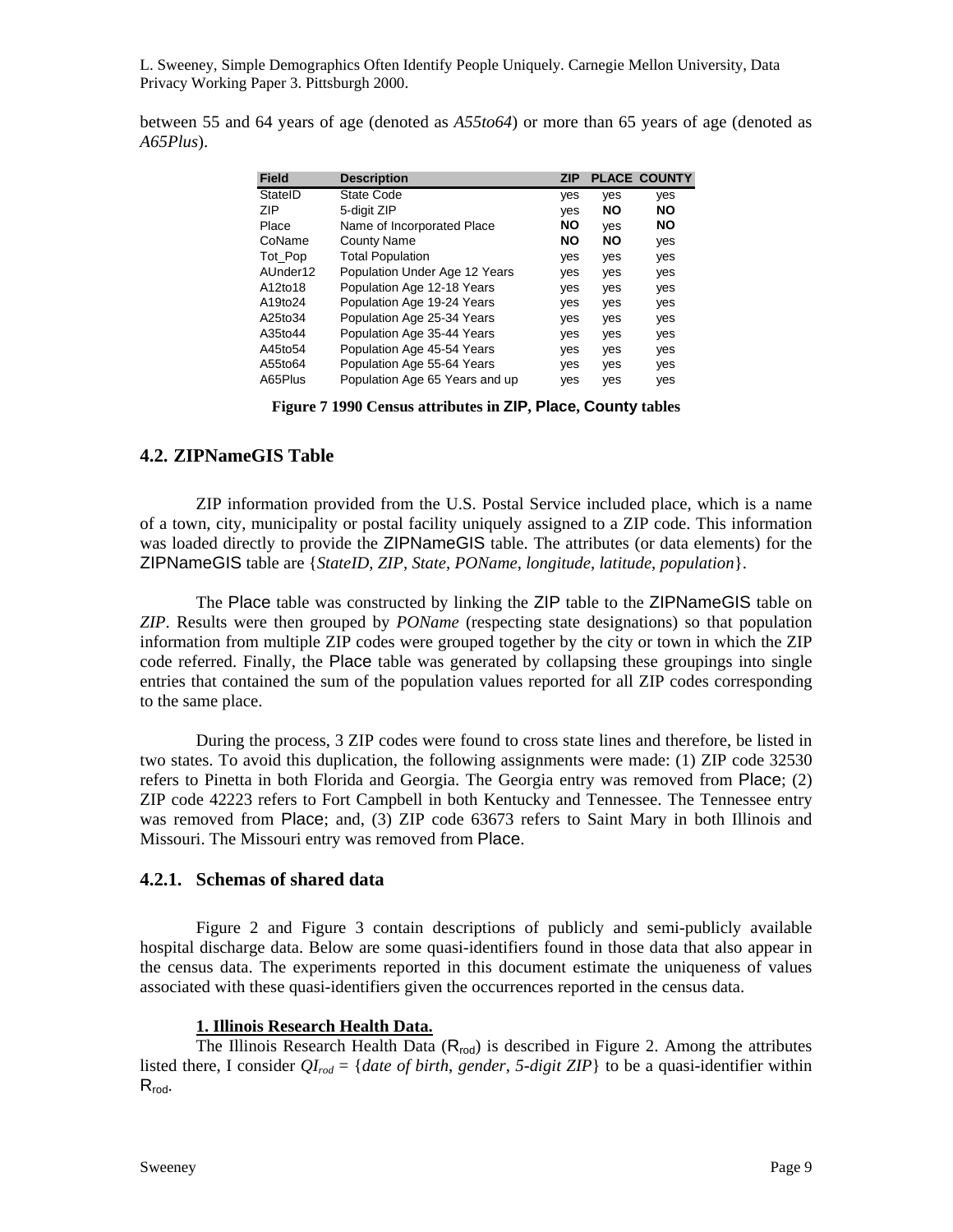#### **2. AHRQ's State Inpatient Database**

The Agency for Healthcare Research and Quality's State Inpatient Database (R<sub>SID</sub>) is described in part in Figure 3. Among the attributes listed there, I consider  $QI_{SD1} = \{month \ and \}$ *year of birth*, *gender*, *5-digit ZIP*} to be a quasi-identifier within data released by some states and I consider  $QI_{SID2} = \{age, gender, 5-digit \text{ }ZIP\}$  to be a quasi-identifier within data released by other states.

### **4.3. Design and procedures**

The experiments reported in the next section can be generally described in terms of values attributes can assume. Let  $T(A_1,...,A_n)$  be an entity-specific table and let  $Q_T$  be a quasiidentifier of T.  $Q_T$  is represented as a finite set of attributes  $\{A_i, \ldots, A_j\} \subseteq \{A_1, \ldots, A_n\}$ . I write  $|A_m|$  to represent the finite number of values  $A_m$  can assume. So, the number of distinct possible values that be assigned to  $Q_T$ , written  $|Q_T|$ , is:  $|Q_T| = |A_i| * |A_{i+1}| * ... * |A_j|$ .

#### **Example.**

Given  $Q_{\text{dob}}$ ={*date of birth, gender*}, then  $|Q_{\text{ dob}}|$  = 365  $*$  76  $*$  2 = 55,480 because there are 365 days in a year, an expected lifetime of 76 years, and 2 genders.

In this document, I am concerned with a person-specific table  $T(A_1, \ldots, Z, \ldots, A_n)$  that includes a *geographic attribute Z*. Values assigned to a *geographic attribute* are specific to the residences of people. Examples of geographic attributes include 5-digit ZIP codes, names of cities and towns, and names of counties in which people reside. Let *U* be the universe of all people and the person-specific table  $\text{Geo}[z_i, A_r, \ldots, A_s]$  contain all or almost all of the people of *U* having  $Z=z_i$ . I say Geo<sub>zi</sub> is a *population register* for  $z_i$ . And,  $T[A_1, \ldots, Z_i, \ldots, A_n]$  is a pseudo-random sample drawn from Geo[*zi*, *Ar*, …, *As*]. Unique and unusual combinations of characteristics found in Geo with respect to  $z_i$  can be no less unique or unusual when recorded in  $\mathsf{T}$ . Therefore, the probability distribution of combinations of characteristics found in Geo limits the values those combinations of characteristics can assume in T. Determining unique and unusual combinations of characteristics within a residential domain is a counting problem.

# **Theorem. Generalized Dirichlet drawer principle [13] (also known as the Generalized pigeonhole principle)**

If *N* objects are distributed in *k* boxes, then there is at least one box containing at least  $\vert N \vert$  $/k$  objects.

Proof.

Suppose that none of the boxes contain more than  $\lceil N / k \rceil$  -1 objects. Then, the total number of objects is at most:  $k * (N/k-1) < k * ((N/k) + 1) - 1 = N$ This has the inequality  $\lceil N/k \rceil < (N/k) + 1$ This is a contradiction because there are a total of *N* objects.

#### **Example.**

Given a random sample of 500 people, there are at least  $\lceil 500 / 365 \rceil = 2$  people with the same birthday because there are 365 possible birthdays.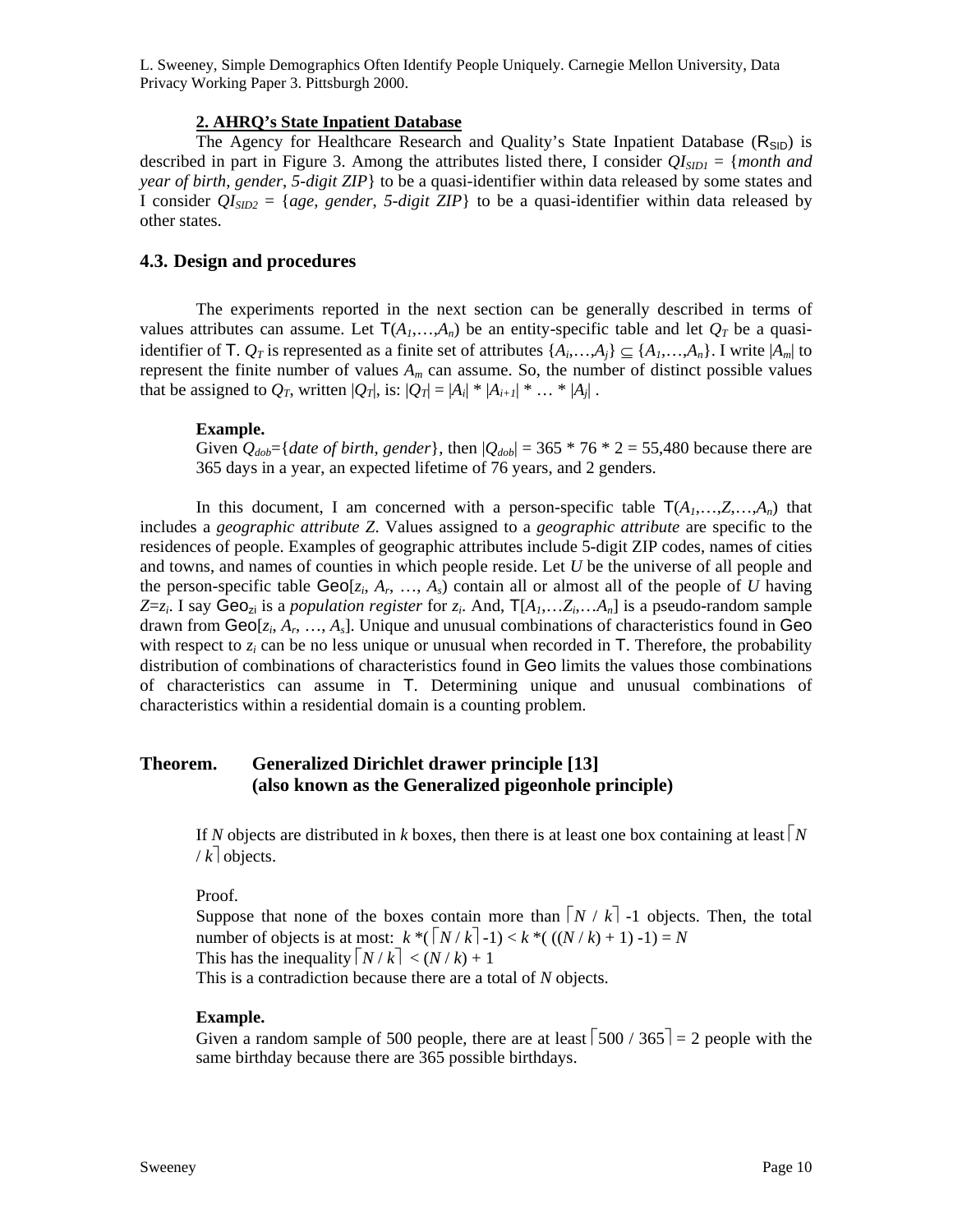Let  $z_i$  be a 5-digit ZIP code. I write *population*( $z_i$ ) to denote the number of people who reside in  $z_i$  and *population*( $z_i$ ) =  $|Geo_{zi}|$ . If *population*( $Z_i$ ) >  $|Q_{dob}|$ , then by the generalized pigeonhole principle, a tuple *t*∈Rrod[*date of birth*, *gender*, *zi*] would not uniquely correspond to one person. In these cases, I say  $t[A_1, \ldots, da_{t}t]$  *date of birth, gender,*  $z_i$ , ..., An is not likely to be uniquely identifiable. On the other hand, if *population*( $z_i$ )  $\leq |Q_{dob}|$  then by the generalized pigeonhole principle, a tuple *t*∈Rrod[*date of birth*, *gender*, *zi*] would likely relate to only one person. In these cases, I say *t*[*A1*, …, *date of birth*, *gender*, *zi, …, An*] is likely to be uniquely identifiable. This is the general approach to the experiments reported in the next section though each differs in terms of attribute specification.

### **4.3.1. Subdivision analyses**

The analyses of the identifiability of geographically situated populations are based on age-based divisions within a geographic attribute. Let age subdivision *a* be either *Aunder12*, *A12to18*, *A19to24*, *A25to34*, *A35to44*, *A45to54*, *A55to64*, or *A65Plus*. The quasi-identifier *Qa* has the same attributes as  $Q_{\text{dob}}$  but values which *date of birth* can assume are limited by *a*. That is,  $|Q_a|$  is the number of possible distinct values that can be assigned to  $Q_a$ . I say  $|Q_a|$  is the *threshold* for  $Q_{dob}$  with respect to age subdivision *a*.

#### **Example.**

Given  $Q_{\text{dob}}$ ={*date of birth, gender*} and age subdivision  $a = A19$ *to*24, then  $|Q_a| = 365 * 2$  $* 6 = 4380$  because there are 365 birthdays, 2 genders and 6 years between the ages of 19 to 24, inclusive.

# **Number of subjects uniquely identified in a subdivision of a geographical area**   $(\mathbf{ID}_{aZi})$

Given a value for a geographic attribute, written  $z_i$ , and an age subdivision  $a$ , I write *population*( $z_i$ , *a*) as the number of people residing in  $z_i$  with an age within *a*. The number of people considered uniquely identified by  $a$  and  $Z_i$ , written  $ID_{aZi}$ , is determined by the rule:

> if *population*( $z_i$ ,  $a$ )  $\geq |Q_a|$ , then *ID<sub>aZi</sub>*= *population*( $z_i$ ,  $a$ ) else  $ID_{aZi} = 0$ .

By extension, the percentage of people residing in  $z_i$  considered uniquely identified (written  $ID_{zi}$ ) with respect to the set of age subdivisions is computed as:

$$
ID_{zi} = \frac{population(z_i) - \sum_{a=AtUnder12}^{A65Plus} ID_{azi}}{population(z_i)}
$$

#### **4.3.2. Statistics on geographical areas**

Statistics are reported on geographic regions. Given a geographic attribute *Z*, let *Region*<sub>z</sub> = {*zi* | *zi* ∈ *Z* } and *AgeDivs* = {*Aunder12*, *A12to18*, *A19to24*, *A25to34*, *A35to44*, *A45to54*, *A55to64, A65Plus*}. That is, *Regionz* is a set of values that can be assigned to the geographic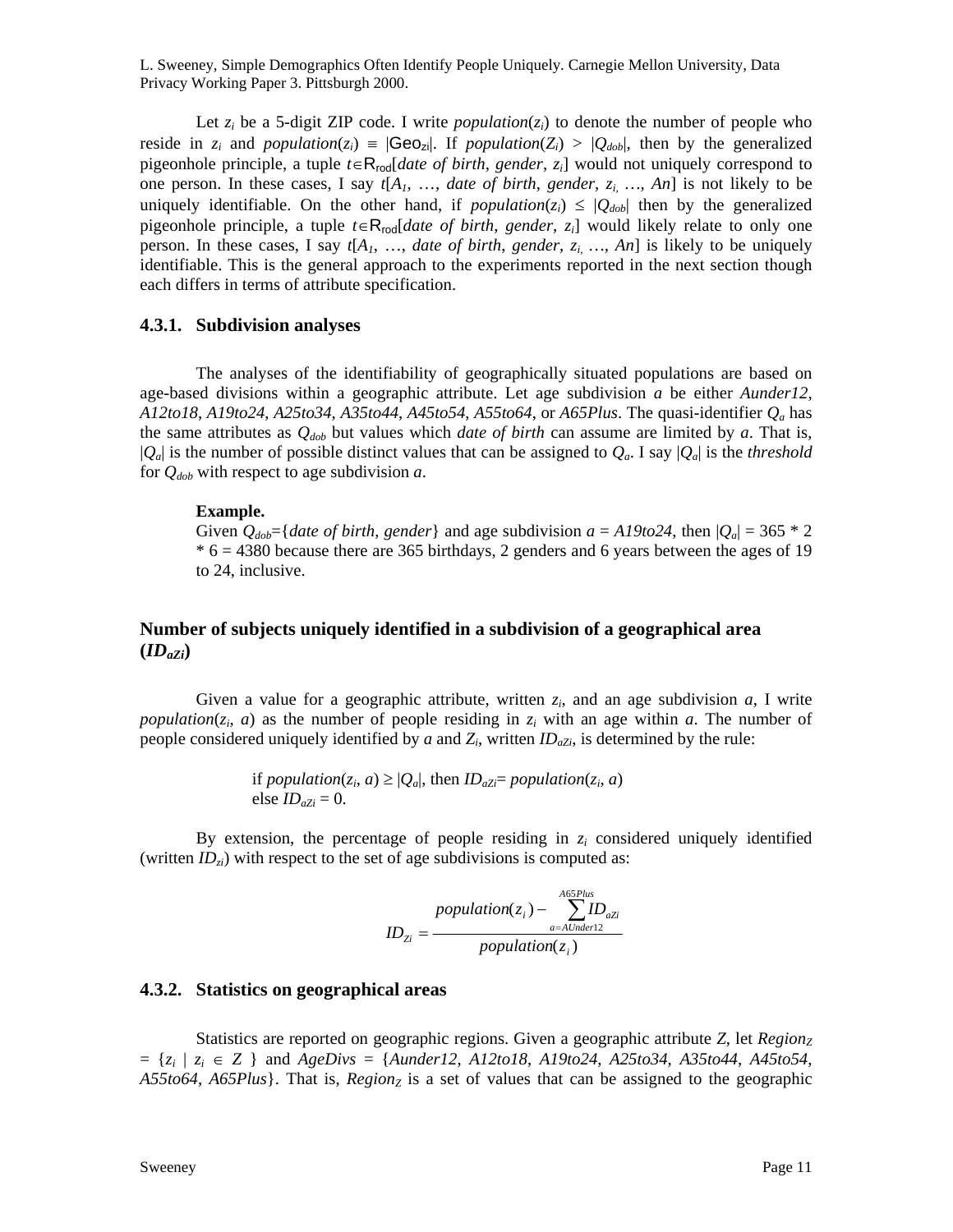attribute *Z* and *AgeDivs* is a set of age subdivisions. *Regionz* is partitioned into NotIDSet and IDSet based on age subdivision a∈*AgeDivs* such that:

NotIDSet<sub>Za</sub> = {(*z<sub>i</sub>,a*) | *z<sub>i</sub>*  $\in$  *Regionz* and *population*(*z<sub>i</sub>*, *a*) > |*Q<sub>a</sub>*| }  $\text{IDSet}_{\text{Za}} = \{ (z_i, a) \mid z_i \in \text{Region}_\text{Z} \text{ and } \text{population}(z_i, a) \leq |Q_a| \}$ 

The population of NotIDSet<sub>z</sub> is not considered uniquely identifiable by values of  $Q_{\text{dob}}$ . The population of  $IDSet<sub>Z</sub>$  is considered uniquely identifiable by values of  $Q_{dob}$ . In the experiments, the following statistics are reported.

Maximum subpopulation(NotIDSet<sub>Za</sub>) = max(*population*(*z<sub>1</sub>, a*), ..., *population*(*z<sub>y</sub>, a*)), where  $(z_i, a)$ ∈NotIDSet<sub>Za</sub>

Maximum subpopulation( $\text{IDSet}_{Z_a}$ ) = max(*population*( $z_1, a$ ), ..., *population*( $z_y, a$ )), where  $(z_i, a) \in \text{IDSet}_{Z_a}$ 

Minimum subpopulation(NotIDSet<sub>Za</sub>) = min(*population*( $z_1$ ,  $a$ ), ..., *population*( $z_y$ ,  $a$ )), where  $(z_i, a) \in \text{NotIDSet}_{Z_a}$ 

Minimum subpopulation( $\text{IDSet}_{Z_a}$ ) = min(*population*( $z_1, a$ ), ..., *population*( $z_y, a$ )), where  $(z_i, a) \in \text{IDSet}_{Z_a}$ 

(NotIDSet $_{z_a}$ )  $(z_i, a)$  $\text{NotIDSet}_{z_a}$  $=$  $\frac{\sum_{(z_i, a) \in \text{NonIDSet}}{postIDSet}_{z_a}}{\text{NotIDSet}_{z_a}}$  $\left( \frac{z}{z_a} \right) = \frac{\Delta z_i}{z_a}$ *population*(*z*<sub>*i*</sub>, *a Average subpopulation*( $\text{NotIDSet}_{z_a}$ ) =  $\frac{(z_i, a)}{z_a}$ ,

(IDSet $_{z_a}$ )  $(z_i, a)$  $(DSet_{Za}) = \frac{\sum_{(z_i, a) \in IDSet} population(z_i)}{|IDSet_{Za}|}$  $\left( \frac{z_a}{z_a} \right) = \frac{\Delta z_i}{\Delta z}$ *population* $(z_i, a)$ *Average subpopulation*( $\text{IDSet}_{z_a}$ ) =  $\frac{(z_i, a)}{z_i}$ ,

 $Number of geographical areas (NotIDSet<sub>Za</sub>) = |NOTIDSet<sub>Za</sub>|$ 

 $Number of geographical areas (IDSet<sub>za</sub>) = IDSet<sub>za</sub>$ 

 $($ NotIDSet $_{7a})$  $Percentage\ of\ geographical\ areas(\textsf{NotIDSet}_{\textsf{za}}) = \frac{|\textsf{NotIDSet}_{\textsf{za}}|}{|\textsf{NotIDSet}_{\textsf{za}}| + |\textsf{IDSet}_{\textsf{za}}|}$ 

 $($ IDSet $_{z_{\rm a}})$ Za  $\left|{\rm DSet}_{\rm Za}\right\rangle = \frac{\left|{\rm DSet}_{\rm Za}\right|}{\left|{\rm NotIDSet}_{\rm Za}\right| + \left|{\rm DSet}\right|}$ *Percentageof geographical areas*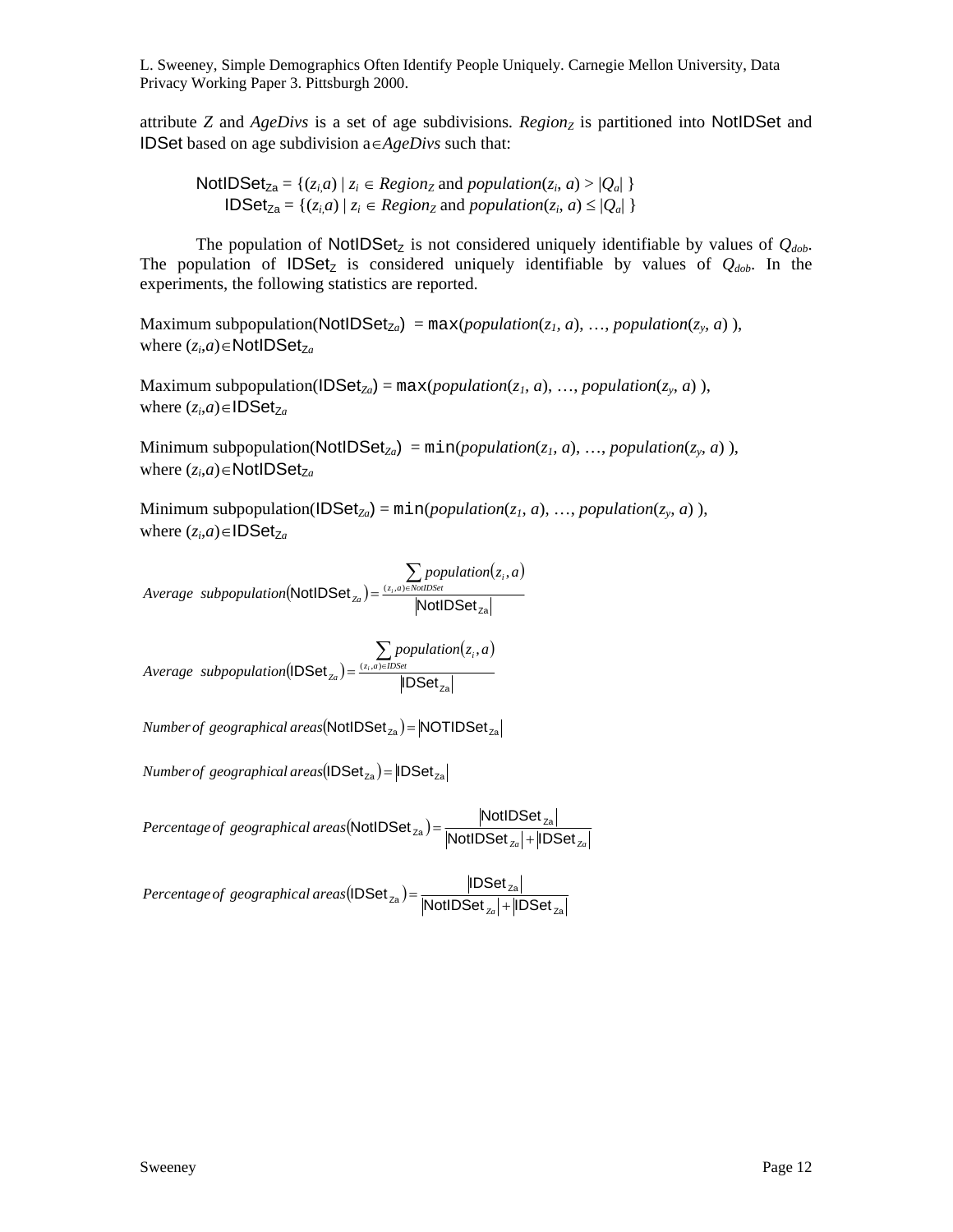L. Sweeney, Simple Demographics Often Identify People Uniquely. Carnegie Mellon University, Data Privacy Working Paper 3. Pittsburgh 2000.

| <b>State</b> |            | AUnder12  | A12to18   | A19to24   | A25to34   | A35to44   | A45to54   | A55to64   | A65Plus   |
|--------------|------------|-----------|-----------|-----------|-----------|-----------|-----------|-----------|-----------|
| AL           | 4,040,587  | 699,554   | 425,425   | 369,639   | 652,466   | 585,299   | 422,565   | 363,033   | 522,606   |
| AK           | 544,698    | 123,789   | 53,662    | 46,478    | 111,790   | 101,699   | 55,887    | 29,236    | 22,157    |
| AZ           | 3,665,228  | 678,439   | 352,557   | 333,055   | 639,702   | 530,192   | 354,711   | 299,372   | 477,200   |
| AR           | 2.350.725  | 410,665   | 246,486   | 197,424   | 361,268   | 328,397   | 244,096   | 212,573   | 349,816   |
| СA           | 29,755,274 | 5,436,303 | 2,722,076 | 2,904,739 | 5,738,645 | 4,645,553 | 2,955,455 | 2,231,171 | 3,121,332 |
| CO           | 3,293,771  | 599,278   | 305,595   | 282,268   | 617,333   | 570,797   | 340,276   | 249,924   | 328,300   |
| СT           | 3.287.116  | 517,724   | 275,158   | 295,271   | 588,185   | 509,760   | 360,488   | 294.866   | 445,664   |
| DE           | 666,168    | 113,963   | 58,980    | 64,726    | 119,782   | 100,110   | 68,367    | 59,570    | 80,670    |
| DC           | 606.900    | 80.760    | 45,404    | 71,605    | 122,777   | 94,984    | 62,648    | 51,050    | 77,672    |
| FL           | 12,686,788 | 1,931,088 | 1,041,486 | 1,010,156 | 2,102,614 | 1,778,994 | 1,283,728 | 1,235,820 | 2,302,902 |
| GA           | 6,478,847  | 1,171,969 | 659,386   | 623,625   | 1,182,367 | 1,014,579 | 678,987   | 495,259   | 652,675   |
| HI           | 1.108.229  | 195,278   | 98,594    | 104,537   | 203.466   | 178,406   | 109,493   | 93,778    | 124,677   |
| ID           | 1.006.749  | 207,979   | 115,708   | 81,770    | 154,087   | 149,338   | 98,910    | 77,819    | 121,138   |
| IL           | 11,429,942 | 2,012,780 | 1,102,499 | 1,021,458 | 2,003,217 | 1,702,509 | 1,179,345 | 974,035   | 1,434,099 |
| IN           | 5,543,954  | 975,582   | 568,654   | 510,374   | 919,924   | 819,577   | 572,585   | 481,329   | 695,929   |
| IA           | 2,776,442  | 487,879   | 271,630   | 240,359   | 430,947   | 397,287   | 272,959   | 249,594   | 425,787   |
| ΚS           | 2,474,885  | 457,755   | 236.911   | 216,092   | 416,003   | 363,571   | 234,451   | 208,146   | 341,956   |
| KY           | 3,673,969  | 626,236   | 383,356   | 337,585   | 610,721   | 549,204   | 380,791   | 320,712   | 465,364   |
| LA           | 4,219,973  | 836,481   | 458,677   | 387,821   | 710.773   | 606,119   | 412,186   | 340.483   | 467,433   |
| ME           | 1,226,626  | 210,082   | 117,015   | 104,754   | 205,713   | 194,139   | 123,745   | 108,198   | 162,980   |
| MD           | 4,771,143  | 812,147   | 409,957   | 431,840   | 901,956   | 774,414   | 528,246   | 395,946   | 516,637   |
| МA           | 6,011,978  | 933,306   | 506,033   | 613,116   | 1,104,645 | 914,852   | 605,951   | 514,398   | 819,677   |
| MI           | 9.295.222  | 1.671.777 | 930,841   | 850,016   | 1,583,364 | 1,408,199 | 950.316   | 793,711   | 1,106,998 |
| MN           | 4,370,288  | 815,963   | 409.705   | 377,084   | 783,562   | 666.480   | 428,315   | 343,315   | 545,864   |
| <b>MS</b>    | 2.573.216  | 495.074   | 298.599   | 240.546   | 403.754   | 351,197   | 249.684   | 213.117   | 321,245   |

**Figure 8 Population by state and age group, part 1** 

| <b>State</b> |             | AUnder12   | A12to18    | A19to24    | A25to34    | A35to44    | A45to54    | A55to64    | A65Plus    |
|--------------|-------------|------------|------------|------------|------------|------------|------------|------------|------------|
| <b>MO</b>    | 5,113,266   | 897.590    | 490,067    | 436.468    | 855.640    | 734.252    | 524.756    | 457.095    | 717.398    |
| МT           | 799,065     | 150,406    | 83.457     | 57,351     | 123,913    | 128,067    | 81.522     | 67.930     | 106,419    |
| <b>NE</b>    | 1,577,600   | 294,659    | 156,790    | 130,613    | 259,709    | 229,478    | 148,720    | 134,711    | 222,920    |
| <b>NV</b>    | 1,201,833   | 208.695    | 100.891    | 102.609    | 223.599    | 192.324    | 138.893    | 107.621    | 127.201    |
| <b>NH</b>    | 1,109,252   | 195,970    | 98.977     | 100.411    | 205.815    | 183.649    | 111,387    | 88.059     | 124,984    |
| NJ.          | 7,730,188   | 1,217,936  | 681.960    | 664.059    | 1,366,267  | 1,200,167  | 850.983    | 718.589    | 1,030,227  |
| <b>NM</b>    | 1,515,069   | 307.898    | 160.598    | 123.983    | 259.975    | 229,577    | 149,712    | 120.808    | 162,518    |
| <b>NY</b>    | 17.990.026  | 2.891.618  | 1.615.696  | 1,664,461  | 3.148.965  | 2.720.452  | 1.944.539  | 1,642,487  | 2,361,808  |
| <b>NC</b>    | 6,628,637   | 1,074,691  | 637,603    | 662,849    | 1,152,229  | 1,008,277  | 705,099    | 585,832    | 802,057    |
| <b>ND</b>    | 637,713     | 119,767    | 65,036     | 57,151     | 104,833    | 90,808     | 56,215     | 53,132     | 90,771     |
| OH           | 10,846,581  | 1,899,661  | 1,064,732  | 957,750    | 1,805,063  | 1,619,291  | 1,115,355  | 978,701    | 1,406,028  |
| OK           | 3,145,585   | 563,941    | 318,809    | 267,411    | 514,663    | 452,308    | 326,770    | 278,089    | 423,594    |
| <b>OR</b>    | 2,842,321   | 495.834    | 265.630    | 225,488    | 455.371    | 476.343    | 297,101    | 235,423    | 391,131    |
| <b>PA</b>    | 11,881,643  | 1,892,957  | 1,074,128  | 1,041,626  | 1,918,168  | 1,739,212  | 1,224,867  | 1,160,974  | 1,829,711  |
| <b>RI</b>    | 1,003,211   | 155,439    | 86,271     | 102,680    | 174,149    | 146,571    | 97,958     | 89,156     | 150,987    |
| SC           | 3,486,703   | 616,373    | 363,140    | 339,600    | 596,534    | 526,103    | 357,747    | 291,077    | 396,129    |
| <b>SD</b>    | 695.133     | 137.110    | 71.070     | 56.976     | 109.919    | 96.063     | 61.962     | 59.623     | 102.410    |
| TN           | 4,896,046   | 812,832    | 484.155    | 452,701    | 823,042    | 740,485    | 530,654    | 433,773    | 618,404    |
| <b>TX</b>    | 16,984,748  | 3,320,887  | 1,776,426  | 1,578,004  | 3,118,515  | 2,548,657  | 1,649,538  | 1,284,825  | 1,707,896  |
| UT           | 1.722.850   | 430.959    | 226,933    | 167,637    | 275,853    | 224,715    | 139,656    | 107.405    | 149,692    |
| VT           | 562,758     | 99,365     | 53,099     | 53,049     | 95,880     | 92,804     | 57,274     | 45,118     | 66,169     |
| VA           | 6,184,493   | 1,030,088  | 564,690    | 616,835    | 1,147,609  | 991,563    | 670,457    | 500,955    | 662,296    |
| <b>WA</b>    | 4.866.692   | 878.141    | 444.693    | 417.468    | 861.441    | 804.413    | 504.238    | 380.725    | 575,573    |
| <b>WV</b>    | 1.792.969   | 279.885    | 192.881    | 148.808    | 262.961    | 270.784    | 191,957    | 176.960    | 268,733    |
| WI           | 4,891,452   | 887,426    | 472,270    | 437,743    | 825,056    | 726,753    | 478,819    | 412,492    | 650,893    |
| <b>WY</b>    | 453,588     | 92,123     | 49,716     | 33,980     | 75,462     | 74,182     | 45,541     | 35,539     | 47,045     |
| <b>USA</b>   | 248.418.140 | 43.454.102 | 23.694.112 | 22.614.049 | 43,429,692 | 37,582,954 | 25,435,905 | 21,083,554 | 31.123.772 |

**Figure 9 Population by state and age group, part 2** 

Different experiments have different age and geographic attributes. See Figure 11 for a list of all 13 experiments identified as A through M. So,  $Q_{dob}$  and  $Z_i$ , as used above, are representative of several quasi-identifiers that have varying specifications. In experiment B through experiment E,  $Z_i \in \{ZIP\}$  codes in USA in which people reside}. In experiment F through experiment I,  $Z_i \in \{ \text{Cities, municipalities, towns and recognized post office names in the USA} \}.$ Finally, in experiment J through experiment M,  $Z_i \in \{$ Counties in the USA $\}$ . Similarly, in experiments B, F, and J,  $Q_{dob} = \{ date \ of \ birth, \ gender\}$ . In experiments C, G and K,  $Q_{dob} =$ {*month and year of birth, gender*}. In experiments D, H and L,  $Q_{\text{dob}} = \{ \text{year of birth, gender} \}.$ Finally, in experiments E, I and M,  $Q_{\text{dob}} = \{2 \text{ year age subdivision}, \text{ gender}\}.$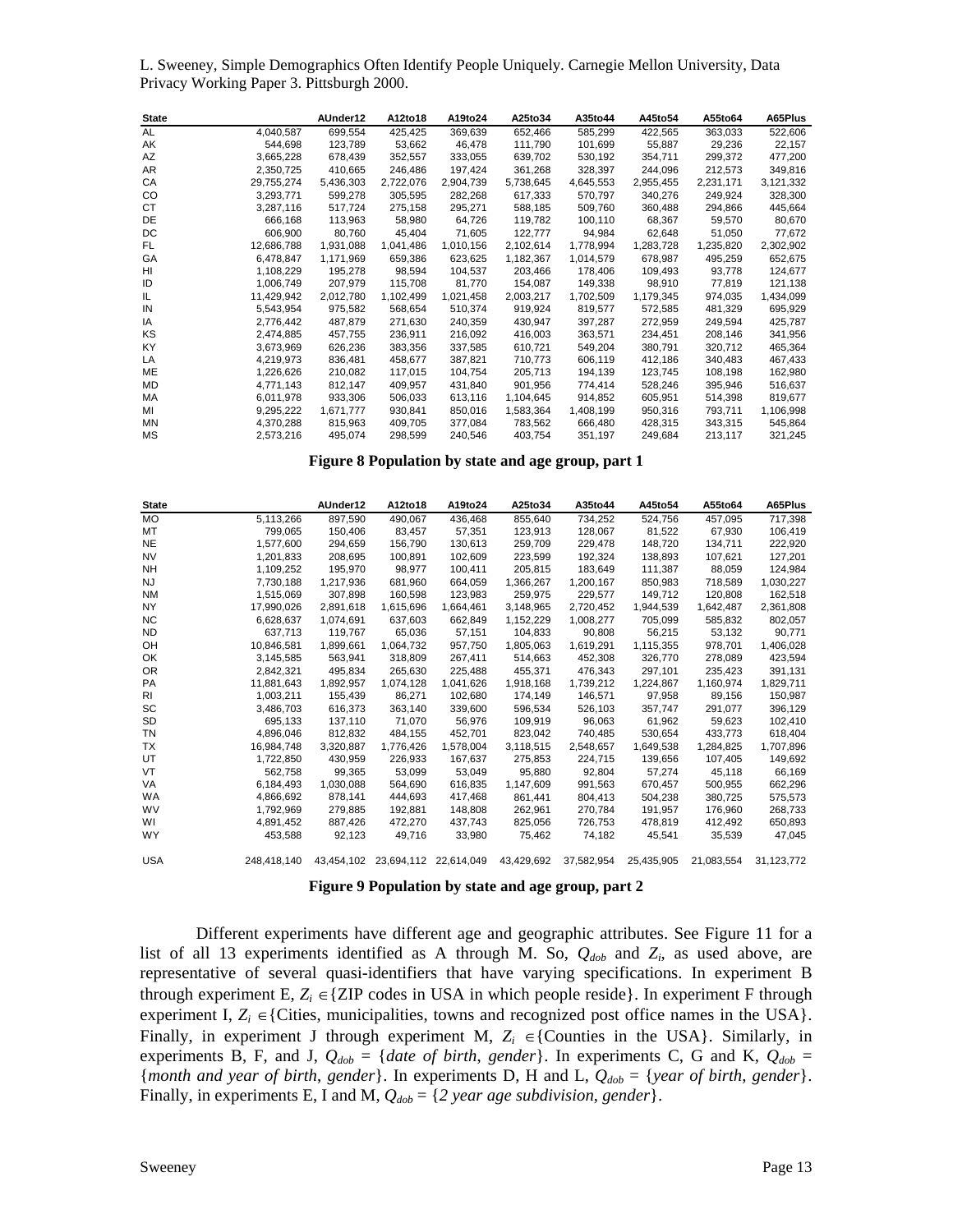For completeness, Figure 8 and Figure 9 report the total population per state of each age group. These values are used to compute percentages throughout this document unless otherwise noted.

### **4.4. Special data elements**

This section compares age and year of birth values, as well as, 5-digit ZIP codes, places and counties.

# **4.4.1. Age versus Year of Birth**

Values for an *age* attribute do not necessarily translate to known values for a *year of birth* attribute. There are two cases to consider. If there exists a date to which values for *age* can be referenced, then corresponding values for *year of birth* can be confidently computed. For example, in SID, states calculate the patient's age in years at the time of admission [14]. Because both the computed *age* and the *date of admission* are released, the patient's year of birth can be confidently determined. In experiment D, H and L, I examine *age* as providing a distinct year of birth, and so  $QI<sub>SID2</sub> = \{age, gender, 5-digit ZIP\}$  can be considered as  $QI<sub>SID2</sub> = \{year of birth,$ *gender*, *5-digit ZIP*}.

On the other hand, if values for *date of admission* were not released, values for *age* would be calendar year specific. In such cases, data are collected with respect to a particular calendar year (that is known) but not a particular day within that year. As a result, each value for *age* corresponds to two possible values for each person's *year of birth*. During any given calendar year, a person reports two ages. The first age occurs before the person's birthday and the second occurs on and after the person's birthday. Because each person's birthday can appear at any time during the calendar year (in contrast to societies in which everyone's "birthday", in terms of determining age, occurs on the same day), two values can be inferred for *year of birth* from a recorded value for *age*. In the experiment E, I and M, I examine {*2 yr age subdivision*, *gender*, *5 digit ZIP*} in which the birth year is within a known 2-year range.

# **4.4.2. Comparison of 5-digit ZIP codes, Places and Counties**

Figure 10 shows a comparison of 5-digit ZIP codes, places and counties in the United States. There are a total of 29,343 ZIP codes, 25,688 places and 3,141 counties. The state having the largest number of counties was Texas (with 254). The District of Columbia had the fewest number of counties (with 1). The average number of counties per state was 62 and the standard deviation was 47.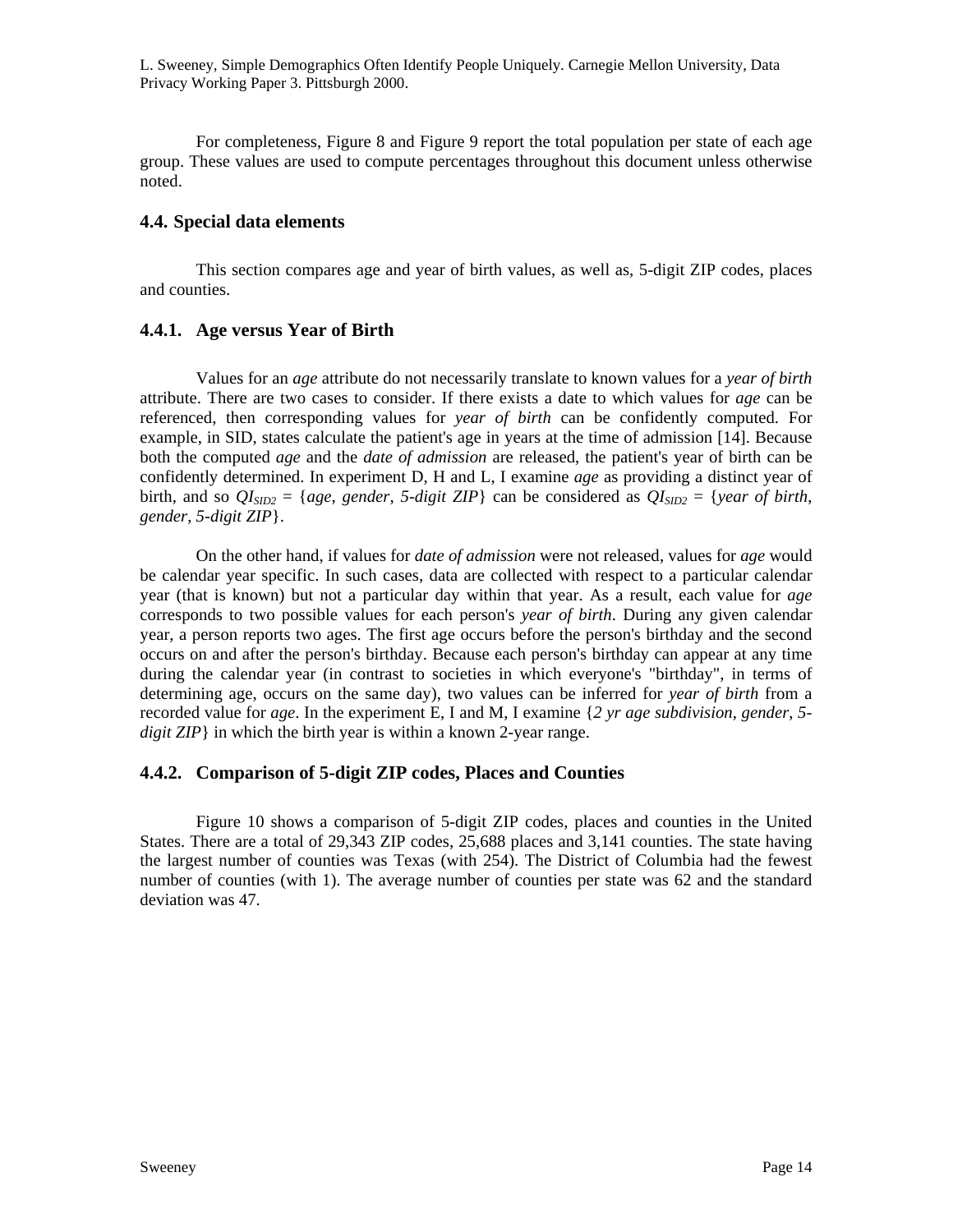| <b>State</b>    | Number<br>5-digit ZIPs | <b>Number</b><br><b>Places</b> | <b>Number</b><br><b>Counties State</b> |            | <b>Number</b><br>digit ZIPs | <b>Number</b><br><b>Places</b> | Number<br><b>Counties</b> |
|-----------------|------------------------|--------------------------------|----------------------------------------|------------|-----------------------------|--------------------------------|---------------------------|
| AL              | 567                    | 511                            | 67                                     | MO         | 993                         | 899                            | 115                       |
| AK              | 195                    | 183                            |                                        | 25 MT      | 315                         | 309                            | 57                        |
| AZ              | 270                    | 178                            | 15                                     | <b>NE</b>  | 572                         | 518                            | 93                        |
| AR              | 578                    | 563                            |                                        | 75 NV      | 104                         | 66                             | $\overline{17}$           |
| CA              | 1,515                  | 1,071                          |                                        | 58 NH      | 218                         | 212                            | 10                        |
| CO              | 414                    | 330                            |                                        | $63$ NJ    | 540                         | 490                            | 21                        |
| <b>CT</b>       | 263                    | 224                            |                                        | 8 NM       | 276                         | 258                            | 33                        |
| DE              | 53                     | 46                             | 3                                      | <b>NY</b>  | 1,594                       | 1,369                          | 62                        |
| $\overline{DC}$ | 24                     | $\overline{2}$                 | $\overline{1}$                         | <b>NC</b>  | 705                         | 624                            | 100                       |
| <b>FL</b>       | 804                    | 463                            |                                        | 67 ND      | 387                         | 384                            | 53                        |
| GA              | 636                    | 561                            | 159                                    | OH         | 1,007                       | 854                            | 88                        |
| HI              | 80                     | 70                             | 5                                      | OK         | 586                         | 511                            | 77                        |
| ID              | 244                    | 233                            | 44                                     | <b>OR</b>  | 384                         | 344                            | 36                        |
| IL              | 1,236                  | 1,147                          | 102 PA                                 |            | 1,458                       | 1,369                          | 67                        |
| IN              | 675                    | 597                            | 92 RI                                  |            | 69                          | 52                             | 5                         |
| IA              | 922                    | 889                            |                                        | 99 SC      | 350                         | 313                            | 46                        |
| $\overline{KS}$ | 713                    | 646                            | $105$ SD                               |            | 383                         | 377                            | 66                        |
| KY              | 810                    | 772                            | $120$ TN                               |            | 583                         | 505                            | 95                        |
| LA              | 469                    | 408                            |                                        | $64$ TX    | 1,672                       | 1,234                          | 254                       |
| ME              | 410                    | 408                            |                                        | 16UT       | 205                         | 181                            | 29                        |
| <b>MD</b>       | 419                    | 378                            |                                        | 24 VT      | 243                         | 243                            | 14                        |
| <b>MA</b>       | 473                    | 404                            | 14                                     | VA         | 820                         | 729                            | 136                       |
| MI              | 875                    | 768                            |                                        | 83 WA      | 484                         | 397                            | 39                        |
| <b>MN</b>       | 877                    | 809                            | 87                                     | <b>WV</b>  | 655                         | 646                            | 55                        |
| <b>MS</b>       | 363                    | 342                            | 82                                     | WI         | 714                         | 666                            | 72                        |
|                 |                        |                                |                                        | <b>WY</b>  | 141                         | 135                            | 23                        |
|                 |                        |                                |                                        | <b>USA</b> | 29,343                      | 25,688                         | 3,141                     |
|                 |                        |                                |                                        | max        | 1,672                       | 1,369                          | 254                       |
|                 |                        |                                |                                        | min        | 24                          | 2                              |                           |
|                 |                        |                                |                                        | avg        | 575                         | 504                            | 62                        |
|                 |                        |                                |                                        | stdev      | 401                         | 337                            | 47                        |

**Figure 10 Number of 5-digit ZIP codes, Places and Counties by State** 

### **5. Results**

In the previous sections, I defined terminology and introduced the materials that will be used. In this section, I report on experiments I conducted to estimate the number of unique occurrences for various combinations of demographic attributes that are typically released in publicly and semi-publicly available data.

Experiment A: Uniqueness of {*ZIP*, *gender*, *date of birth*} assume uniform age distribution Experiment B: Uniqueness of {*ZIP*, *gender*, *date of birth*} based on actual age distribution Experiment C: Uniqueness of {*ZIP*, *gender*, *month and year of birth*} Experiment D: Uniqueness of {*ZIP*, *gender*, *age*} Experiment E: Uniqueness of {*ZIP*, *gender*, *2yr age range*} Experiment F: Uniqueness of {*place/city*, *gender*, *date of birth*} Experiment G: Uniqueness of {*place/city*, *gender*, *month and year of birth*} Experiment H: Uniqueness of {*place/city*, *gender*, *age*} Experiment I: Uniqueness of {*place/city*, *gender*, *2yr age range*} Experiment J: Uniqueness of {*county*, *gender*, *date of birth*} Experiment K: Uniqueness of {*county*, *gender*, *month and year of birth*} Experiment L: Uniqueness of {*county*, *gender*, *age*} Experiment M: Uniqueness of {*county*, *gender*, *2yr age range*}

**Figure 11 List of 13 experiments**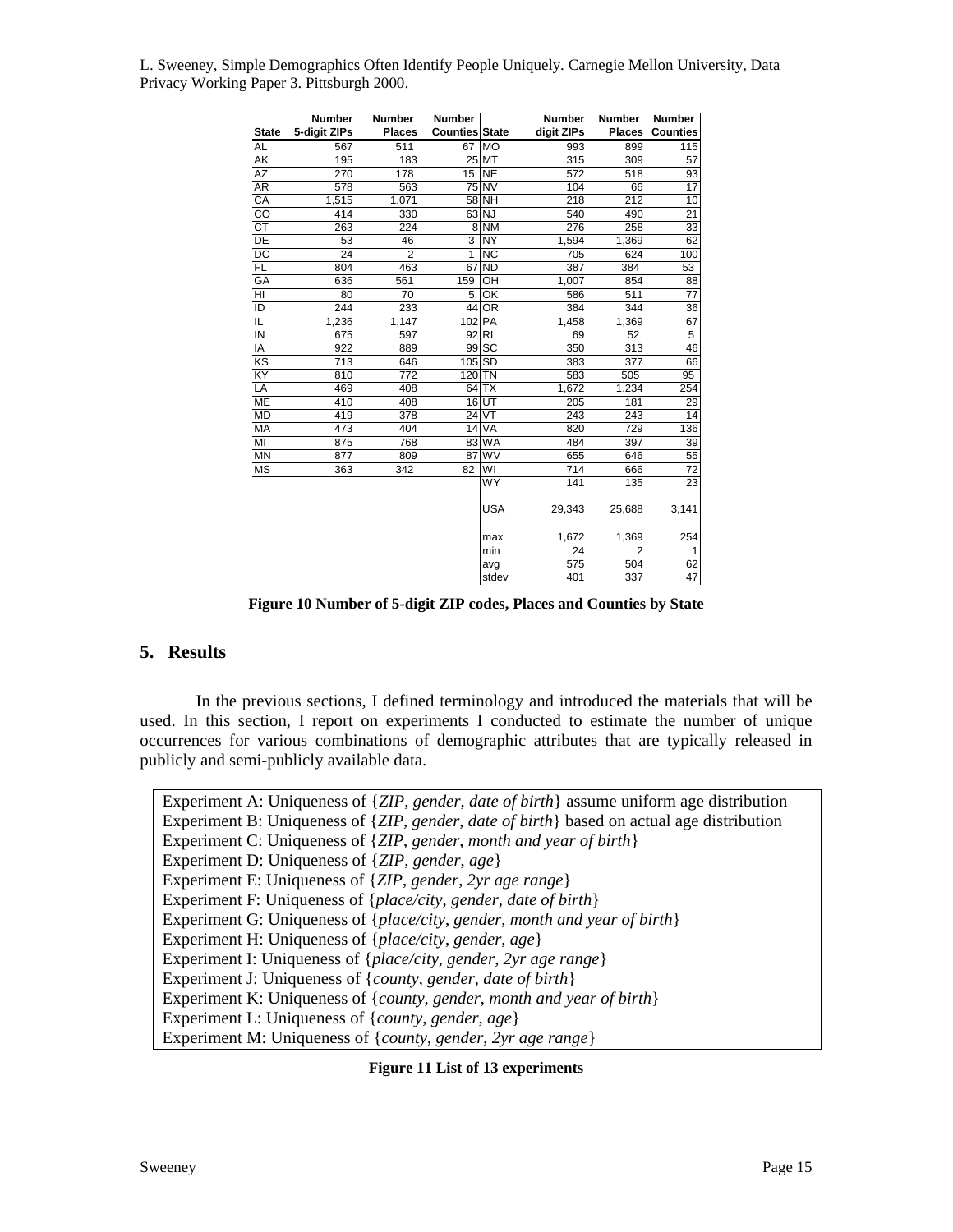A total of 13 experiments were conducted [15]. These are identified below. Only experiment B, C, D, F and J are briefly reported in this document. Figure 32 contains a summary of results from all 13 experiments.

### **5.1. Experiment B: Uniqueness of {***ZIP***,** *gender***,** *date of birth***}**

Recall, Illinois Research Health Data named ROD provides an example of shared data that contains demographic attributes; in particular,  $Q_{I_{rod}} = \{date\ of\ birth\$ , *gender*, 5-digit ZIP $\}$ . This experiment shows that medical conditions included in these data can be attributed uniquely to one person in most cases.

### **5.1.1. Experiment B Design**

Step 1. Use ZIP table for each of the 50 states and the District of Columbia. Step 2. Figure 12 contains the thresholds for *Q*={*gender*, *date of birth*} specific to each age subdivision. Step 3. Report statistical measurements computed from the table in step 1 using the thresholds determined in step 2. Figure 13 and Figure 14 report the results.

| $Q = \{gender, date of birth\}$ |                          |
|---------------------------------|--------------------------|
| $ Q_{\text{AUnder}12} $         | $= 2 * 365 * 12 = 8,760$ |
| $ Q_{A12t018} $                 | $= 2 * 365 * 7 = 5,110$  |
| $ Q_{A19to24} $                 | $= 2 * 365 * 6 = 4,380$  |
| $ Q_{A25t034} $                 | $= 2 * 365 * 10 = 7,300$ |
| $ Q_{A35t044} $                 | $= 2 * 365 * 10 = 7,300$ |
| $ Q_{A45t054} $                 | $= 2 * 365 * 10 = 7,300$ |
| $ Q_{A55} \times 64 $           | $= 2 * 365 * 10 = 7,300$ |
| $Q_{\rm A65Plus} $              | $= 2 * 365 * 12 = 8,760$ |

**Figure 12 Number of possible values for each age subdivision {***gender***,** *date of birth***}** 

### **5.1.2. Experiment B Results**

Figure 13 and Figure 14 show the results from applying the 3 steps of experiment B to each state, the District of Columbia and the entire United States. The percentages computed for each locale appear in the column named "RANGE %ID\_pop." The last row in Figure 14 reports the results of applying the 3 steps of experiment B to all ZIP codes in the United States. As shown, 87.1% of the population of the United States is likely to be uniquely identified by values of {*gender*, *date of birth*, *ZIP*} when age subdivisions are considered.

During the analysis of experiment B, many interesting ZIP codes were found. Here are a few. The ZIP code 11794 in the State of New York is small and extremely homogenous. 4666 of its total population of 5418 (or 86%) are in the age subdivision of 19 to 24. This is the home of the State University of New York at Sony Brook. The ZIP code 10475 in the State of New York reportedly has a larger population of 37077, but people are distributed somewhat evenly across the age subdivisions making the population in each range less than its corresponding threshold. The ZIP code 01701 in the Commonwealth of Massachusetts reportedly has a population of 65,001, which is the largest population for a ZIP code in the state. In experiment A, any person residing in that ZIP code would NOT have been considered likely to be uniquely identified by {*gender*, *date of birth*, *ZIP*}; however, only the subpopulation between the ages of 19 and 44 in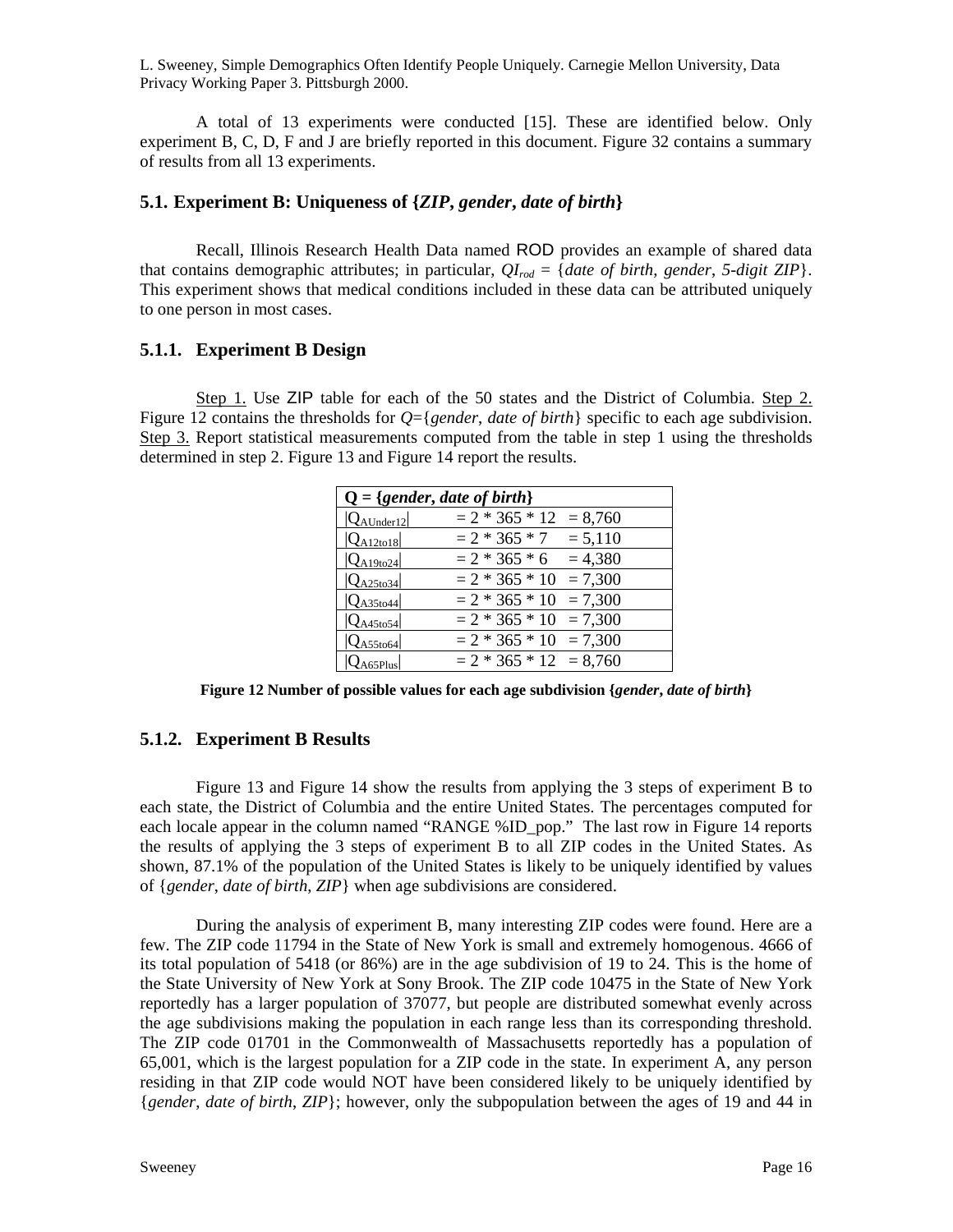**RANGE**

that ZIP code is large enough not to be considered uniquely identified by {*gender*, *date of birth*, *ZIP*}. Persons residing in that ZIP code, who are not in that age subdivision, are less common and considered likely to be uniquely identified by {*gender*, *date of birth*, *ZIP*} even though the population in the entire ZIP code is the largest in the state.

|              |       |            | <b>KANGE</b>       |          |         |         |         |         |         |         |         |
|--------------|-------|------------|--------------------|----------|---------|---------|---------|---------|---------|---------|---------|
| <b>State</b> | #ZIPs | Population | <b>%population</b> | AUnder12 | A12to18 | A19to24 | A25to34 | A35to44 | A45to54 | A55to64 | A65Plus |
| AL           | 567   | 4,040,587  | 99%                | 100.0%   | 100.0%  | 89.7%   | 98.7%   | 100.0%  | 100.0%  | 100.0%  | 100.0%  |
| AK           | 195   | 544.698    | 100%               | 100.0%   | 100.0%  | 100.0%  | 100.0%  | 100.0%  | 100.0%  | 100.0%  | 100.0%  |
| AZ           | 270   | 3,665,228  | 82%                | 82.3%    | 90.1%   | 67.4%   | 64.3%   | 88.8%   | 100.0%  | 100.0%  | 80.7%   |
| AR           | 578   | 2,350,725  | 98%                | 97.8%    | 100.0%  | 87.1%   | 95.3%   | 100.0%  | 100.0%  | 100.0%  | 100.0%  |
| CA           | 1,515 | 29,755,274 | 71%                | 62.4%    | 73.1%   | 54.9%   | 47.2%   | 70.0%   | 96.8%   | 99.6%   | 96.8%   |
| CO           | 414   | 3.293.771  | 92%                | 89.7%    | 96.2%   | 85.0%   | 81.1%   | 92.1%   | 100.0%  | 100.0%  | 100.0%  |
| СT           | 263   | 3,287,116  | 91%                | 94.3%    | 98.1%   | 76.1%   | 76.2%   | 88.9%   | 100.0%  | 100.0%  | 97.8%   |
| DE           | 53    | 666,168    | 91%                | 100.0%   | 100.0%  | 72.0%   | 66.7%   | 100.0%  | 100.0%  | 100.0%  | 100.0%  |
| DC           | 24    | 606,900    | 64%                | 62.0%    | 74.9%   | 32.5%   | 47.6%   | 55.3%   | 100.0%  | 84.9%   | 85.1%   |
| FL           | 804   | 12,686,788 | 91%                | 93.9%    | 95.8%   | 87.5%   | 85.2%   | 94.3%   | 98.6%   | 99.2%   | 83.6%   |
| GA           | 636   | 6,478,847  | 90%                | 90.4%    | 93.5%   | 80.4%   | 77.8%   | 87.6%   | 100.0%  | 100.0%  | 100.0%  |
| HI           | 80    | 1,108,229  | 74%                | 62.5%    | 94.4%   | 56.7%   | 55.9%   | 71.9%   | 100.0%  | 100.0%  | 83.7%   |
| ID           | 244   | 1.006.749  | 99%                | 100.0%   | 100.0%  | 85.6%   | 100.0%  | 100.0%  | 100.0%  | 100.0%  | 100.0%  |
| IL           | 1,236 | 11,429,942 | 75%                | 73.0%    | 76.4%   | 59.2%   | 60.1%   | 73.9%   | 90.3%   | 93.9%   | 86.7%   |
| IN           | 675   | 5,543,954  | 94%                | 94.3%    | 95.2%   | 80.4%   | 85.4%   | 94.7%   | 100.0%  | 100.0%  | 100.0%  |
| ΙA           | 922   | 2,776,442  | 98%                | 100.0%   | 100.0%  | 78.9%   | 98.0%   | 100.0%  | 100.0%  | 100.0%  | 100.0%  |
| ΚS           | 713   | 2,474,885  | 98%                | 100.0%   | 100.0%  | 83.1%   | 94.1%   | 100.0%  | 100.0%  | 100.0%  | 100.0%  |
| KY           | 810   | 3,673,969  | 98%                | 100.0%   | 100.0%  | 85.7%   | 97.5%   | 98.6%   | 100.0%  | 100.0%  | 100.0%  |
| LA           | 469   | 4,219,973  | 91%                | 89.8%    | 91.7%   | 80.4%   | 83.6%   | 93.0%   | 100.0%  | 100.0%  | 100.0%  |
| ME           | 410   | 1,226,626  | 98%                | 100.0%   | 100.0%  | 86.3%   | 96.3%   | 100.0%  | 100.0%  | 100.0%  | 100.0%  |
| MD           | 419   | 4,771,143  | 83%                | 84.8%    | 94.1%   | 79.2%   | 63.7%   | 80.2%   | 93.8%   | 100.0%  | 88.7%   |
| MA           | 473   | 6,011,978  | 91%                | 95.7%    | 97.9%   | 73.5%   | 74.8%   | 92.8%   | 100.0%  | 100.0%  | 98.8%   |
| MI           | 875   | 9,295,222  | 85%                | 80.5%    | 84.7%   | 72.5%   | 74.5%   | 83.2%   | 98.2%   | 99.1%   | 98.3%   |
| MN           | 877   | 4,370,288  | 95%                | 96.2%    | 100.0%  | 81.8%   | 87.7%   | 97.4%   | 100.0%  | 100.0%  | 100.0%  |
| ΜS           | 363   | 2.573.216  | 98%                | 98.2%    | 98.1%   | 88.3%   | 100.0%  | 97.8%   | 100.0%  | 100.0%  | 100.0%  |
|              |       |            |                    |          |         |         |         |         |         |         |         |

**Figure 13 Uniqueness of {***ZIP***,** *Gender***,** *Date of birth***} respecting age distribution, part 1** 

|              |        |             | <b>RANGE</b> |          |         |         |         |         |         |         |         |
|--------------|--------|-------------|--------------|----------|---------|---------|---------|---------|---------|---------|---------|
| <b>State</b> | #ZIPs  | Population  | %population  | AUnder12 | A12to18 | A19to24 | A25to34 | A35to44 | A45to54 | A55to64 | A65Plus |
| <b>MO</b>    | 993    | 5.113.266   | 94%          | 94.4%    | 98.8%   | 86.9%   | 86.8%   | 92.1%   | 100.0%  | 100.0%  | 97.3%   |
| MT           | 315    | 799,065     | 98%          | 100.0%   | 100.0%  | 78.9%   | 100.0%  | 100.0%  | 100.0%  | 100.0%  | 100.0%  |
| <b>NE</b>    | 572    | 1,577,600   | 99%          | 100.0%   | 100.0%  | 90.2%   | 100.0%  | 100.0%  | 100.0%  | 100.0%  | 100.0%  |
| <b>NV</b>    | 104    | 1,201,833   | 86%          | 79.5%    | 94.3%   | 79.5%   | 66.9%   | 88.3%   | 94.6%   | 100.0%  | 100.0%  |
| NH           | 218    | 1,109,252   | 97%          | 100.0%   | 100.0%  | 94.1%   | 88.5%   | 100.0%  | 100.0%  | 100.0%  | 100.0%  |
| NJ           | 540    | 7.730.188   | 92%          | 92.6%    | 93.1%   | 88.0%   | 79.8%   | 92.9%   | 99.1%   | 100.0%  | 94.1%   |
| <b>NM</b>    | 276    | 1,515,069   | 88%          | 86.1%    | 89.0%   | 88.6%   | 71.6%   | 82.4%   | 100.0%  | 100.0%  | 100.0%  |
| <b>NY</b>    | 1,594  | 17,990,026  | 76%          | 74.3%    | 77.3%   | 64.1%   | 60.0%   | 72.1%   | 88.3%   | 93.4%   | 85.5%   |
| <b>NC</b>    | 705    | 6,628,637   | 94%          | 98.1%    | 96.4%   | 77.5%   | 86.4%   | 96.5%   | 98.8%   | 100.0%  | 100.0%  |
| <b>ND</b>    | 387    | 637.713     | 96%          | 100.0%   | 100.0%  | 68.5%   | 91.9%   | 100.0%  | 100.0%  | 100.0%  | 100.0%  |
| OH           | 1,007  | 10,846,581  | 92%          | 92.2%    | 94.7%   | 82.4%   | 82.5%   | 93.6%   | 100.0%  | 100.0%  | 98.5%   |
| OK           | 586    | 3,145,585   | 97%          | 96.7%    | 100.0%  | 85.2%   | 93.5%   | 96.7%   | 100.0%  | 100.0%  | 100.0%  |
| 0R           | 384    | 2,842,321   | 97%          | 100.0%   | 100.0%  | 89.5%   | 90.6%   | 93.1%   | 100.0%  | 100.0%  | 100.0%  |
| PA           | 1,458  | 11,881,643  | 91%          | 90.5%    | 94.0%   | 80.1%   | 82.2%   | 90.3%   | 99.3%   | 99.4%   | 94.3%   |
| RI           | 69     | 1,003,211   | 92%          | 94.4%    | 100.0%  | 71.1%   | 84.2%   | 94.9%   | 100.0%  | 100.0%  | 94.2%   |
| SC           | 350    | 3.486.703   | 91%          | 90.0%    | 95.1%   | 74.8%   | 79.5%   | 95.0%   | 97.9%   | 100.0%  | 100.0%  |
| SD           | 383    | 695,133     | 96%          | 92.7%    | 100.0%  | 81.4%   | 91.6%   | 100.0%  | 100.0%  | 100.0%  | 100.0%  |
| ΤN           | 583    | 4.896.046   | 93%          | 93.7%    | 94.8%   | 80.5%   | 87.1%   | 93.5%   | 100.0%  | 100.0%  | 100.0%  |
| <b>TX</b>    | 1,672  | 16,984,748  | 88%          | 85.0%    | 89.1%   | 78.8%   | 76.5%   | 90.0%   | 100.0%  | 100.0%  | 100.0%  |
| UT           | 205    | 1,722,850   | 87%          | 75.8%    | 80.0%   | 78.0%   | 90.2%   | 92.6%   | 100.0%  | 100.0%  | 100.0%  |
| VT           | 243    | 562.758     | 98%          | 100.0%   | 100.0%  | 80.1%   | 100.0%  | 100.0%  | 100.0%  | 100.0%  | 100.0%  |
| VA           | 820    | 6,184,493   | 87%          | 88.2%    | 91.6%   | 71.9%   | 75.5%   | 82.7%   | 97.8%   | 100.0%  | 100.0%  |
| <b>WA</b>    | 484    | 4,866,692   | 92%          | 94.6%    | 100.0%  | 82.8%   | 82.5%   | 87.2%   | 100.0%  | 100.0%  | 100.0%  |
| <b>WV</b>    | 655    | 1,792,969   | 97%          | 96.7%    | 96.4%   | 90.2%   | 95.7%   | 96.4%   | 100.0%  | 100.0%  | 96.5%   |
| WI           | 714    | 4,891,452   | 92%          | 88.9%    | 97.7%   | 77.6%   | 86.4%   | 92.6%   | 100.0%  | 100.0%  | 100.0%  |
| <b>WY</b>    | 141    | 453,588     | 98%          | 100.0%   | 100.0%  | 79.2%   | 100.0%  | 100.0%  | 100.0%  | 100.0%  | 100.0%  |
| <b>USA</b>   | 29,343 | 248,418,140 | 87%          | 85.8%    | 90.2%   | 75.0%   | 75.1%   | 87.0%   | 97.8%   | 99.0%   | 95.3%   |

**Figure 14 Uniqueness of {***ZIP***,** *Gender***,** *Date of birth***} respecting age distribution, part 2** 

Figure 15 plots the percentage of the population considered identifiable in each ZIP code in the United States based on experiment B's criteria. The horizontal axis represents the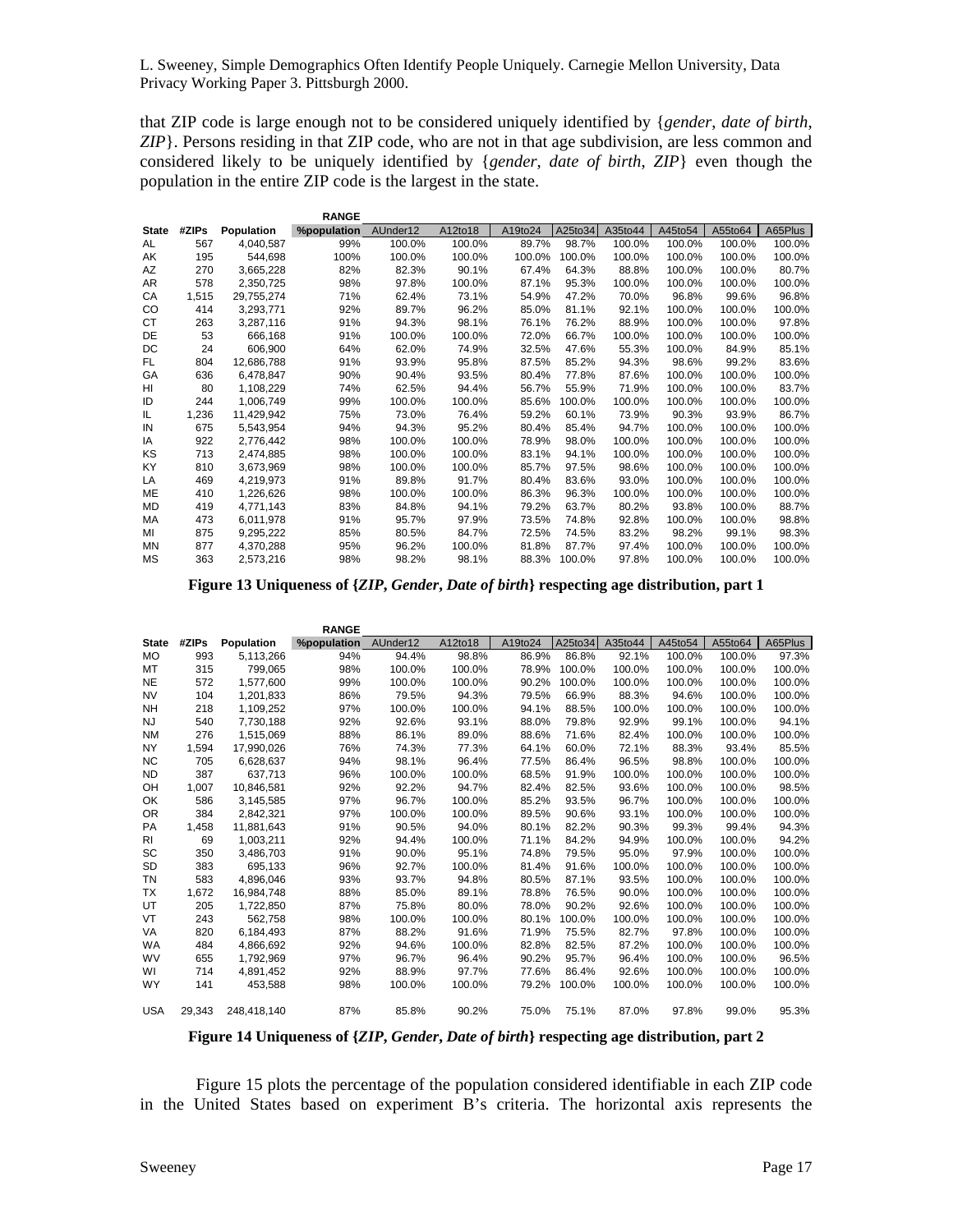population that resides in the ZIP code. The vertical axis represents the percentage of the population considered uniquely identified by values of *Q*={*date of birth*, *gender*, *5-digit ZIP*} for a particular ZIP code. The criteria for computing the percentage of the population considered identifiable in experiment B is based on binary decisions, where each decision considers whether a sufficient number of people in a particular age subdivision reside in a particular ZIP code. If so, that sub-population is not considered identifiable; otherwise, its entire sub-population is considered identifiable.



**Figure 15 Percentage of Population Identifiable Based on Age subdivisions in ZIP Population** 

Most ZIP codes (27697 of 29212 or 95%) in the United States that have people listed as residing within them do not have enough people in any age subdivision to consider any such subpopulation as identifiable. This is evidenced in Figure 15 by the appearance of dots where the *%pop identifiable* is 1. The largest population having *%pop identifiable* = 1 consists of 48,549 total people. There are very few ZIP codes (15 of 29212) in Figure 15 having sufficient numbers of people in each age subdivision that each such sub-population is not considered uniquely identifiable. This is evidenced in Figure 15 by the appearance of dots where the *%pop identifiable* is 0. The largest population having *%pop identifiable* = 0 has 99,995 people and the smallest has 73,321.

The ZIP code having the largest population, ZIP 60623 with 112,167 people, has a percentage of its population considered identifiable in Figure 15 as being only 11%. It is not 0% because there are insufficient numbers of people above the age of 55 living there despite the large number of people residing in the ZIP code. The point representing this ZIP code in Figure 15 is the rightmost point shown.

The lowest leftmost point shown in Figure 15 corresponds to ZIP 11794, which was discussed earlier. It has a total population of 5418 people and consists primarily of people between the ages of 19 and 24 (4666 of 5418 or 86%). Despite having a small population, the people residing there are very homogenous in terms of age and so the percentage of its population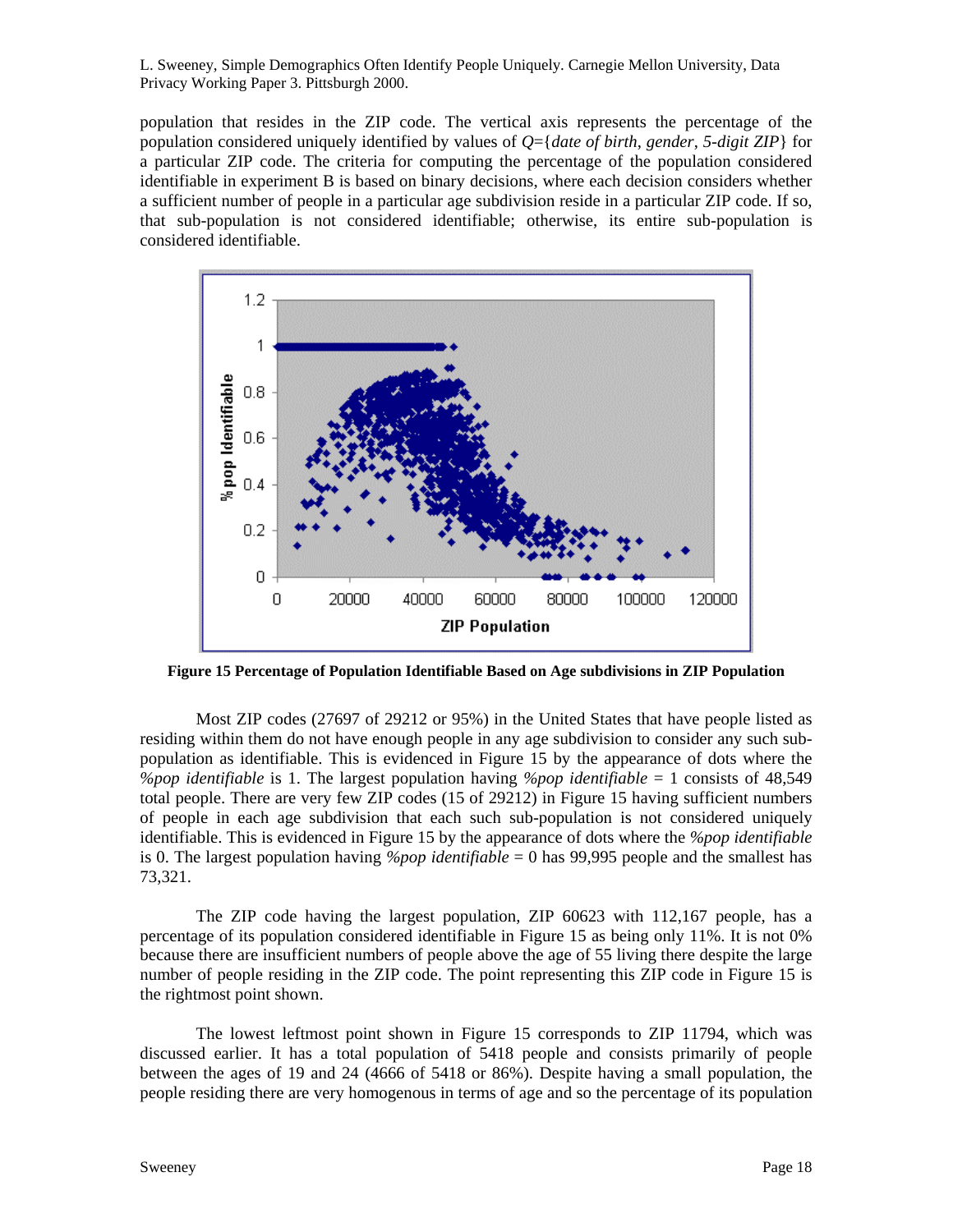considered identifiable based on experiment B's criteria is only 13%. It is clear from these examples that population size alone is not an absolute predictor of the identifiability of the people residing within. Care must be taken to model the population as precisely as possible to insure privacy protection.



**Figure 16 Percentage of Age-based Populations Identifiable within ZIP Population, Part 1** 

Recall the computation of the percentage of the population considered uniquely identified by values of *Q*={*date of birth*, *gender*, *5-digit ZIP*} for a particular ZIP code in experiment B is based on a composite of binary decisions. Each binary decision concerns the number of people residing within a specific ZIP code in a particular age subdivision. Figure 16 and Figure 17 show plots of the percentage of sub-populations considered identifiable in each ZIP code in the United States based on experiment B's criteria. The horizontal axis represents the population that resides in the ZIP code. The vertical axis represents the percentage of the population considered uniquely identified by values of *Q*={*date of birth*, *gender*, *5-digit ZIP*} for a particular ZIP code and a particular age subdivision. If a sufficient number of people within an age subdivision are reported as residing in a particular ZIP code, then that sub-population is considered identifiable; otherwise, the entire sub-population is not considered identifiable.

Figure 18 provides statistical highlights from the plots in Figure 16 and Figure 17. The topmost table provides statistics on ZIP codes in which the number of people within the noted age subdivision is less than or equal to the threshold for that subdivision. In these cases, the subpopulation within the ZIP code is considered uniquely identifiable; that is, *%pop\_Identifiable* = 1 for that age subdivision and ZIP code. The bottom table provides statistics in cases where  $\% pop\ I dentifiable < 1$ . In these ZIP codes, the number of people within the noted age subdivision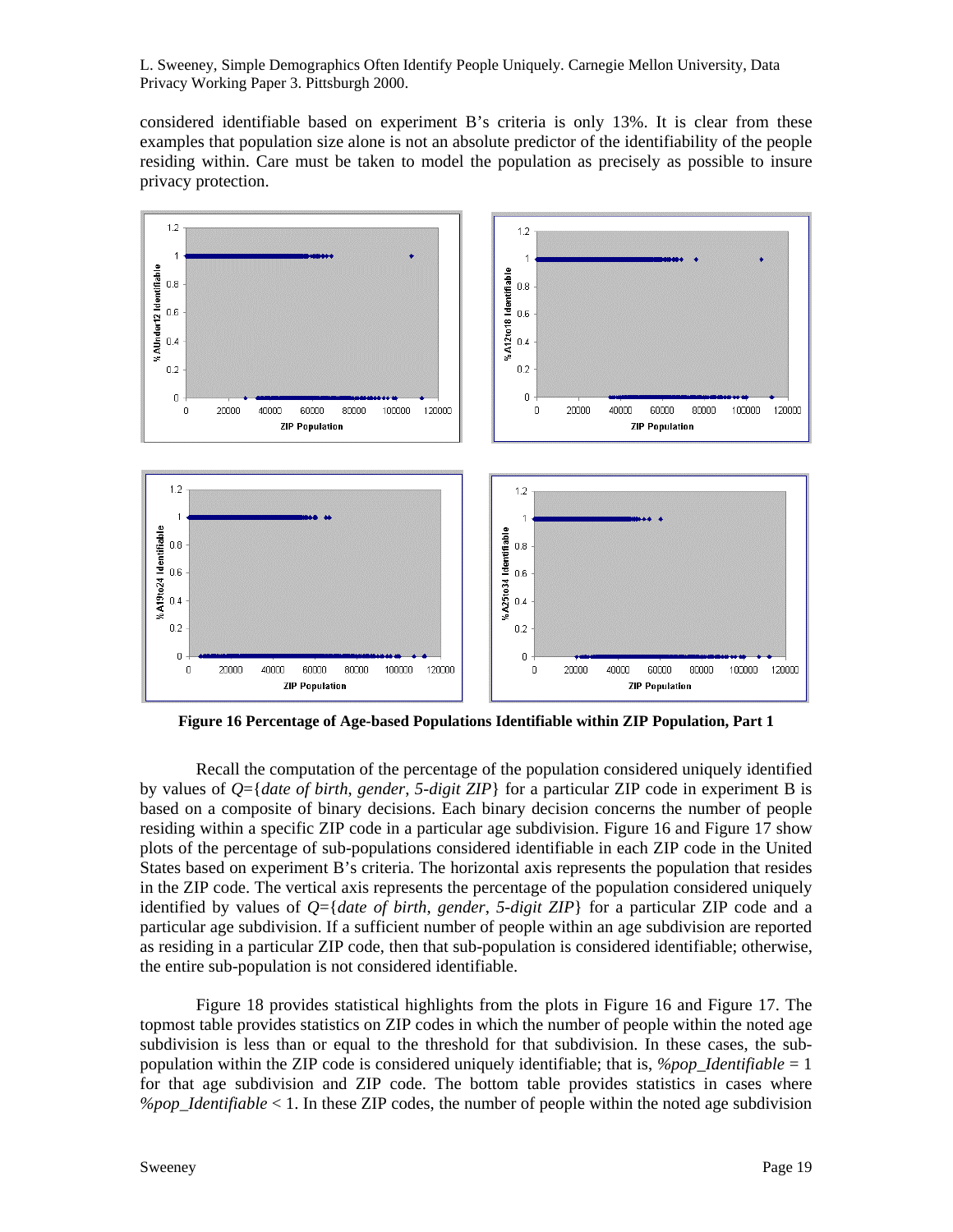is greater than the threshold for that subdivision; therefore, this subdivision is not considered uniquely identifiable.



**Figure 17 Percentage of Age-based Populations Identifiable within ZIP Population, Part 2** 

#### **Sub-population considered uniquely identifiable (***<= threshold, IDSet* **)**

|                        | AUnder12 | A12to18 | A19to24 | A25to34 | A35to44 | A45to54 | A55to64 | A65Plus |
|------------------------|----------|---------|---------|---------|---------|---------|---------|---------|
| Max ZIP population     | 107197   | 107197  | 66722   | 60388   | 62031   | 99420   | 112167  | 112167  |
| Min ZIP population     |          |         |         |         |         |         |         |         |
| Average ZIP population | 7615     | 7873    | 7332    | 6911    | 7596    | 8358    | 8442    | 8311    |
| standard deviation     | 19452    | 10915   | 10070   | 9227    | 10393   | 11938   | 12165   | 11956   |
| Number of ZIP codes    | 28675    | 28860   | 28352   | 28105   | 28665   | 29148   | 29187   | 29081   |
| Percentage ZIP codes   | 98.2%    | 98.8%   | 97.1%   | 96.2%   | 98.1%   | 99.8%   | 99.9%   | 99.6%   |

#### **Sub-population NOT considered uniquely identifiable (***> threshold, NotIDSet* **)**

|                        | AUnder12 | A12to18 | A19to24 | A25to34 | A35to44 | A45to54 | A55to64 | A65Plus |
|------------------------|----------|---------|---------|---------|---------|---------|---------|---------|
| Max ZIP population     | 112167   | 112167  | 112167  | 112167  | 112167  | 112167  | 107197  | 107197  |
| Min ZIP population     | 28294    | 35092   | 5418    | 20211   | 30577   | 34860   | 60388   | 12890   |
| Average ZIP population | 55958    | 60254   | 47153   | 48944   | 56072   | 74798   | 80513   | 51313   |
| standard deviation     | 12770    | 13036   | 17178   | 12681   | 13157   | 15961   | 12304   | 20367   |
| Number of ZIP codes    | 537      | 352     | 860     | 1107    | 547     | 64      | 25      | 131     |
| Percentage ZIP codes   | 1.8%     | 1.2%    | 2.9%    | 3.8%    | 1.9%    | $0.2\%$ | 0.1%    | 0.4%    |
|                        |          |         |         |         |         |         |         |         |

**Figure 18 Statistical highlights from Figure 16 and Figure 17**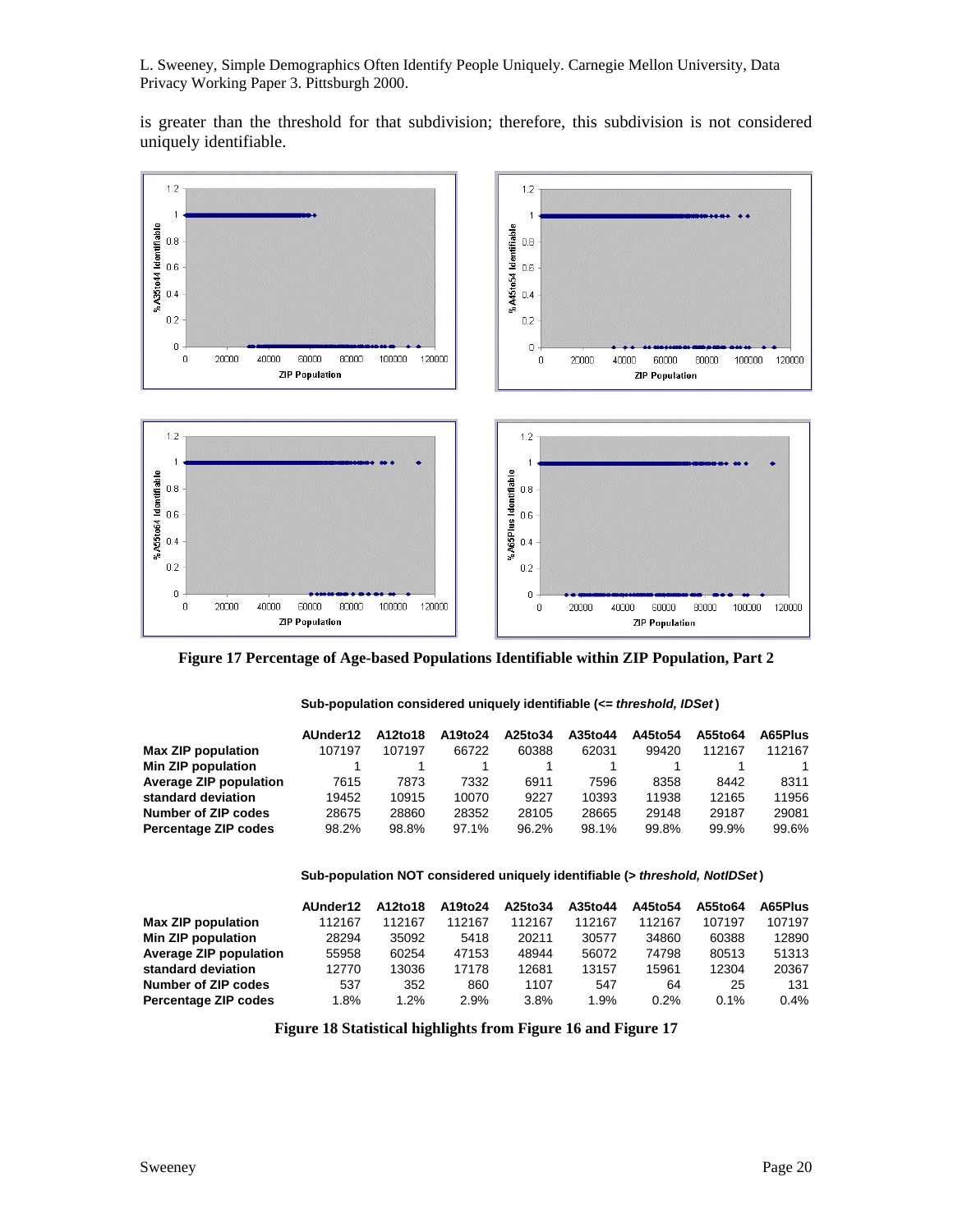# **5.2. Experiment C: Uniqueness of {***ZIP***,** *gender***,** *month and year of birth***}**

This experiment (referred to as experiment C) is motivated by the Agency for Healthcare Research and Quality's State Inpatient Database  $(R_{\text{SID}})$ , which is described in part in Figure 3. Among the attributes listed there, I consider  $QI_{SIDI} = \{month \ and \ year \ of \ birth, \ gender, 5-digit \}$ *ZIP*} to be a quasi-identifier within data released by some states. This experiment attempts to characterize the identifiability of  $OIs_{ID1}$ .

# **5.2.1. Experiment C Design**

Step 1. Use ZIP table for each of the 50 states and the District of Columbia. Step 2. Figure 19 contains the thresholds for *Q*={*gender*, *month and year of birth*} specific to each age subdivision. Step 3. Report statistical measurements computed from the table in step 1 using the thresholds determined in step 2. Figure 20 and Figure 21 report the results.

|                                                           | $Q3 = \{gender, month and year of birth\}$ |         |
|-----------------------------------------------------------|--------------------------------------------|---------|
| $ Q3_{\text{AUnder}12} $                                  | $= 2 * 12 * 12$                            | $= 288$ |
| $ Q3_{A12\times18} $                                      | $= 2 * 12 * 7$                             | $= 168$ |
| $ Q3_{A19to24} $                                          | $= 2 * 12 * 6$                             | $= 144$ |
| $ Q3_{A25t034} $                                          | $= 2 * 12 * 10$                            | $= 240$ |
| $ Q3_{A35\textrm{to}44} $                                 | $= 2 * 12 * 10$                            | $= 240$ |
| $ Q3_{A45t054} $                                          | $= 2 * 12 * 10$                            | $= 240$ |
| $Q3_{A55\t\t\t\t\t\t\t\t\t\t\t\t\t\t\t\t\t\t\t\t\t\t064}$ | $= 2 * 12 * 10$                            | $= 240$ |
| $23_{A65$ Plus                                            | $= 2 * 12 * 12$                            | $= 288$ |
|                                                           |                                            |         |

**Figure 19 Number of possible values for each age subdivision for {***gender***,** *month and year of birth***}** 

# **5.2.2. Experiment C Results**

Figure 20 and Figure 21 show the results of applying the 3 steps of experiment C to each state, the District of Columbia (as just reported) and the entire United States. The percentage of people residing in each locale likely to be uniquely identifiable based on {*gender*, *month and year of birth*, *ZIP*} appear in the column named "MonYr %ID\_pop." For example, 18.1% of the population of Iowa (see Figure 20) and 26.5% of the population of North Dakota (see Figure 21) are likely to be uniquely identifiable based on {*gender*, *month and year of birth*, *ZIP*}.

The next to last row in Figure 21 labeled "USA" reports the results of applying the 3 steps of experiment C to all ZIP codes in the United States. As shown, 3.7% of the population of the United States is likely to be uniquely identified by values of {*gender*, *month and year of birth*, *ZIP*}. The last row in Figure 21 labeled "%ID\_pop" displays the percentage of people in each age subdivision who are likely to be uniquely identified by values of {*gender*, *month and year of birth*, *ZIP*}. For example, it reports that 5% of the population of persons residing in the United States between the ages of 45 and 54 are likely to be uniquely identifiable based on {*gender*, *month and year of birth*, *ZIP*}.

Figure 22 plots the percentage of the population considered identifiable in each ZIP code in the United States based on experiment C's criteria. The horizontal axis represents the population that resides in the ZIP code. The vertical axis represents the percentage of the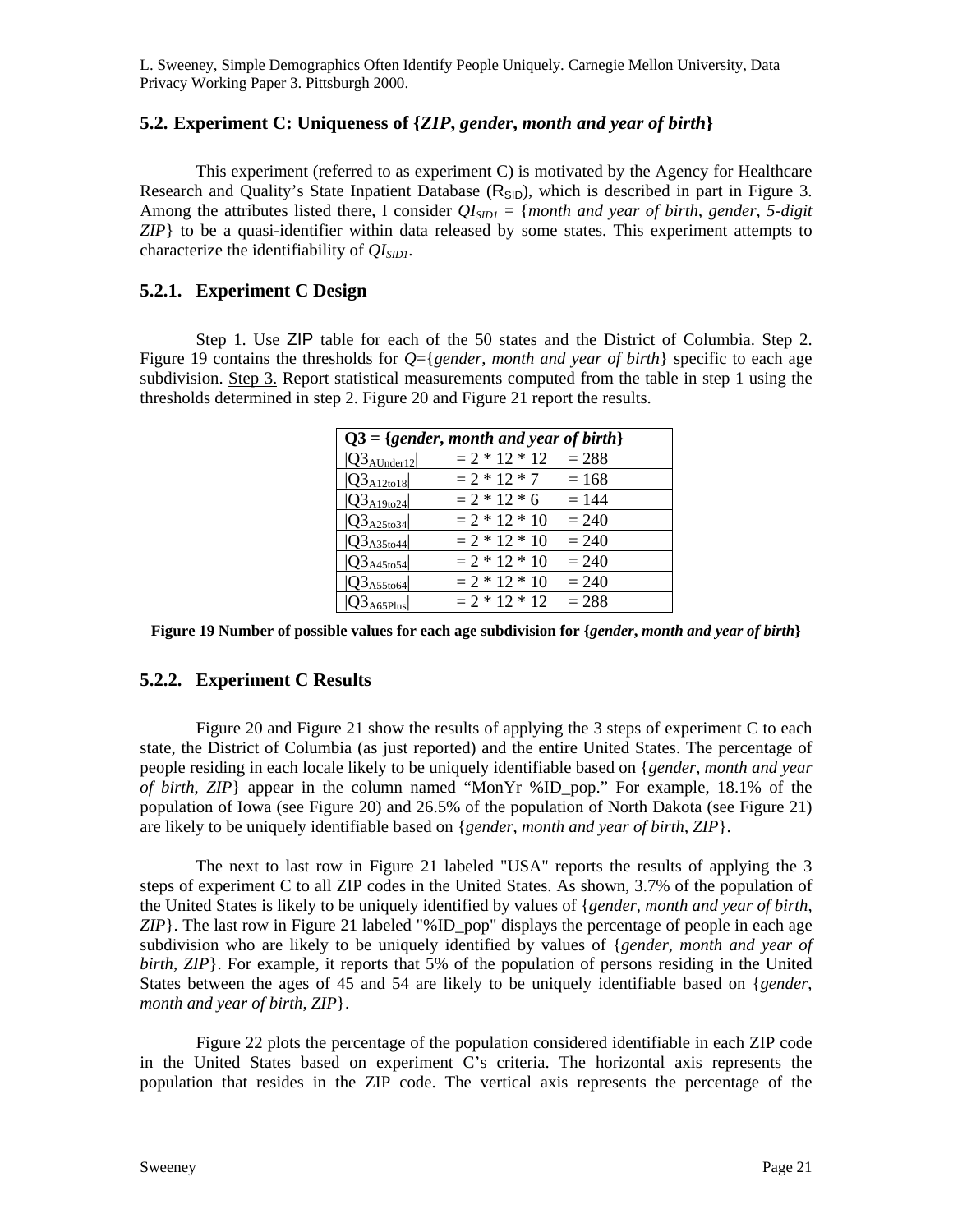population considered uniquely identified by values of  $QI_{SIDI} = \{month \ and \ year \ of \ birth, \ gender,$ *5-digit ZIP*} for a particular ZIP code. This is the same as the approach used in experiment B.

|              | MonYr   |          |         |         |         |         |         |         |         |
|--------------|---------|----------|---------|---------|---------|---------|---------|---------|---------|
| <b>State</b> | %ID_pop | AUnder12 | A12to18 | A19to24 | A25to34 | A35to44 | A45to54 | A55to64 | A65Plus |
| AL           | 3.8%    | 22,253   | 11,325  | 10,982  | 18,197  | 19,285  | 22,443  | 24,806  | 24,254  |
| AK           | 10.7%   | 12,416   | 6,542   | 4,826   | 9,045   | 7,633   | 6,253   | 5,522   | 6,063   |
| AZ           | 1.4%    | 6,804    | 3,888   | 4,386   | 6,786   | 5,968   | 7,091   | 7,095   | 8,120   |
| AR           | 11.4%   | 41,221   | 23,185  | 20,274  | 34,340  | 35,164  | 35,248  | 35,440  | 42,675  |
| CA           | 0.8%    | 33,588   | 19,440  | 16,982  | 27,467  | 26,335  | 31,331  | 33,500  | 34,743  |
| CO           | 3.7%    | 18,174   | 10,214  | 8,764   | 14,721  | 14,523  | 16,946  | 17,965  | 21,333  |
| CT           | 1.2%    | 5,203    | 2,845   | 3,097   | 4,102   | 3,675   | 5,104   | 7,135   | 7,514   |
| DE           | 0.9%    | 867      | 557     | 257     | 653     | 652     | 960     | 715     | 1,627   |
| DC           | 0.2%    | 275      | 72      | 26      | 180     | 95      | 66      | 57      | 404     |
| FL           | 0.6%    | 10,862   | 6,777   | 6,548   | 8,311   | 9,208   | 11,647  | 11,760  | 13,330  |
| GA           | 2.7%    | 19,935   | 11,272  | 11,318  | 18,321  | 22,193  | 26,345  | 31,161  | 34,905  |
| HI           | 1.6%    | 1,767    | 1,242   | 1,602   | 1,911   | 1,795   | 2,797   | 3,645   | 3,469   |
| ID           | 8.9%    | 11,922   | 7,146   | 6,950   | 11,657  | 11,988  | 12,404  | 12,220  | 15,587  |
| IL           | 4.4%    | 75,604   | 42,727  | 40,364  | 62,012  | 63,393  | 68,919  | 70,997  | 77,971  |
| IN           | 4.0%    | 28,592   | 16,297  | 17,739  | 25,328  | 25,849  | 33,632  | 34,730  | 36,884  |
| ΙA           | 18.1%   | 82,724   | 44,905  | 34,644  | 70,040  | 64,634  | 65,878  | 65,808  | 72,916  |
| ΚS           | 12.1%   | 46,345   | 25,207  | 20,797  | 36,178  | 38,319  | 40,822  | 41,630  | 49,544  |
| KY           | 8.3%    | 48,404   | 24,728  | 23,501  | 37,727  | 39,465  | 41,358  | 43,680  | 46,346  |
| LA           | 2.8%    | 15,800   | 8,567   | 8,553   | 13,180  | 13,922  | 17,090  | 18,399  | 22,675  |
| ME           | 15.5%   | 29,727   | 16,098  | 14,462  | 23,099  | 23,470  | 26,896  | 26,041  | 30,713  |
| MD           | 2.1%    | 14,087   | 7,843   | 8,086   | 11,105  | 11,093  | 13,739  | 16,099  | 20,297  |
| МA           | 1.1%    | 8,446    | 5,949   | 5,540   | 6,291   | 6,191   | 10,006  | 12,702  | 12,847  |
| ΜI           | 2.4%    | 27,008   | 16,914  | 18,153  | 22,223  | 25,106  | 33,248  | 37,570  | 40,591  |
| MN           | 9.0%    | 59,128   | 34,860  | 28,225  | 49,369  | 52,048  | 54,780  | 53,583  | 60,926  |
| МS           | 4.4%    | 12,939   | 7,915   | 8,487   | 12,557  | 14,378  | 17,937  | 18,845  | 20,676  |

**Figure 20 Uniqueness of {***ZIP***,** *Gender***,** *Month and year of birth***} respecting age distribution, part 1** 

Of the ZIP codes reported in Figure 22, about half (13,871 of 29,212 or 47%) have sufficient numbers of people in each age subdivision so that values of  $QI_{SIDI} = \{month \ and \ year$ *of birth*, *gender*, *5-digit ZIP*} are not likely to be uniquely identifying; in these cases, *%pop identifiable* = 0. Values of  $QI<sub>SIDI</sub>$  for about one third (9103 of 29212 or 31%) of the ZIP codes are considered uniquely identifying in all age subdivisions; in these cases, *%pop identifiable* = 1. The remaining ZIP codes (6238 of 29212 or 21%) have sub-populations in which values of  $QI_{SIDI}$  are uniquely identifiable for some age subdivisions but not for others.

Figure 23 provides statistical highlights from the plot in Figure 22. The topmost table provides statistics on ZIP codes in which the number of people within the noted age subdivision is less than or equal to the threshold for that subdivision. In these cases, the sub-population within the ZIP code is considered uniquely identifiable; that is,  $\% pop\;Identifiable = 1$  for that age subdivision and ZIP code. The bottom table provides statistics in cases where *%pop\_Identifiable* < 1. In these ZIP codes, the number of people within the noted age subdivision is greater than the threshold for that subdivision; therefore, this subdivision is not considered uniquely identifiable. The method for computing these statistics was described earlier in the Methods section (on page 11).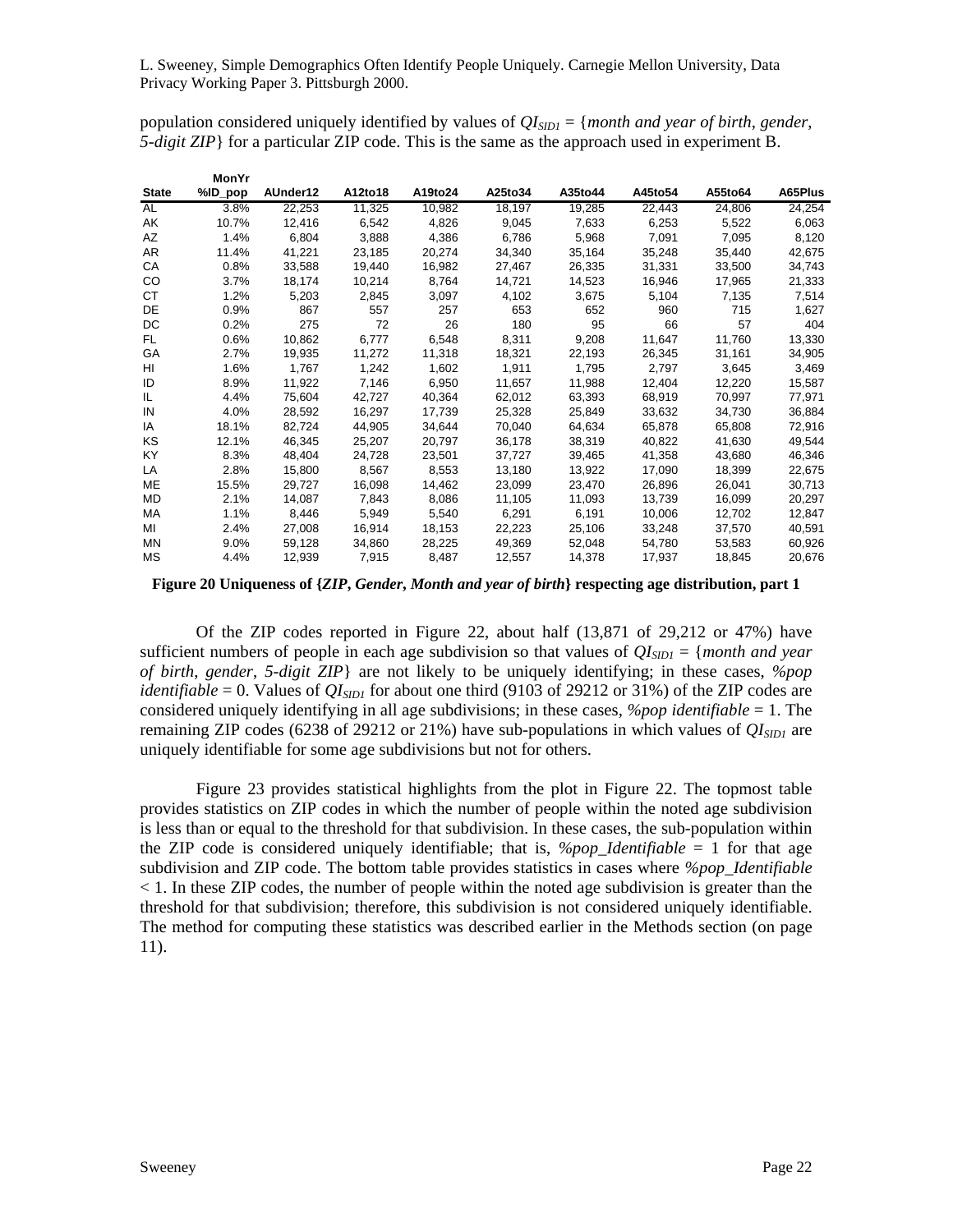|              | MonYr   |           |         |         |           |           |           |           |           |
|--------------|---------|-----------|---------|---------|-----------|-----------|-----------|-----------|-----------|
| <b>State</b> | %ID_pop | AUnder12  | A12to18 | A19to24 | A25to34   | A35to44   | A45to54   | A55to64   | A65Plus   |
| <b>MO</b>    | 8.2%    | 65,966    | 37,847  | 31,629  | 52,566    | 53,596    | 57,098    | 56,566    | 65,194    |
| МT           | 15.5%   | 18,771    | 11,741  | 7,717   | 16,581    | 16,326    | 16,280    | 16,432    | 19,924    |
| <b>NE</b>    | 18.2%   | 46,646    | 27,556  | 17,763  | 38,678    | 40,574    | 34,699    | 37,697    | 43,232    |
| <b>NV</b>    | 2.0%    | 4,320     | 2,035   | 1,983   | 3,341     | 2,977     | 2,516     | 2,705     | 4,256     |
| <b>NH</b>    | 7.5%    | 11,934    | 7,545   | 6,001   | 8,773     | 7,859     | 12,067    | 13,156    | 15,851    |
| <b>NJ</b>    | 0.6%    | 6,760     | 4,693   | 3,510   | 3,811     | 4,642     | 5,846     | 8,238     | 8,142     |
| <b>NM</b>    | 5.2%    | 11,169    | 6,307   | 5,208   | 10,048    | 10,235    | 10,844    | 11,340    | 14,141    |
| <b>NY</b>    | 2.3%    | 54,792    | 33,243  | 31,443  | 45,160    | 49,560    | 61,882    | 68,223    | 76,979    |
| NC.          | 2.4%    | 22,064    | 11,906  | 10,595  | 17,177    | 16,987    | 23,559    | 27,726    | 31,714    |
| <b>ND</b>    | 26.5%   | 28,362    | 16,090  | 9,492   | 22,535    | 22,563    | 20,666    | 22,226    | 27,314    |
| OH           | 2.2%    | 28,645    | 14,449  | 18,930  | 24,301    | 24,283    | 37,395    | 43,814    | 47,838    |
| OK           | 7.1%    | 32,749    | 20,178  | 16,901  | 26,174    | 29,484    | 29,507    | 32,320    | 35,238    |
| <b>OR</b>    | 4.2%    | 18,614    | 9,286   | 8,839   | 15,741    | 14,495    | 15,766    | 15,778    | 19,684    |
| PA           | 3.5%    | 58,144    | 32,516  | 32,758  | 47,305    | 45,996    | 62,507    | 66,894    | 75,584    |
| RI           | 0.9%    | 1,085     | 642     | 500     | 764       | 1,417     | 1,025     | 1,487     | 1,996     |
| SC           | 2.3%    | 9,342     | 5,171   | 5,813   | 8,643     | 8,309     | 12,372    | 13,670    | 16,738    |
| SD           | 25.9%   | 27,699    | 17,147  | 11,054  | 25,496    | 24,375    | 22,171    | 23,721    | 28,405    |
| ΤN           | 3.4%    | 24,172    | 12,553  | 13,053  | 18,105    | 19,074    | 22,832    | 25,898    | 30,553    |
| ТX           | 2.3%    | 51,615    | 29,794  | 30,883  | 45,082    | 50,060    | 58,173    | 62,784    | 68,838    |
| UT           | 3.4%    | 8,496     | 4,844   | 4,042   | 7,026     | 7,447     | 8,832     | 8,293     | 10,307    |
| VT           | 21.9%   | 19,797    | 11,196  | 8,334   | 16,536    | 17,312    | 16,075    | 16,093    | 18,066    |
| <b>VA</b>    | 4.4%    | 41,345    | 23,241  | 20,634  | 30,706    | 33,035    | 35,263    | 40,117    | 47,007    |
| <b>WA</b>    | 2.6%    | 18,736    | 11,083  | 9,104   | 14,925    | 15,043    | 17,563    | 19,665    | 21,650    |
| <b>WV</b>    | 15.5%   | 43,535    | 25,866  | 21,381  | 36,753    | 37,676    | 34,584    | 35,731    | 42,582    |
| WI           | 5.4%    | 32,406    | 21.664  | 21,855  | 31,257    | 30,297    | 40,576    | 43.567    | 44,714    |
| <b>WY</b>    | 10.1%   | 8,492     | 3,943   | 2,743   | 6,058     | 5,943     | 6,251     | 5,893     | 6,684     |
| <b>USA</b>   | 3.7%    | 1,329,747 | 759,051 | 676,728 | 1,098,342 | 1,125,947 | 1,269,289 | 1,351,139 | 1,529,041 |
| %ID pop      |         | 3.1%      | 3.2%    | 3.0%    | 2.5%      | 3.0%      | 5.0%      | 6.4%      | 4.9%      |

**Figure 21 Uniqueness of {***ZIP***,** *Gender***,** *Month and year of birth***} respecting age distribution, part 2** 



**Figure 22 Percentage of Population Identifiable Based on Uniform Distribution of Ages in ZIP Population** 

The values reported as ZIP populations in Figure 22 are not the total number of people within the reported age subdivision residing in those ZIP codes but are just the numbers of people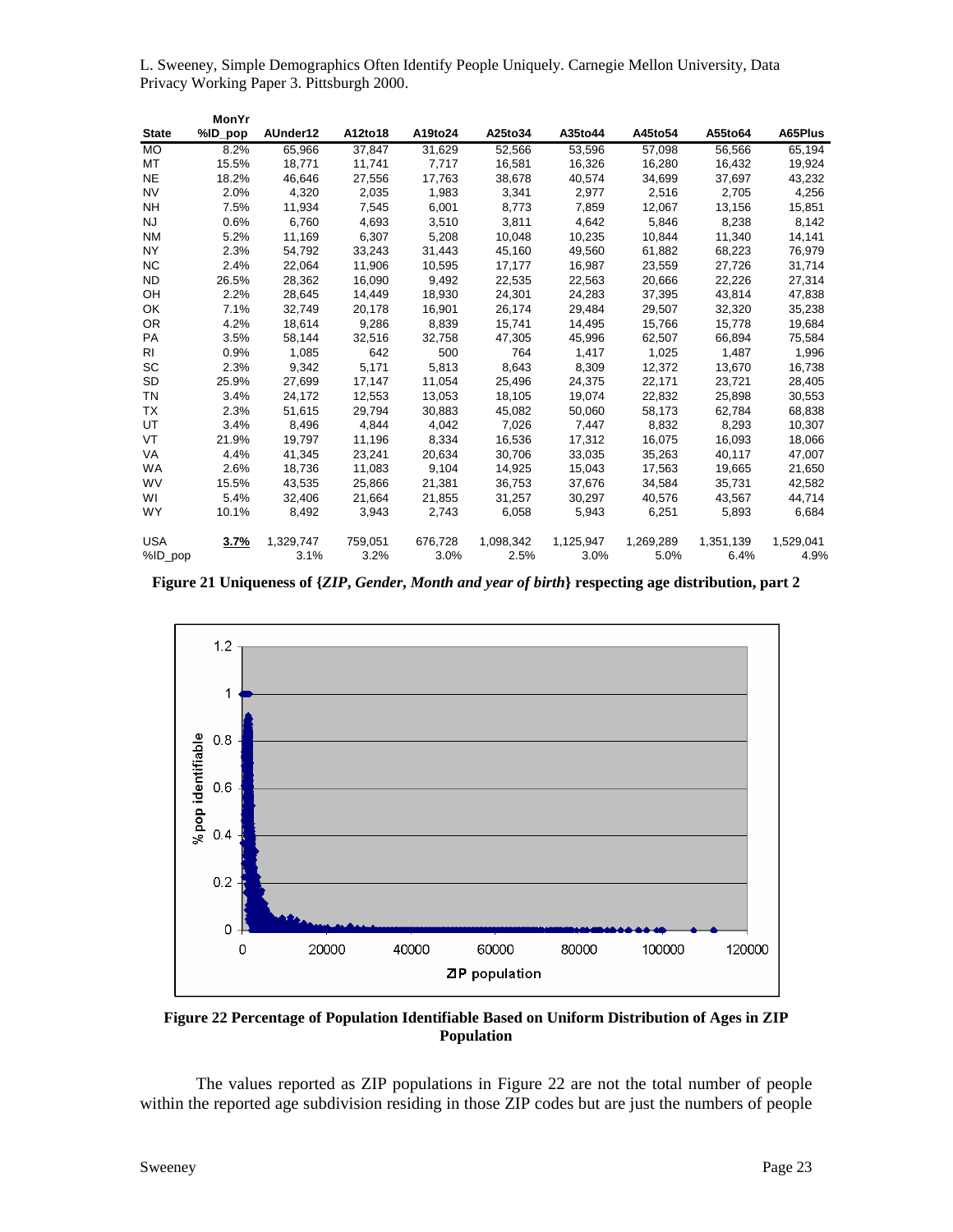residing in the ZIP code. For example, consider the values appearing in the "Aunder12" column in Figure 22. They report information about children under the age of 12 residing in 10,852 ZIP codes in the United States that had insufficient numbers of children to render corresponding values of *QISID1* = {*month and year of birth*, *gender*, *5-digit ZIP*} uniquely identifiable. Of these ZIP codes, the largest number of children of under the age of 12, residing in a ZIP code was 287. Some ZIP codes, who had people residing within them, had no children in this age. The average number of children in these ZIP codes was 123 with a standard deviation of 80.

#### **Sub-population considered uniquely identifiable (***<= threshold, IDSet* **)**

|                            | AUnder12 | A12to18 | A19to24 | A25to34 | A35to44 | A45to54 | A55to64 | A65Plus |
|----------------------------|----------|---------|---------|---------|---------|---------|---------|---------|
| Max ZIP sub-population     | 287      | 167     | 143     | 239     | 239     | 239     | 239     | 287     |
| Min ZIP sub-population     |          | 0       |         |         |         | 0       |         | 0       |
| Average ZIP sub-population | 123      | 71      | 53      | 101     | 102     | 96      | 95      | 118     |
| standard deviation         | 80       | 47      | 40      | 66      | 66      | 66      | 66      | 80      |
| Number of ZIP codes        | 10852    | 10725   | 12760   | 10883   | 11045   | 13202   | 14220   | 12905   |
| Percentage ZIP codes       | 37.1%    | 36.7%   | 43.7%   | 37.3%   | 37.8%   | 45.2%   | 48.7%   | 44.2%   |

**Sub-population NOT considered uniquely identifiable (***> threshold, NotIDSet* **)**

|                            | AUnder12 | A12to18 | A19to24 | A25to34 | A35to44 | A45to54 | A55to64 | A65Plus |
|----------------------------|----------|---------|---------|---------|---------|---------|---------|---------|
| Max ZIP sub-population     | 26914    | 15352   | 27123   | 24587   | 19543   | 15544   | 12205   | 25799   |
| Min ZIP sub-population     | 288      | 168     | 144     | 240     | 240     | 240     | 240     | 288     |
| Average ZIP sub-population | 2294     | 1241    | 1333    | 2309    | 2007    | 1509    | 1316    | 1815    |
| standard deviation         | 2530     | 1327    | 1690    | 2632    | 2096    | 1419    | 1174    | 1860    |
| Number of ZIP codes        | 18360    | 18487   | 16452   | 18329   | 18167   | 16010   | 14992   | 16307   |
| Percentage ZIP codes       | 62.9%    | 63.3%   | 56.3%   | 62.7%   | 62.2%   | 54.8%   | 51.3%   | 55.8%   |

**Figure 23 Statistical highlights from Figure 20 and Figure 21** 

# **5.3. Experiment D: Uniqueness of {***ZIP***,** *gender***,** *age***}**

In this experiment, I examine the identifiability of {*year of birth*, *gender*, *5-digit ZIP*} in the United States. Progressing through the results from the last three experiments, values referring to age became less specific and as expected, the values became less uniquely identifying. What may be surprising however is that these values remained uniquely identifying for some people.

The Agency for Healthcare Research and Quality's State Inpatient Database (SID; see Figure 3) motivated this experiment as well as experiment C. In addition to  $O(\epsilon_{SD1})$  used in experiment C, SID also includes  $QI_{SID2} = \{age, gender, 5-digit ZIP\}$  for some states in those data. Recall in section 4.4.1, I examine *age* as providing a distinct year of birth, and so  $QI_{SID2} = \{age,$ *gender*, *5-digit ZIP*} can be considered as  $QI<sub>SID2</sub> = \{year of birth, gender, 5-digit ZIP\}.$ 

# **5.3.1. Experiment D Design**

Step 1. Use ZIP table for each of the 50 states and the District of Columbia. Step 2. Figure 24 contains the thresholds for *Q*={*gender*, *date of birth*} specific to each age subdivision. Step 3. Report statistical measurements computed from the table in step 1 using the thresholds determined in step 2. Figure 25 and Figure 26 report the results.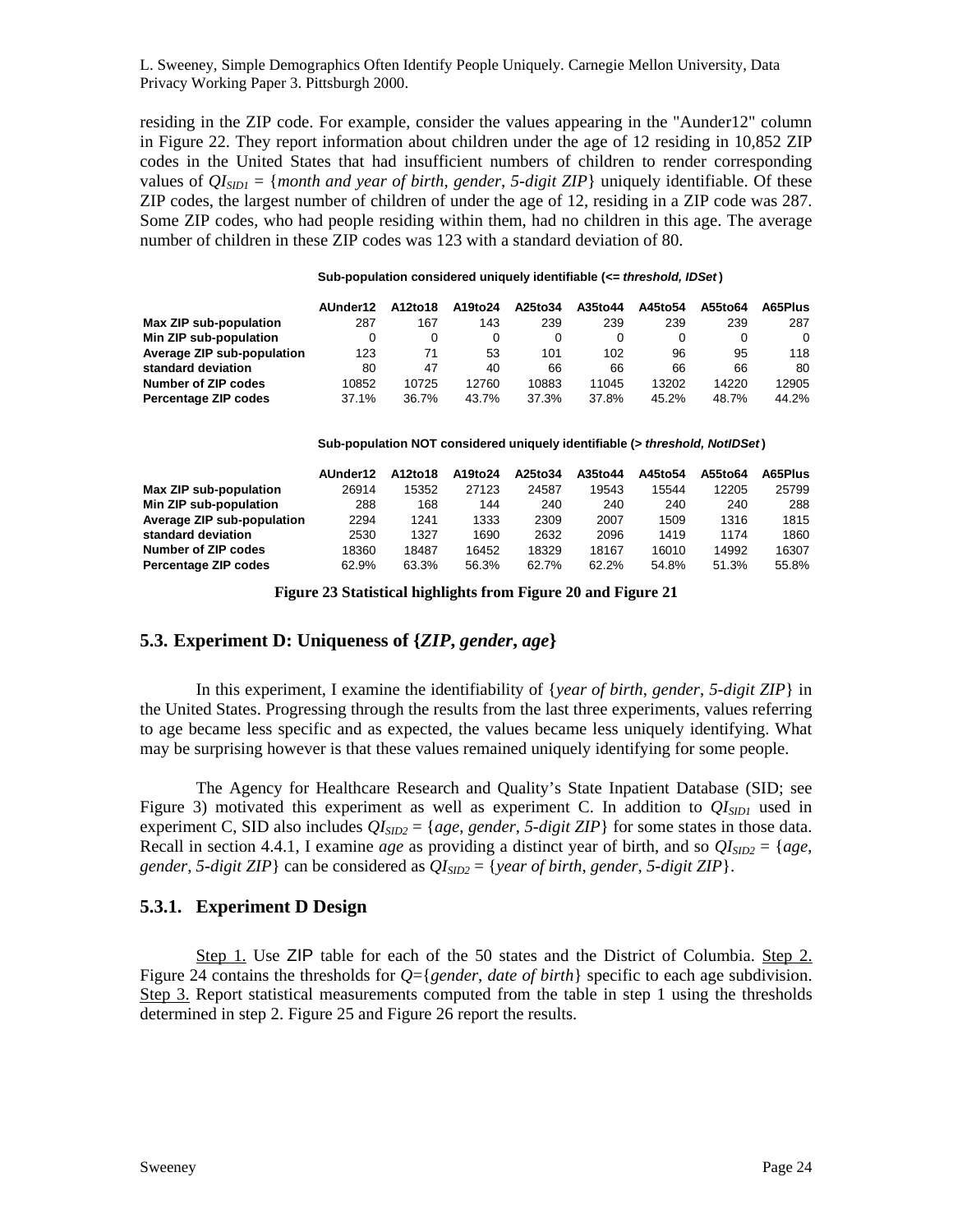|                          | $Q4 = \{gender, year of birth\}$ |        |  |
|--------------------------|----------------------------------|--------|--|
| $ Q4_{\text{AUnder}12} $ | $= 2 * 12$                       | $= 24$ |  |
| $ Q4_{A12\t018} $        | $= 2 * 7$                        | $= 14$ |  |
| $ Q4_{A19to24} $         | $= 2 * 6$                        | $= 12$ |  |
| $ Q4_{A25t034} $         | $= 2 * 10$                       | $=20$  |  |
| $Q4_{A35t044}$           | $= 2 * 10$                       | $=20$  |  |
| $ Q4_{A45t054} $         | $= 2 * 10$                       | $=20$  |  |
| $Q4_{A55\times64}$       | $= 2 * 10$                       | $=20$  |  |
| $24_{\rm A65Plus}$       | $= 2 * 12$                       | $= 24$ |  |

**Figure 24 Number of possible values for each age subdivision for {***gender***,** *year of birth***}** 

# **5.3.2. Experiment D Results**

Figure 25 and Figure 26 show the results of applying the 3 steps of experiment D to each state, the District of Columbia (as just reported) and the entire United States. The percentage of people residing in each locale likely to be uniquely identifiable based on {*gender*, *year of birth*,  $ZIP$ } appears in the column named "BirthYr %ID\_pop" and the number of people represented by the percentage appears in the column named "BirthYr #ID\_pop". For example, 0.89% (or 5703 people) of the population of Iowa (see Figure 26) are likely to be uniquely identifiable by values of {*gender*, *year of birth*, *ZIP*}.

|               | <b>BirthYr</b> | <b>BirthYr</b> |          |         |         |         |         |         |         |         |
|---------------|----------------|----------------|----------|---------|---------|---------|---------|---------|---------|---------|
| <b>State</b>  | %ID_pop        | Total          | AUnder12 | A12to18 | A19to24 | A25to34 | A35to44 | A45to54 | A55to64 | A65Plus |
| AL.           | 0.02%          | 918            | 105      | 53      | 89      | 97      | 112     | 125     | 158     | 179     |
| AK            | 0.70%          | 3,809          | 227      | 223     | 227     | 223     | 315     | 631     | 804     | 1,159   |
| AZ            | 0.02%          | 638            | 68       | 31      | 23      | 53      | 98      | 98      | 96      | 171     |
| AR            | 0.09%          | 2,121          | 452      | 138     | 264     | 208     | 248     | 312     | 349     | 150     |
| CA            | 0.01%          | 4,229          | 541      | 319     | 362     | 461     | 336     | 540     | 678     | 992     |
| <sub>CO</sub> | 0.08%          | 2,752          | 287      | 224     | 346     | 336     | 201     | 447     | 426     | 485     |
| СT            | 0.01%          | 474            | 69       | 55      | 36      | 52      | 30      | 108     | 63      | 61      |
| DE            | 0.02%          | 158            | 18       | 13      | 21      | 28      | 36      | 5       | 10      | 27      |
| DC            | 0.01%          | 46             | 6        |         | ٠       |         |         |         | 16      | 24      |
| FL.           | 0.00%          | 512            | 76       | 63      | 9       | 5       | 43      | 90      | 121     | 105     |
| GA            | 0.01%          | 780            | 83       | 29      | 91      | 101     | 56      | 120     | 182     | 118     |
| HI            | 0.01%          | 165            | 28       | 11      | 9       | 33      | 42      | 12      | 20      | 10      |
| ID            | 0.19%          | 1,943          | 259      | 148     | 205     | 255     | 258     | 310     | 248     | 260     |
| IL            | 0.01%          | 1,401          | 167      | 111     | 148     | 141     | 123     | 246     | 255     | 210     |
| IN            | 0.01%          | 746            | 82       | 27      | 54      | 88      | 84      | 89      | 131     | 191     |
| IA            | 0.11%          | 3,106          | 278      | 305     | 647     | 182     | 249     | 583     | 535     | 327     |
| KS            | 0.22%          | 5,482          | 575      | 446     | 924     | 571     | 594     | 1,017   | 750     | 605     |
| KY            | 0.13%          | 4,722          | 671      | 309     | 280     | 528     | 448     | 697     | 966     | 823     |
| LA            | 0.02%          | 870            | 118      | 48      | 75      | 118     | 84      | 135     | 169     | 123     |
| ME            | 0.19%          | 2,296          | 293      | 217     | 190     | 287     | 228     | 280     | 331     | 470     |
| MD            | 0.03%          | 1,275          | 152      | 119     | 96      | 156     | 179     | 187     | 194     | 192     |
| MA            | 0.01%          | 499            | 83       | 50      | 51      | 35      | 25      | 58      | 100     | 97      |
| MI            | 0.01%          | 920            | 124      | 133     | 134     | 151     | 71      | 133     | 120     | 54      |
| <b>MN</b>     | 0.06%          | 2,709          | 365      | 214     | 439     | 421     | 265     | 326     | 335     | 344     |
| MS            | 0.02%          | 462            | 54       | 23      | 21      | 39      | 26      | 57      | 136     | 106     |

**Figure 25 Uniqueness of {***ZIP***,** *Gender***,** *Year of birth***} respecting age distribution, part 1** 

The next to last row in Figure 26 labeled "USA" reports the results of applying the 3 steps of experiment D to all ZIP codes in the United States. As shown, 0.04% (or 105,016 people) of the population of the United States is likely to be uniquely identified by values of {*gender*, *year of birth*, *ZIP*}. The last row in Figure 26 labeled "%ID\_pop" displays the percentage of people in each age subdivision who are likely to be uniquely identified by values of {*gender*, *year of birth*, *ZIP*}. For example, it reports that 0.08% of the population of persons residing in the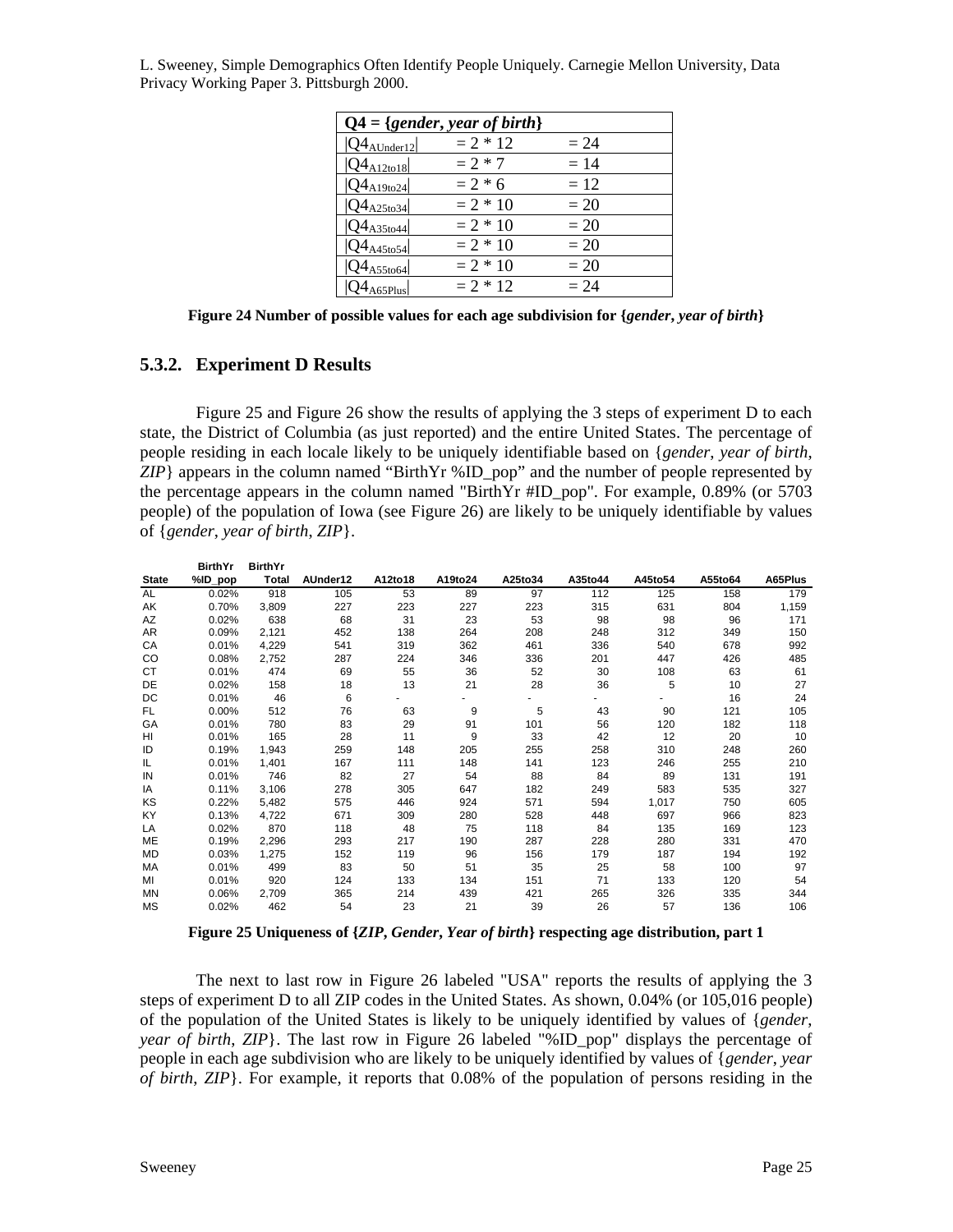United States between the ages of 55 and 64 are likely to be uniquely identified by values of {*gender*, *year of birth*, *ZIP*}.

|                | BirthYr | BirthYr      |                          |         |         |                  |         |         |         |         |
|----------------|---------|--------------|--------------------------|---------|---------|------------------|---------|---------|---------|---------|
| <b>State</b>   | %ID_pop | <b>Total</b> | AUnder12                 | A12to18 | A19to24 | A25to34          | A35to44 | A45to54 | A55to64 | A65Plus |
| <b>MO</b>      | 0.07%   | 3,403        | 451                      | 320     | 402     | $\overline{312}$ | 371     | 549     | 531     | 467     |
| MT             | 0.43%   | 3,465        | 399                      | 263     | 405     | 433              | 362     | 534     | 492     | 577     |
| <b>NE</b>      | 0.23%   | 3,560        | 241                      | 241     | 717     | 325              | 387     | 676     | 455     | 518     |
| <b>NV</b>      | 0.04%   | 439          | 77                       | 35      | 39      | 47               | 47      | 62      | 57      | 75      |
| <b>NH</b>      | 0.07%   | 777          | 154                      | 62      | 106     | 56               | 81      | 111     | 100     | 107     |
| NJ             | 0.01%   | 728          | 125                      | 62      | 41      | 61               | 51      | 96      | 114     | 178     |
| <b>NM</b>      | 0.22%   | 3,302        | 343                      | 276     | 237     | 395              | 350     | 569     | 644     | 488     |
| <b>NY</b>      | 0.03%   | 5,460        | 714                      | 469     | 533     | 720              | 445     | 804     | 818     | 957     |
| <b>NC</b>      | 0.02%   | 1,032        | 133                      | 94      | 74      | 134              | 103     | 177     | 168     | 149     |
| <b>ND</b>      | 0.89%   | 5,703        | 586                      | 476     | 832     | 675              | 639     | 932     | 787     | 776     |
| OH             | 0.00%   | 377          | 34                       | 25      | 30      | 37               | 33      | 38      | 96      | 84      |
| OK             | 0.06%   | 1,963        | 220                      | 135     | 248     | 219              | 274     | 336     | 237     | 294     |
| 0R             | 0.07%   | 1,900        | 369                      | 140     | 172     | 258              | 124     | 214     | 315     | 308     |
| PA             | 0.03%   | 3,099        | 501                      | 201     | 324     | 413              | 348     | 429     | 440     | 443     |
| R <sub>1</sub> | 0.01%   | 92           | $\overline{\phantom{a}}$ |         | ٠       | 9                | 10      | 30      | 19      | 24      |
| SC             | 0.01%   | 443          | 87                       | 16      | 41      | 66               | 63      | 85      | 45      | 40      |
| SD             | 0.63%   | 4,408        | 489                      | 291     | 607     | 544              | 516     | 632     | 597     | 732     |
| <b>TN</b>      | 0.02%   | 836          | 201                      | 14      | 125     | 70               | 53      | 165     | 128     | 80      |
| <b>TX</b>      | 0.03%   | 5,483        | 815                      | 383     | 443     | 641              | 661     | 717     | 794     | 1,029   |
| UT             | 0.08%   | 1,323        | 78                       | 59      | 146     | 189              | 151     | 230     | 230     | 240     |
| VT             | 0.20%   | 1,117        | 76                       | 63      | 171     | 54               | 81      | 166     | 150     | 356     |
| VA             | 0.06%   | 3,754        | 572                      | 286     | 350     | 423              | 445     | 483     | 638     | 557     |
| WA             | 0.03%   | 1,227        | 164                      | 85      | 145     | 138              | 122     | 142     | 220     | 211     |
| <b>WV</b>      | 0.30%   | 5,360        | 746                      | 316     | 433     | 614              | 605     | 874     | 869     | 903     |
| WI             | 0.02%   | 881          | 80                       | 101     | 135     | 130              | 79      | 103     | 103     | 150     |
| <b>WY</b>      | 0.41%   | 1,851        | 213                      | 157     | 232     | 165              | 195     | 361     | 223     | 305     |
| <b>USA</b>     | 0.04%   | 105,016      | 13,049                   | 7,879   | 11,729  | 11,697           | 10,747  | 16,121  | 16,463  | 17,331  |
| $%ID\_pop$     |         |              | 0.03%                    | 0.03%   | 0.05%   | 0.03%            | 0.03%   | 0.06%   | 0.08%   | 0.06%   |

**Figure 26 Uniqueness of {***ZIP***,** *Gender***,** *Year of birth***} respecting age distribution, part 2** 

Most ZIP codes (25,705 of 29,212 or 88%) have sufficient numbers of people in each age subdivision so that values of  $QI<sub>SID2</sub> = \{year of birth, gender, 5-digit ZIP\}$  are not likely to be uniquely identifying; in these cases, *%pop identifiable* = 0. Values of  $QI<sub>SID2</sub>$  for about one third (353 of 29212 or 1%) of the ZIP codes are considered uniquely identifying in all age subdivisions; in these cases, *%pop identifiable* = 1. The remaining ZIP codes (3154 of 29212 or 11%) have sub-populations in which values of  $QI<sub>SID2</sub>$  are uniquely identifiable for some age subdivisions but not for all.

Figure 27 provides statistical highlights. The topmost table provides statistics on ZIP codes in which the number of people within the noted age subdivision is less than or equal to the threshold for that subdivision. In these cases, the sub-population within the ZIP code is considered uniquely identifiable; that is, *%pop\_Identifiable* = 1 for that age subdivision and ZIP code. The bottom table provides statistics in cases where *%pop\_Identifiable* < 1. In these ZIP codes, the number of people within the noted age subdivision is greater than the threshold for that subdivision; therefore, this subdivision is not considered uniquely identifiable.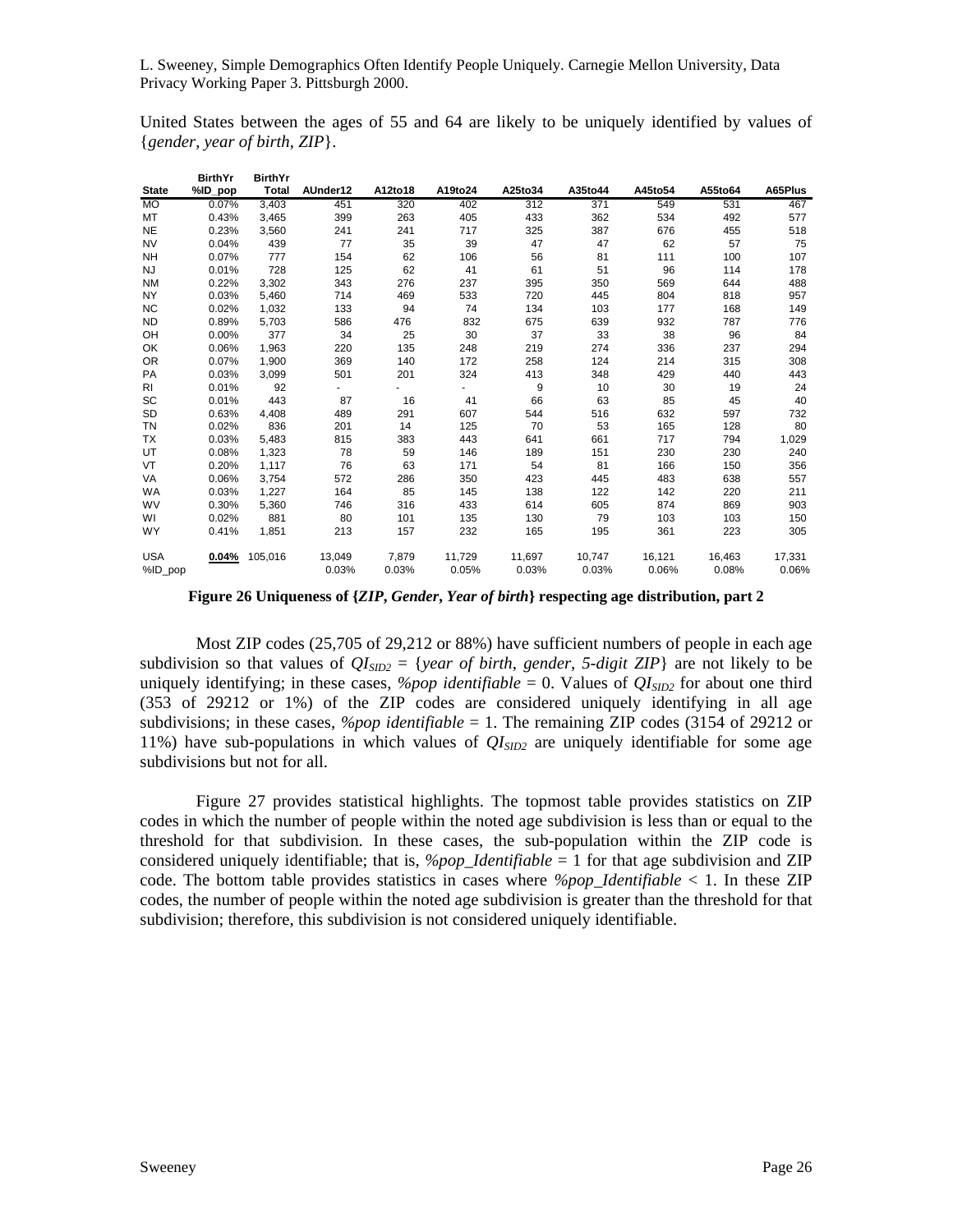|                            | AUnder12 | A12to18 | A19to24 | A25to34 | A35to44 | A45to54 | A55to64 | A65Plus |
|----------------------------|----------|---------|---------|---------|---------|---------|---------|---------|
| Max ZIP sub-population     | 24       | 14      | 12      | 20      | 20      | 20      | 20      | 24      |
| Min ZIP sub-population     |          |         |         |         | 0       | 0       |         | 0       |
| Average ZIP sub-population | 11       | 6       | 5       | 10      | 9       | 10      | 9       | 11      |
| standard deviation         | 8        | 5       | 4       |         |         |         |         | 8       |
| Number of ZIP codes        | 1200     | 1342    | 2309    | 1210    | 1150    | 1651    | 1798    | 1584    |
| Percentage ZIP codes       | 4.1%     | 4.6%    | 7.9%    | 4.1%    | 3.9%    | 5.7%    | 6.2%    | 5.4%    |

#### **Sub-population considered uniquely identifiable (***<= threshold, IDSet* **)**

#### **Sub-population NOT considered uniquely identifiable (***> threshold, NotIDSet* **)**

|                            | AUnder12 | A12to18 | A19to24 | A25to34 | A35to44 | A45to54 | A55to64 | A65Plus |
|----------------------------|----------|---------|---------|---------|---------|---------|---------|---------|
| Max ZIP sub-population     | 26914    | 15352   | 27123   | 24587   | 19543   | 15544   | 12205   | 25799   |
| Min ZIP sub-population     | 25       | 15      | 13      | 21      | 21      | 21      | 21      | 25      |
| Average ZIP sub-population | 1551     | 850     | 840     | 1551    | 1339    | 922     | 768     | 1126    |
| standard deviation         | 2291     | 1212    | 1460    | 2372    | 1914    | 1284    | 1057    | 1652    |
| Number of ZIP codes        | 28012    | 27870   | 26903   | 28002   | 28062   | 27561   | 27414   | 27628   |
| Percentage ZIP codes       | 95.9%    | 95.4%   | 92.1%   | 95.9%   | 96.1%   | 94.3%   | 93.8%   | 94.6%   |

**Figure 27 Statistical highlights from Figure 25 and Figure 26** 

# **5.4. Experiment F: Uniqueness of {***place***/***city***,** *gender***,** *date of birth***}**

This experiment examines the identifiability of {*date of birth*, *gender*, *place*}. While the number of places is expected to be less than the number of ZIP codes, the difference is not as dramatic as one would expect.

|              | <b>DOB</b> |           |           |         |           |           |           |           |           |
|--------------|------------|-----------|-----------|---------|-----------|-----------|-----------|-----------|-----------|
| <b>State</b> | %ID_pop    | AUnder12  | A12to18   | A19to24 | A25to34   | A35to44   | A45to54   | A55to64   | A65Plus   |
| <b>AL</b>    | 74.31%     | 510,294   | 316,271   | 246,921 | 455,646   | 425,871   | 340,085   | 290,787   | 416,713   |
| AK           | 67.62%     | 86,943    | 36,668    | 30,801  | 72,365    | 66,328    | 34,744    | 18,336    | 22,157    |
| AZ.          | 30.18%     | 207,821   | 117,371   | 79,857  | 154.789   | 150.173   | 121,318   | 116,660   | 158.254   |
| AR           | 85.73%     | 355,634   | 221,013   | 144,471 | 278,355   | 286,099   | 217,119   | 197,637   | 314,833   |
| СA           | 35.99%     | 1,705,016 | 1,032,675 | 785,915 | 1,266,384 | 1,411,260 | 1,494,618 | 1,350,466 | 1,663,710 |
| CO.          | 40.41%     | 221,248   | 124,459   | 100,826 | 189,908   | 196,192   | 164,375   | 145,456   | 188,554   |
| CТ           | 66.44%     | 355,973   | 208,871   | 144,966 | 296,959   | 320,087   | 299,897   | 249,481   | 307,714   |
| DE           | 68.04%     | 78,966    | 40,675    | 32,116  | 63,018    | 69,766    | 49,625    | 52,013    | 67,054    |
| DC           | $0.00\%$   |           |           | 26      |           |           |           |           |           |
| FL           | 44.12%     | 866,146   | 523,124   | 416,970 | 743,419   | 783,719   | 697,379   | 690,365   | 875,685   |
| GA           | 62.62%     | 737,096   | 425.884   | 331,861 | 601,348   | 569,614   | 501,763   | 393,910   | 495,444   |
| HI           | 49.94%     | 89,975    | 69,406    | 41,139  | 80,566    | 82,216    | 68,636    | 55,413    | 66,056    |
| ID           | 76.93%     | 147,599   | 93,691    | 50,482  | 116,729   | 113,067   | 83,114    | 66,524    | 103,285   |
| IL           | 60.16%     | 1,205,138 | 698,921   | 490,199 | 976,815   | 965,017   | 842,088   | 731,266   | 966,748   |
| IN           | 63.45%     | 610,004   | 362,468   | 272,124 | 485,926   | 499,979   | 431,504   | 366,413   | 488,978   |
| IA           | 77.50%     | 375,417   | 218,025   | 141,276 | 310,173   | 302,724   | 238,696   | 219,669   | 345,691   |
| KS           | 66.77%     | 295,043   | 167,547   | 111,512 | 236,104   | 229,189   | 182,750   | 160,132   | 270,086   |
| KY           | 78.76%     | 513,045   | 319,232   | 234,139 | 451,331   | 419,197   | 325,073   | 277,950   | 369,257   |
| LA           | 58.86%     | 474,999   | 271.968   | 196.903 | 380.395   | 336,651   | 278.656   | 233,811   | 310,514   |
| <b>ME</b>    | 94.22%     | 201,167   | 117,015   | 82,913  | 184,342   | 184,857   | 123,745   | 108,198   | 153,502   |
| MD           | 63.22%     | 542.516   | 299.174   | 256,363 | 432.696   | 456.506   | 379.792   | 307.456   | 341,639   |
| МA           | 73.33%     | 738,432   | 409,915   | 351,483 | 610,144   | 673.586   | 526.058   | 440.426   | 658,804   |
| MI           | 56.68%     | 912,385   | 535,570   | 393,345 | 760,515   | 737,677   | 656,494   | 551,937   | 720,202   |
| MN           | 71.55%     | 582,951   | 327,576   | 213,712 | 462,644   | 439,233   | 358,955   | 299,529   | 442,243   |
| МS           | 81.12%     | 386,515   | 232,392   | 164,750 | 307,447   | 278,994   | 231,718   | 197,189   | 288,516   |

**Figure 28 Uniqueness of {***Place***,** *Gender***,** *Date of birth***} respecting age distribution, part 1** 

Step 1. Use ZIP table for each of the 50 states and the District of Columbia. Step 2. Figure 12 contains the thresholds for *Q*={*gender*, *date of birth*} specific to each age subdivision. Step 3. Report statistical measurements computed from the table in step 1 using the thresholds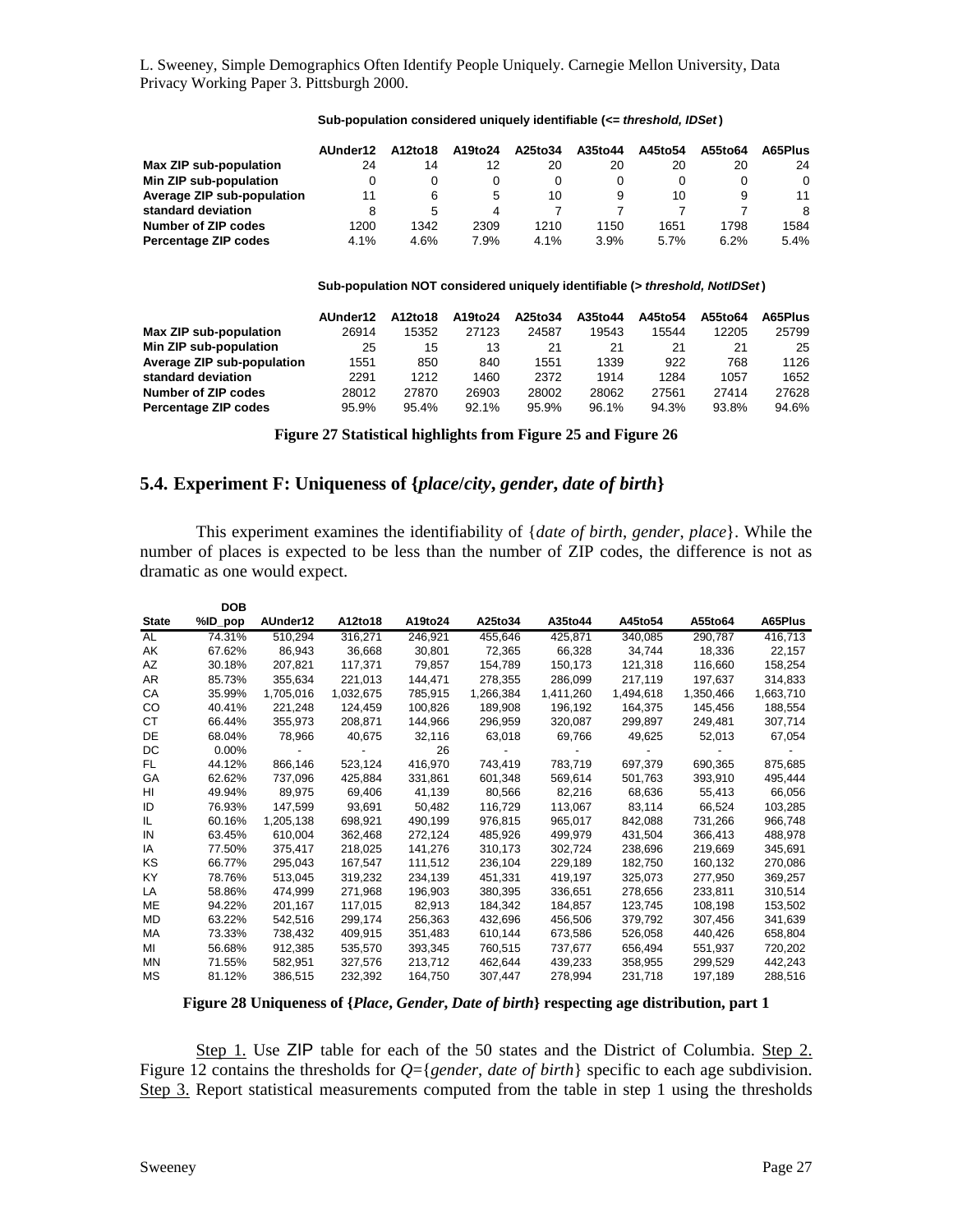determined in step 2. Figure 28 and Figure 29 report the results of applying the 3 steps of experiment F to each state, the District of Columbia and the entire United States.

The percentage of people residing in each locale likely to be uniquely identifiable by values of {*gender*, *date of birth*, *place*} appear in the column named "DOB %ID\_pop." For example, 94.22% of the population of Maine (see Figure 28) and 74.99% of the population of Pennsylvania (see Figure 29) are likely to be uniquely identifiable by values of {*gender*, *date of birth*, *place*}. Vermont had the largest percentage of its population identifiable (98.12%). The District of Columbia had 0% identified. The state having the smallest percentage was Nevada with 26.48%. The average was 64.54% and the standard deviation was 17.88%.

|              | DОR     |            |            |            |            |            |            |            |            |
|--------------|---------|------------|------------|------------|------------|------------|------------|------------|------------|
| <b>State</b> | %ID_pop | AUnder12   | A12to18    | A19to24    | A25to34    | A35to44    | A45to54    | A55to64    | A65Plus    |
| <b>MO</b>    | 65.98%  | 575,534    | 345,340    | 253,443    | 490,825    | 454,370    | 395,626    | 347,346    | 509,243    |
| MT           | 78.05%  | 111,323    | 63.624     | 30.390     | 86,536     | 94.856     | 73,526     | 67,930     | 95,497     |
| NE           | 60.86%  | 173,370    | 100,557    | 63,607     | 137,330    | 136,238    | 98,945     | 92,145     | 157,885    |
| <b>NV</b>    | 26.48%  | 48,890     | 29,379     | 17,274     | 44,040     | 48,251     | 49,077     | 36,910     | 44,428     |
| NΗ           | 83.26%  | 164,556    | 84,043     | 75,108     | 158,945    | 156,196    | 94,268     | 79,579     | 110,913    |
| NJ           | 75.46%  | 916,586    | 513,909    | 459,760    | 887,738    | 910,504    | 705,604    | 615,918    | 823,232    |
| <b>NM</b>    | 58.82%  | 185,741    | 103,241    | 70,980     | 125,794    | 127,320    | 94,373     | 78,403     | 105,250    |
| <b>NY</b>    | 50.89%  | 1,510,307  | 893,370    | 734,124    | 1,331,293  | 1,394,790  | 1,103,058  | 955,471    | 1,231,836  |
| <b>NC</b>    | 66.99%  | 748,655    | 434,802    | 352,507    | 670,230    | 637,726    | 523,682    | 455,492    | 617,381    |
| ND.          | 89.24%  | 108,831    | 59,803     | 33,455     | 83,627     | 83,251     | 56,215     | 53,132     | 90,771     |
| OH           | 65.65%  | 1,218,515  | 726,779    | 536,583    | 1,009,900  | 1,059,754  | 865,805    | 737,419    | 965,782    |
| OK           | 64.24%  | 349,375    | 209,852    | 141,980    | 280,350    | 266,557    | 233,933    | 212,063    | 326,461    |
| 0R           | 64.29%  | 318,531    | 186,694    | 120,253    | 251,227    | 266,919    | 224,214    | 180,088    | 279,439    |
| PA           | 74.99%  | 1,427,475  | 829,811    | 674,412    | 1,324,556  | 1,288,682  | 1,002,535  | 960.527    | 1,401,861  |
| RI           | 55.57%  | 83,379     | 52,128     | 46,137     | 74,615     | 83,775     | 73,597     | 65,732     | 78,157     |
| SC           | 67.65%  | 404,179    | 259,598    | 178.853    | 347,400    | 357,955    | 263,798    | 240.827    | 306,073    |
| SD           | 81.02%  | 108,221    | 62,338     | 36,113     | 80,508     | 80.733     | 53,059     | 51,721     | 90,508     |
| ΤN           | 64.98%  | 529,152    | 319,932    | 243,251    | 474,021    | 459,452    | 388,946    | 320,903    | 433,014    |
| ТX           | 44.27%  | 1,410,090  | 792,176    | 561,715    | 1,100,437  | 1,053,590  | 840,761    | 735,749    | 1,025,466  |
| UT           | 56.43%  | 208,964    | 117,137    | 81,156     | 132,730    | 134,699    | 106,448    | 84,198     | 106,867    |
| VT           | 98.12%  | 99,365     | 53,099     | 42,494     | 95,880     | 92,804     | 57,274     | 45,118     | 66,169     |
| VA           | 58.50%  | 588,706    | 358,361    | 294,519    | 565,454    | 531,480    | 468,056    | 357,966    | 453,394    |
| <b>WA</b>    | 53.56%  | 458,232    | 257,086    | 168,811    | 372,536    | 382,178    | 319,725    | 272,740    | 375,511    |
| <b>WV</b>    | 90.95%  | 260,338    | 178,947    | 125,468    | 232,443    | 242,711    | 184,384    | 169,168    | 237,233    |
| WI           | 68.27%  | 584,155    | 333,763    | 235,969    | 497,263    | 483,528    | 372,939    | 334,139    | 497,585    |
| <b>WY</b>    | 79.05%  | 67,039     | 36,679     | 20,714     | 52,859     | 53,145     | 45,541     | 35,539     | 47,045     |
| <b>USA</b>   | 58.38%  | 24,859,832 | 14,572,359 | 10,914,146 | 20,826,555 | 20,879,466 | 17,343,591 | 15,107,247 | 20,512,640 |
| %ID_pop      |         | 57.2%      | 61.5%      | 48.3%      | 48.0%      | 55.6%      | 68.2%      | 71.7%      | 65.9%      |

**Figure 29 Uniqueness of {***Place***,** *Gender***,** *Date of birth***} respecting age distribution, part 2** 

The next to last row in Figure 29 labeled "USA" reports the results of applying the 3 steps of experiment F to all places in the United States. As shown, 58.38% of the population of the United States is likely to be uniquely identified by values of {*gender*, *date of birth*, *place*}. The last row in Figure 29 labeled "%ID\_pop" displays the percentage of people in each age subdivision who are likely to be uniquely identified by values of {*gender, date of birth*, *place*}. For example, it reports that 71.7% of the population of persons residing in the United States between the ages of 55 and 64 are likely to be uniquely identifiable based on {*gender*, *date of birth*, *place*}.

The place having the largest population was Chicago, Illinois, with 2,451,767 people. The place having the smallest population was Crooked Creek, Alaska that reports only one person of age 65 or more resides there. The average population for a place is 9,710 and the standard deviation is 44,149. There are a total of 25,585 places.

**DOB**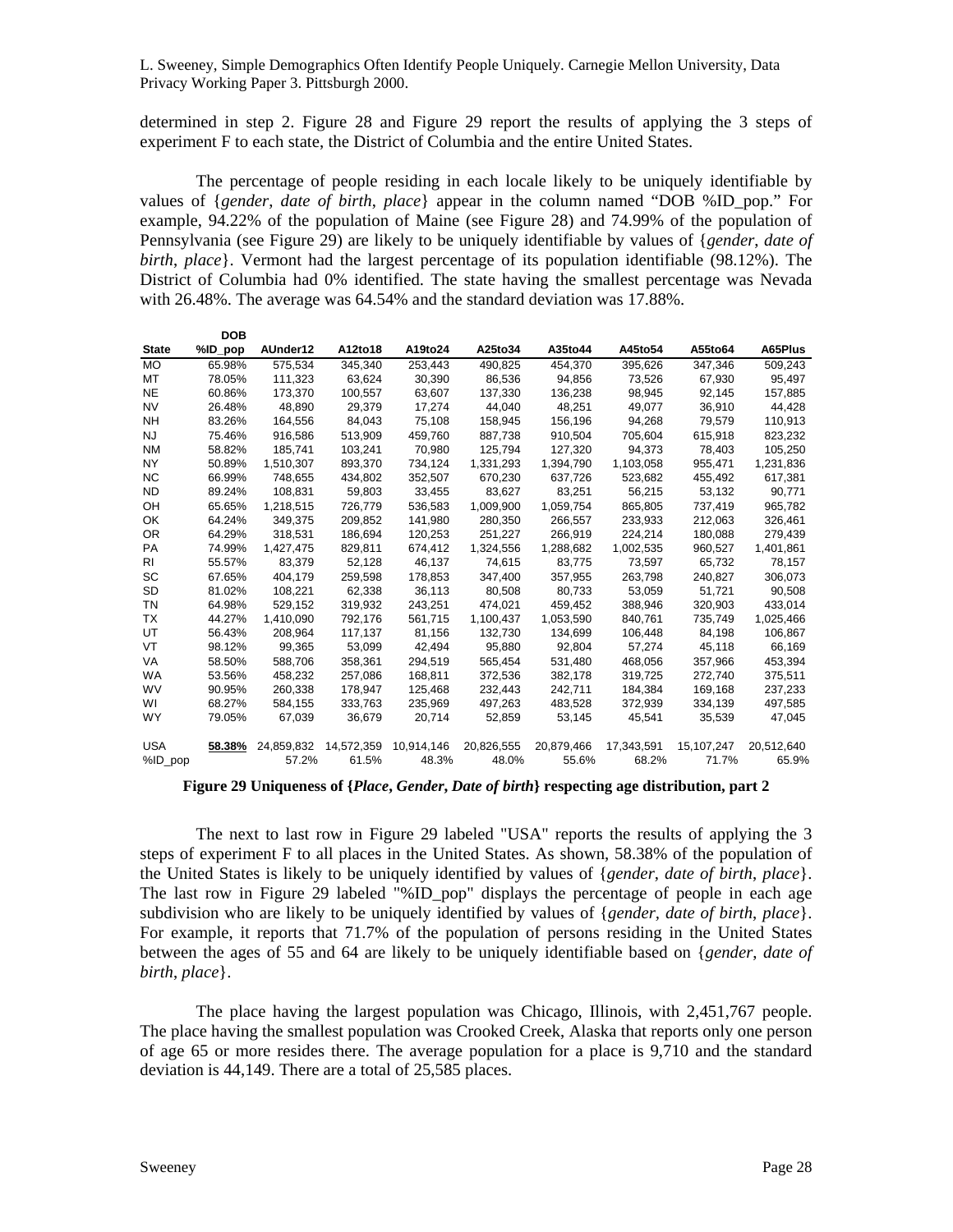### **5.5. Experiment J: Uniqueness of {***county***,** *gender***,** *date of birth***}**

This experiment examines the identifiability of {*date of birth*, *gender*, *county*}. Recall, there are a total of 29,343 ZIP codes, 25,688 places and 3,141 counties.

Step 1. Use ZIP table for each of the 50 states and the District of Columbia. Step 2. Figure 12 contains the thresholds for *Q*={*gender*, *date of birth*} specific to each age subdivision. Step 3. Report statistical measurements computed from the table in step 1 using the thresholds determined in step 2. Figure 30 and Figure 31 report the results of applying the 3 steps of experiment J to each state, the District of Columbia and the entire United States.

The percentage of people residing in each locale likely to be uniquely identifiable by values of {*gender*, *date of birth*, *county*} appear in the column named "DOB %ID\_pop." For example, 58% of the population of Mississippi (see Figure 30) and 52% of the population of Nebraska (see Figure 31) are likely to be uniquely identifiable by values of {*gender*, *date of birth*, *county*}. Wyoming had the largest percentage of its population identifiable (75%). Connecticut, Delaware, the District of Columbia and New Jersey had 0% identified. The average was 28% and the standard deviation was 22%.

The next to last row in Figure 31 labeled "USA" reports the results of applying the 3 steps of experiment J to all counties in the United States. As shown, 18.1% of the population of the United States is likely to be uniquely identified by values of {*gender*, *date of birth*, *county*}. The last row in Figure 31 labeled "%ID\_pop" displays the percentage of people in each age subdivision who are likely to be uniquely identified by values of {*gender, date of birth*, *county*}. For example, it reports that 25.84% of the population of persons residing in the United States between the ages of 55 and 64 are likely to be uniquely identifiable based on {*gender*, *date of birth*, *county*}.

|              | DOB     | DOB       |          |         |         |         |         |         |         |         |
|--------------|---------|-----------|----------|---------|---------|---------|---------|---------|---------|---------|
| <b>State</b> | %ID_pop | Total     | AUnder12 | A12to18 | A19to24 | A25to34 | A35to44 | A45to54 | A55to64 | A65Plus |
| AL           | 31%     | 1,239,261 | 203,418  | 119,887 | 100,859 | 147,718 | 149,568 | 145,639 | 165,943 | 206,229 |
| AK           | 43%     | 231,537   | 39,695   | 25,282  | 18,424  | 47,769  | 29,382  | 31,533  | 17,293  | 22,159  |
| AZ           | 5%      | 168,352   | 23,995   | 13.659  | 8,351   | 15,873  | 23,248  | 23,557  | 26,589  | 33,080  |
| AR           | 55%     | 1,286,703 | 204,611  | 126,862 | 85,675  | 165,982 | 171,952 | 153,203 | 149,635 | 228,783 |
| CA           | 2%      | 482,182   | 74.362   | 42,716  | 33,536  | 62,826  | 50,565  | 61,321  | 70,890  | 85,966  |
| CO           | 16%     | 530,181   | 94,650   | 50,001  | 38,332  | 85,809  | 86,915  | 60,219  | 46,794  | 67,461  |
| СT           | $0\%$   |           |          |         |         |         |         |         |         |         |
| DE           | 0%      |           |          |         |         |         |         |         |         |         |
| DC           | $0\%$   |           |          |         |         |         |         |         |         |         |
| FL           | 5%      | 680,438   | 109,084  | 74,526  | 59,719  | 96,106  | 93,589  | 80,169  | 64,489  | 102,756 |
| GA           | 36%     | 2,335,158 | 385,475  | 236,121 | 182,875 | 311,416 | 297,509 | 294,860 | 257,992 | 368,910 |
| HI           | 2%      | 24.302    |          | 4,985   | 3,356   |         | 20      | 5,039   | 4,127   | 6,775   |
| ID           | 50%     | 504,176   | 84,045   | 54,338  | 27,716  | 64,270  | 70,098  | 61,874  | 63,762  | 78,073  |
| IL           | 15%     | 1,733,651 | 294,307  | 164,151 | 119,585 | 237,212 | 225,134 | 210,334 | 189,098 | 293,830 |
| IN           | 33%     | 1,805,518 | 310,118  | 183,259 | 129,393 | 268,623 | 228,630 | 204,738 | 205,590 | 275,167 |
| IA           | 57%     | 1,574,848 | 267,585  | 153,138 | 102,462 | 208.798 | 216,811 | 168,181 | 161,950 | 295,923 |
| ΚS           | 45%     | 1,117,968 | 187,792  | 105,602 | 71,548  | 150,530 | 142,864 | 128,522 | 120,241 | 210,869 |
| KY           | 55%     | 2,015,672 | 339.649  | 199.166 | 162,837 | 287,814 | 264,521 | 239,055 | 215,956 | 306,674 |
| LA           | 26%     | 1,103,759 | 166,000  | 99,616  | 76,791  | 129,159 | 151,255 | 132,897 | 154,279 | 193,762 |
| ME           | 24%     | 289,549   | 45,914   | 25,233  | 25,821  | 33,214  | 34,481  | 37,839  | 34,151  | 52,896  |
| MD           | 6%      | 288.043   | 36,084   | 19.602  | 20,508  | 36,667  | 32,605  | 29,983  | 51,224  | 61,370  |
| MA           | 1%      | 30,080    | 2,997    | 1,179   | 914     | 2,739   | 3,651   | 8,515   | 7,345   | 2,740   |
| MI           | 14%     | 1,270,356 | 187,954  | 101,271 | 84,202  | 147,645 | 144,700 | 167,106 | 186,504 | 250,974 |
| MN           | 35%     | 1,545,738 | 264,233  | 169,559 | 98,392  | 209,122 | 217,857 | 169,995 | 152,615 | 263,965 |
| <b>MS</b>    | 58%     | 1,503,027 | 258,287  | 160.447 | 109,981 | 202.539 | 185,987 | 179,021 | 161.836 | 244,929 |

**Figure 30 Uniqueness of {***County***,** *Gender***,** *Date of birth***} respecting age distribution, part 1** 

The county having the largest population was Los Angeles County in California, with 8,863,164 people. The county having the smallest population was Yellowstone County in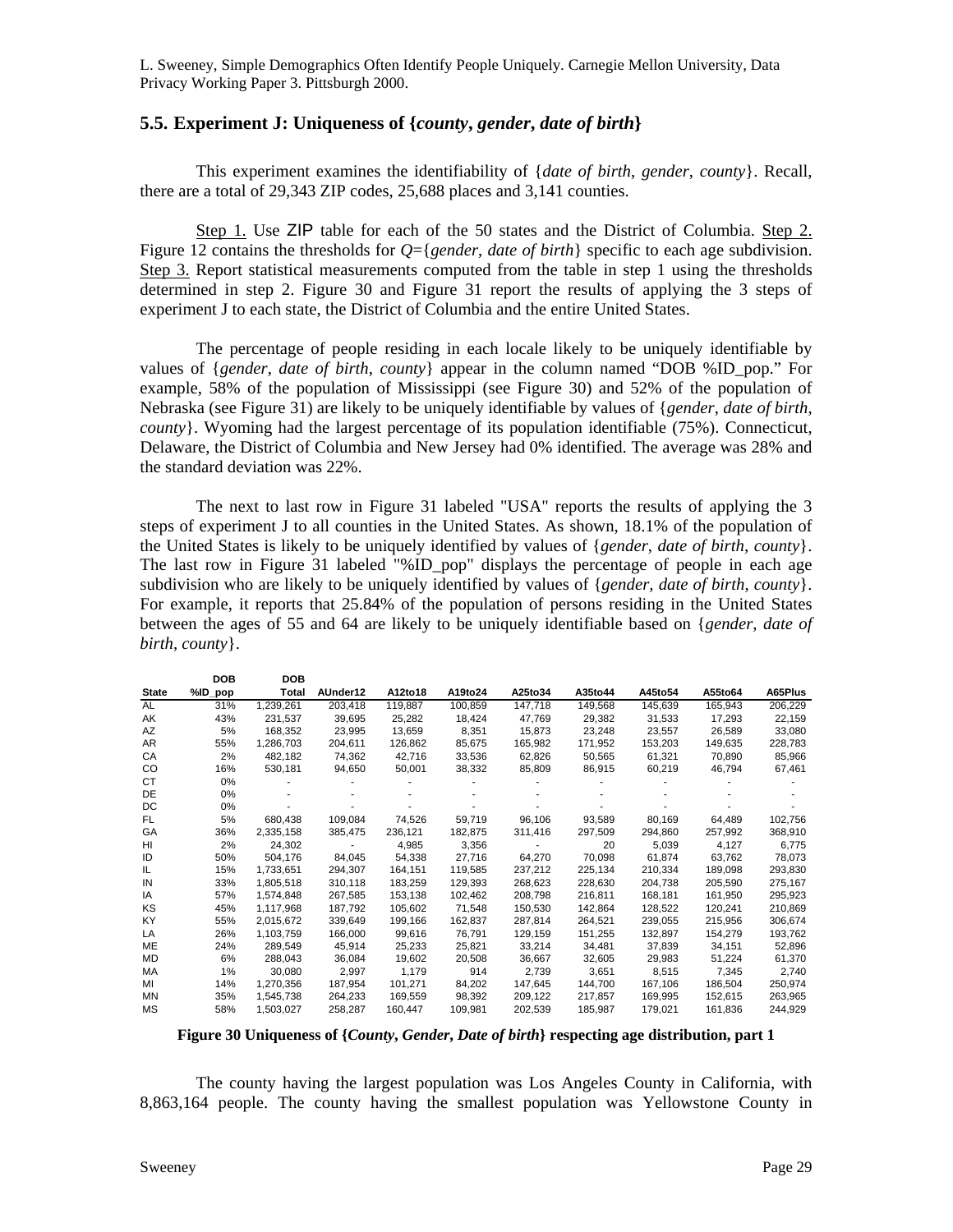Montana where only 52 people reside. The average population for a county is 79,182 and the standard deviation is 263,813. There are a total of 3,141 counties.

|              | DOB     | <b>DOB</b> |           |           |           |           |           |           |           |           |
|--------------|---------|------------|-----------|-----------|-----------|-----------|-----------|-----------|-----------|-----------|
| <b>State</b> | %ID_pop | Total      | AUnder12  | A12to18   | A19to24   | A25to34   | A35to44   | A45to54   | A55to64   | A65Plus   |
| <b>MO</b>    | 35%     | 1,777,250  | 299,822   | 177,231   | 117,495   | 235,542   | 226,741   | 199,449   | 201,418   | 319,552   |
| MT           | 58%     | 461,847    | 79,868    | 50,920    | 26,385    | 52,524    | 57,155    | 54,121    | 58,303    | 82,571    |
| <b>NE</b>    | 52%     | 827,590    | 148,680   | 81,858    | 48,439    | 114,003   | 115,534   | 80,505    | 86,132    | 152,439   |
| NV           | 17%     | 205,707    | 39,060    | 19,336    | 13,922    | 34,721    | 32,791    | 23,853    | 18,433    | 23,591    |
| <b>NH</b>    | 14%     | 158,917    | 18,460    | 14,248    | 10,218    | 17,034    | 17,684    | 29,898    | 27,505    | 23,870    |
| NJ           | 0%      | 13,203     |           | 0         | $\sim$    |           |           | 7,089     | 6,114     |           |
| <b>NM</b>    | 31%     | 466,942    | 55,935    | 41,285    | 37,298    | 48,782    | 59,912    | 68,042    | 65,578    | 90,110    |
| <b>NY</b>    | 4%      | 714,072    | 86,136    | 44,198    | 48,241    | 39,884    | 79,329    | 130,425   | 139,808   | 146,051   |
| <b>NC</b>    | 26%     | 1.718.318  | 242,446   | 149.044   | 126.104   | 202.459   | 209,646   | 232.090   | 249.455   | 307.074   |
| ND           | 63%     | 401,471    | 65,977    | 37,393    | 19,272    | 49,281    | 47,612    | 47,773    | 53,295    | 80,868    |
| OH           | 14%     | 1,536,542  | 244,518   | 135.966   | 102,380   | 185,611   | 200,338   | 199,829   | 190,210   | 277,690   |
| OK           | 44%     | 1,395,889  | 214,447   | 135,344   | 106,030   | 180,771   | 170,655   | 171,464   | 164,825   | 252,353   |
| 0R           | 16%     | 468,933    | 58,089    | 37,189    | 25,490    | 51,118    | 50,034    | 77,348    | 76,465    | 93,200    |
| PA           | 7%      | 868,774    | 143,074   | 81,634    | 65,841    | 120,867   | 115,691   | 110,104   | 109,679   | 121,884   |
| <b>RI</b>    | 4%      | 36,592     | 7,442     | 4,146     | $\sim$    | $\sim$    | 7,157     | 5,220     | 4,929     | 7,698     |
| SC           | 23%     | 792.897    | 115.127   | 71.978    | 53,250    | 100,618   | 97,592    | 104,465   | 111,669   | 138,198   |
| SD           | 73%     | 506,465    | 96,431    | 52,085    | 32,146    | 70,960    | 65,236    | 51,201    | 50,256    | 88,150    |
| <b>TN</b>    | 37%     | 1,832,875  | 296,158   | 180,822   | 134,829   | 239,766   | 227,196   | 226,279   | 223,498   | 304,327   |
| TX           | 19%     | 3,185,236  | 555,868   | 314,582   | 220,496   | 408,489   | 396,535   | 357,970   | 372,889   | 558,407   |
| UT           | 17%     | 296,513    | 58,729    | 33,397    | 21,901    | 43,107    | 40,697    | 30,917    | 26,743    | 41,022    |
| VT           | 59%     | 329,450    | 48,194    | 35,514    | 24,136    | 42,551    | 42,821    | 44,422    | 36,277    | 55,535    |
| VA           | 35%     | 2,186,920  | 327,643   | 195,729   | 180,037   | 286,163   | 280,550   | 300,469   | 262,255   | 354,074   |
| WA           | 11%     | 523,874    | 66,444    | 57,010    | 36,219    | 58,899    | 62,605    | 75,825    | 83,264    | 83,608    |
| <b>WV</b>    | 59%     | 1,059,753  | 168,623   | 100,661   | 72,214    | 144,775   | 151,174   | 140,705   | 128,935   | 152,666   |
| WI           | 25%     | 1,211,247  | 190,779   | 110.977   | 71,189    | 162,807   | 159,047   | 141,883   | 157,036   | 217,529   |
| <b>WY</b>    | 75%     | 338,752    | 57,064    | 36,055    | 20,545    | 52,035    | 52,251    | 38,218    | 35,539    | 47,045    |
| <b>USA</b>   | 18.1%   | 45,076,528 | 7.265.269 | 4,329,202 | 3,175,354 | 5,854,598 | 5,787,325 | 5,543,164 | 5,448,813 | 7,672,803 |
| %ID pop      |         |            | 16.72%    | 18.27%    | 14.04%    | 13.48%    | 15.40%    | 21.79%    | 25.84%    | 24.65%    |

**Figure 31 Uniqueness of {***County***,** *Gender***,** *Date of birth***} respecting age distribution, part 2** 

#### **6. Discussion**

Figure 32 contains a summary of the results reported in the previous section. A description of each reported percentage is provided in the following paragraphs. These percentages demonstrate how combinations of characteristics can combine to narrow the number of possible people under consideration as the subject of de-identified person-specific data.

| <b>County</b> | 18.1       | $0.04\,$ | 0.00004          | $0.00000*$                     |
|---------------|------------|----------|------------------|--------------------------------|
| <b>Place</b>  | 58.4       | 3.6      | 0.04             | $0.01\,$                       |
| <b>ZIP</b>    |            |          | 0.04             | $\hphantom{0}\hphantom{0}9.01$ |
|               | <b>DOB</b> | Mon/Year | <b>BirthYear</b> | 2yr Age                        |

**Figure 32 Percentage of US population identified with gender as geography and age vary** 

Experiment B reported that 87.1% (216 million of 248 million) of the population in the United States had characteristics that were likely made them unique based only on {*5-digit ZIP*, *gender*, *date of birth*}. Experiment C reported that 3.7% of the population in the United States had characteristics that were likely made them unique based only on {*5-digit ZIP*, *gender*, *Month and year of birth*}. Experiment D reported that 0.04% of the population in the United States had characteristics that were likely made them unique based only on {*5-digit ZIP*, *gender*, Year *of birth*}. Experiment E reported that 0.01% of the population in the United States had characteristics that were likely made them unique based only on {*5-digit ZIP*, *gender*, *2year age range*}.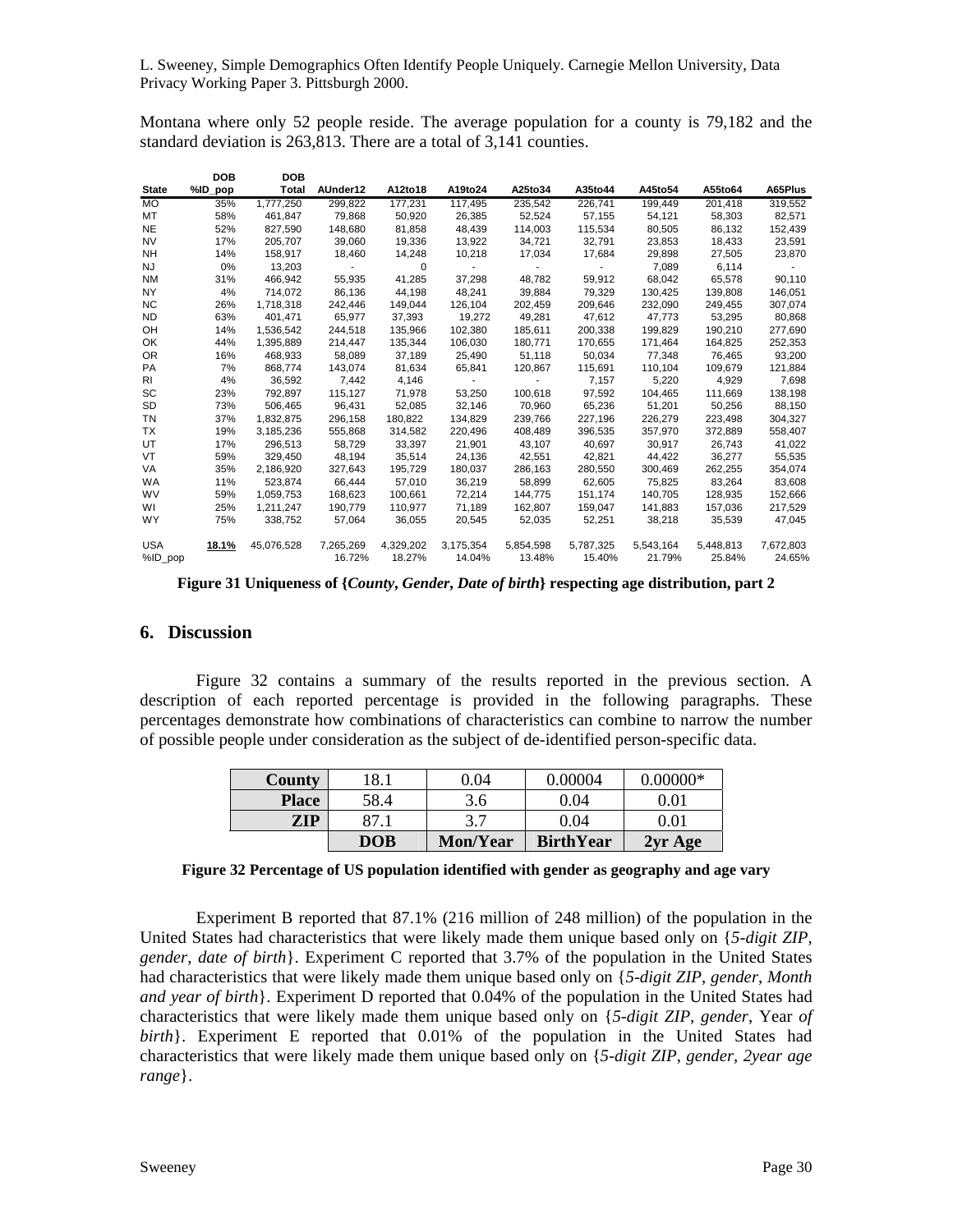Experiment F reported that 58.4% of the population in the United States had characteristics that were likely made them unique based only on {*Place*, *gender*, *date of birth*}. Experiment G reported that 3.6% of the population in the United States had characteristics that were likely made them unique based only on {*Place*, *gender*, *Month and year of birth*}. Experiment H reported that 0.04% of the population in the United States had characteristics that were likely made them unique based only on {*Place*, *gender*, *Year of birth*}. Experiment I reported that 0.01% of the population in the United States had characteristics that were likely made them unique based only on {*Place*, *gender*, *2year age range*}.

Experiment J reported that 18.1% of the population in the United States had characteristics that were likely made them unique based only on {*County*, *gender*, *date of birth*}. Experiment K reported that 0.04% of the population in the United States had characteristics that were likely made them unique based only on {*County*, *gender*, *Month and year of birth*}. Experiment L reported that 0.00004% of the population in the United States had characteristics that were likely made them unique based only on {*County*, *gender*, *Year of birth*}. Experiment M reported that 0.00000% of the population in the United States had characteristics that were likely made them unique based only on {*County*, *gender*, *2year age range*}, but despite it being a very small number, it is not 0.<sup>\*</sup>

As the number of possible values a quasi-identifier can assume decreases, the percentage of the population in the United States who had characteristics that were likely unique based on those values decreases. This is evidenced by each row in Figure 32. Moving from left to right within each row of Figure 32, the numbers of possible combinations decrease and the corresponding percentages decrease. Aggregating the geographical specification to county resulted in far fewer possible combinations than available with place or ZIP codes. This is evidenced within each column in Figure 32. Notice however that the differences between the number of places and the number of ZIP codes are not as dramatic, and as a result, neither are the corresponding percentages.

### **6.1. Predicting the number of people that can be identified in a release**

It was already shown that de-identified releases of person-specific data that contain no explicit identifiers such as name, address or phone number, is not necessarily anonymous [16]. The maximum number of patients who could be identified in a public or semi-public release of health data is the number of patients who were hospitalized and whose information is therefore included in the data. Many possible combinations of attributes can combine to form a quasiidentifier useful for linking the de-identified data to explicitly identified data. The number of hospitalizations reported in the IHCCCC's  $R_{rod}$  data (see Figure 2) in one year is estimated to be 1 million based on the average statistic that 1:12 people are hospitalized each year.

However, the actual number of patients that could be re-identified in publicly and semipublicly released health data is not necessarily every patient and the actual number is likely to differ among releases due to varying quasi-identifiers available. The results from the experiments reported in this document can help predict a minimum level of identifiability based on a combination of three demographics.

 $\overline{a}$ 

<sup>∗</sup> In Loving County, Texas, 6 of 107 people are likely to be uniquely identified by values of {*gender*, *2yr age range*, *county*}. All of these 6 people are between the ages of 12 and 18 years.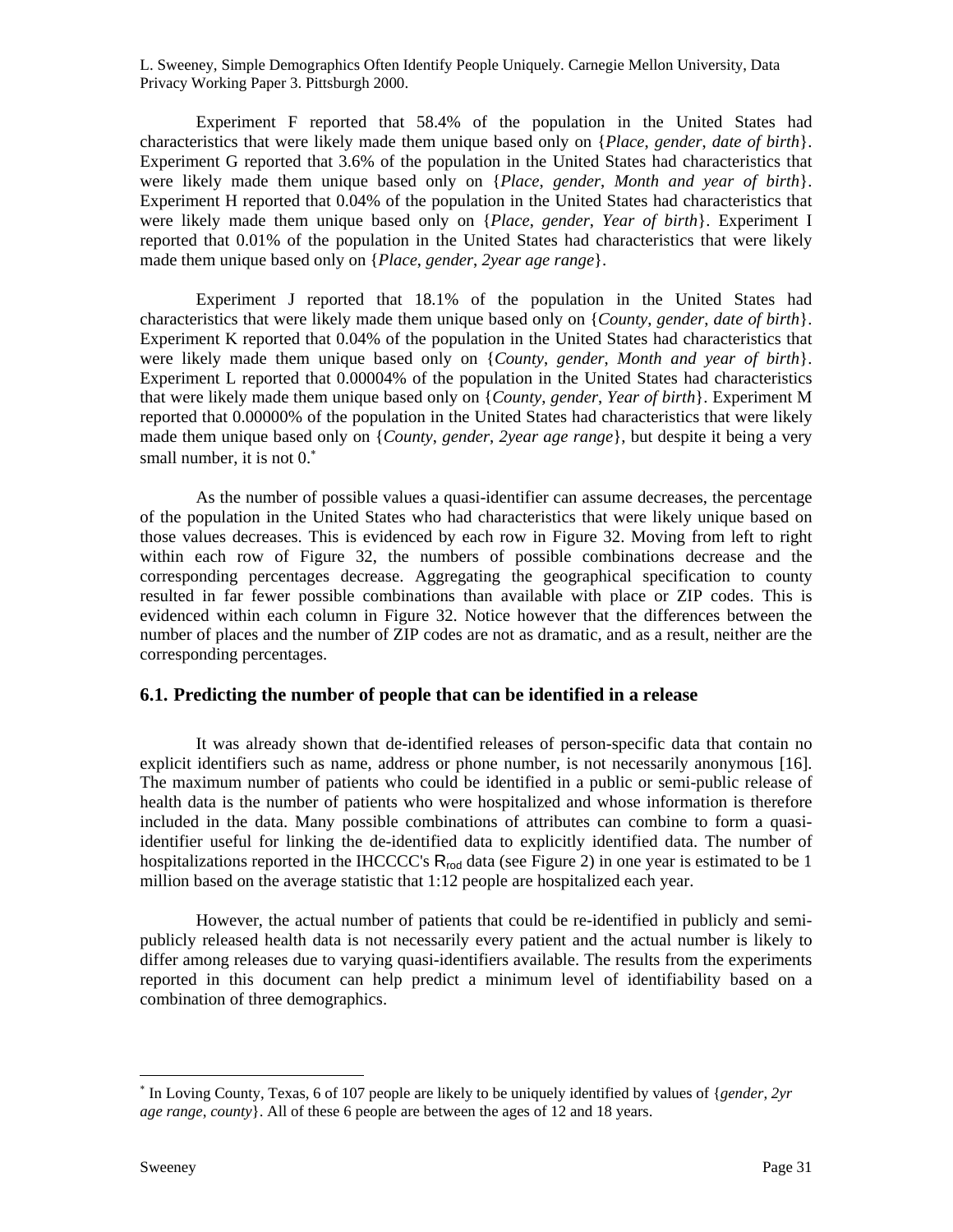# **6.1.1. Illinois Research Health Data**

As shown in Figure 2,  $R_{rod}$  includes the full date of birth, gender, and the patient's 5-digit residential ZIP. Figure 13 reports that 75.3% of the population of Illinois is likely to be uniquely identified by {*5-digit ZIP*, *gender*, *date of birth*}. That corresponds to 753,000 patients being identified per year in R<sub>rod</sub>.

# **6.1.2. AHRQ's State Inpatient Database**

As shown in Figure 3, SID includes the month and year of birth, gender, and the patient's 5-digit residential ZIP for some states. Figure 33 estimates that 112,595 patients per year are likely to be uniquely identified by {*ZIP*, *Gender*, *Month and year of birth*} in SID. The five states known to report the month and year of the birth date of each patient to SID were introduced in **Error! Reference source not found.**. The populations for each of these states according to the 1990 Census data [17] were reported in Figure 8 and Figure 9. It is estimated that 1:12 people are hospitalized each year. These values are summarized in Figure 33.

|     |            | <b>State Population Hospitalized Unique</b> |                        | <b>PopID</b> |
|-----|------------|---------------------------------------------|------------------------|--------------|
| AZ. | 3,665,228  | 305,436                                     | 1.4%                   | 4.276        |
| IA  | 2,776,442  | 231,370                                     | 18.1%                  | 41,878       |
| NY  | 17.990.026 | 1,499,169                                   | 2.3%                   | 34.481       |
| 0R  | 2,842,321  | 236,860                                     | 4.2%                   | 9.948        |
| WI  | 4.891.452  | 407.621                                     | 5.4%                   | 22.012       |
|     |            |                                             | Total per year 112,595 |              |

**Figure 33 Estimated Uniqueness of {***ZIP***,** *Gender***,** *Month and year of birth***} in SID**

| <b>State</b> | <b>Population</b> | <b>Hospitalized</b> | Unique         | <b>PopID</b> |  |  |  |
|--------------|-------------------|---------------------|----------------|--------------|--|--|--|
| A7           | 3,665,228         | 305,436             | 0.02%          | 61           |  |  |  |
| СA           | 29.755.274        | 2.479.606           | 0.01%          | 248          |  |  |  |
| CO           | 3,293,771         | 274,481             | 0.08%          | 220          |  |  |  |
| FL.          | 12,686,788        | 1,057,232           | $0.00\%$       | 42           |  |  |  |
| ΙA           | 2,776,442         | 231,370             | 0.11%          | 255          |  |  |  |
| МA           | 6,011,978         | 500,998             | 0.01%          | 50           |  |  |  |
| MD           | 4.771.143         | 397.595             | 0.03%          | 119          |  |  |  |
| N.I          | 7.730.188         | 644.182             | 0.01%          | 64           |  |  |  |
| NY           | 17,990,026        | 1,499,169           | $0.03\%$       | 450          |  |  |  |
| OR           | 2,842,321         | 236.860             | $0.07\%$       | 166          |  |  |  |
| SC           | 3,486,703         | 290,559             | 0.01%          | 29           |  |  |  |
| WА           | 4.866.692         | 405.558             | 0.03%          | 122          |  |  |  |
| W١           | 4.891.452         | 407.621             | 0.02%          | 82           |  |  |  |
|              |                   |                     | Total per year |              |  |  |  |

#### **Figure 34 Estimated Uniqueness of {***ZIP***,** *Gender***,** *Year of birth***} in SID**

As shown in Figure 3, SID includes the year of birth (by way of age  $[18]$ ), gender, and the patient's 5-digit residential ZIP for some states. Figure 34 estimates that 1,907 patients per year are likely to be uniquely identified by {*ZIP*, *Gender*, *Year of birth*} in SID. The 13 states known to report the year of the birth date of each patient to SID were introduced in **Error! Reference**  source not found.. The populations for each of these states according to the 1990 Census data [19] were reported in Figure 8 and Figure 9. It is estimated that 1:12 people are hospitalized each year. These values are summarized in Figure 34.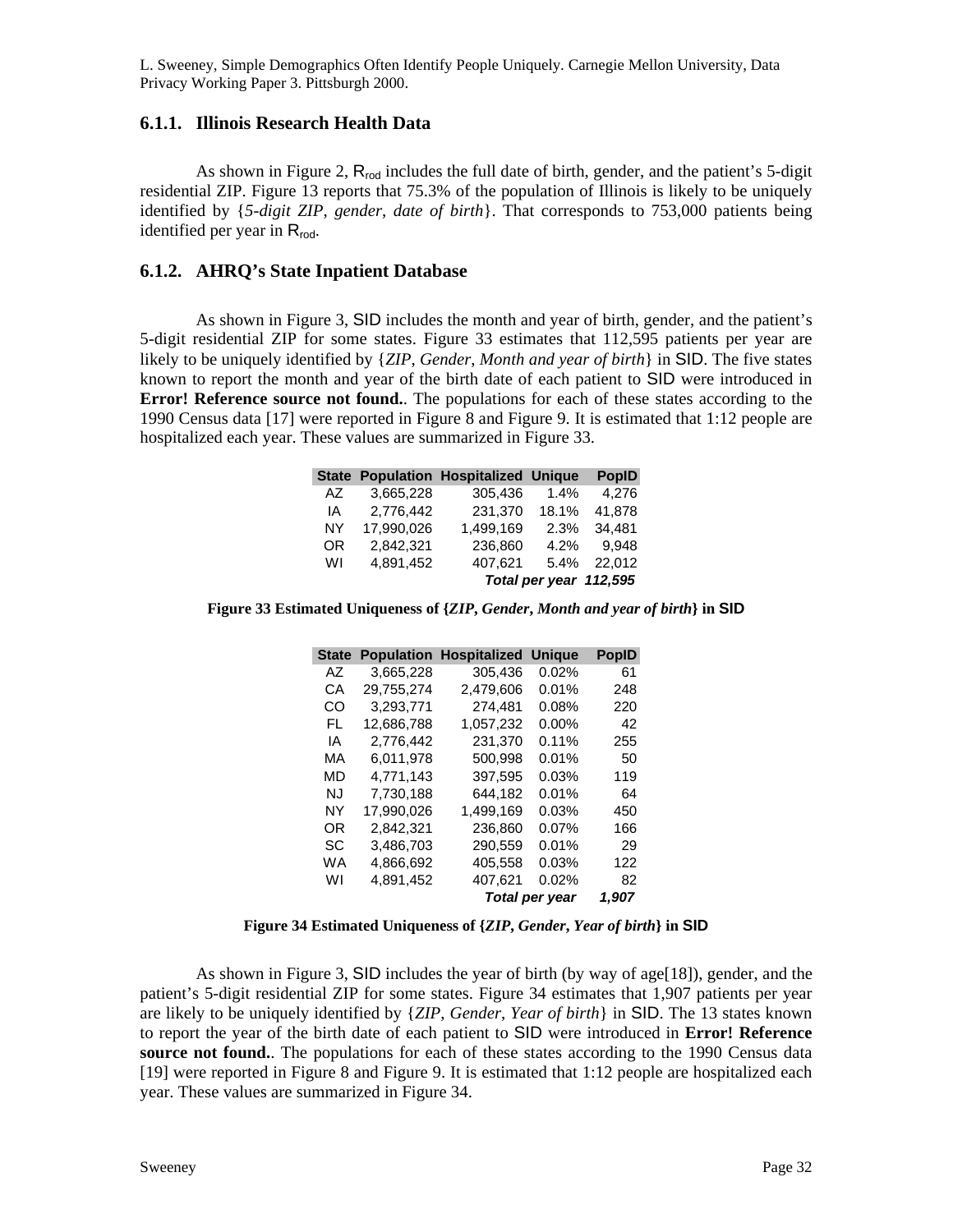There are many ways to misunderstand these values. These values are not to be considered an estimate of the uniqueness of  $R_{rod}$  or SID. There may exist other quasi-identifiers that may consist of more and different attributes that can link to other available data and thereby render the released health data even more identifiable. Such quasi-identifiers may use the hospital identifying number or discharge status or payment information. The estimates reported in this document are just approximations based on the demographic quasi identifiers stated. Therefore, these estimates should be viewed as a minimal estimate of the identifiability of these data. Clearly, these data are not anonymous.

### **6.2. Unique and unusual information found in data**

A significant problem with producing anonymous data concerns unique and unusual information appearing within the data themselves. Instances of uniquely occurring characteristics found within the original data can be used by a reporter, private investigator and others to discredit the anonymity of the released data even when these instances are not unique in the general population. Unusual cases are often unusual in other sources of data as well making them easier to identify.

Importantly, close examination of the particulars of a database provides the best basis for determining uniquely identifying information and quasi-identifiers. In this document, I have examined outside information without examining the values of the released data themselves. The analysis is based on the fact that a combination of characteristics that makes one unique in a geographic population, for example, results in uniqueness in all other data that includes that geographic specification. An examination of the data however can reveal other kinds of unusual information that can be found in other sources of data making more patients easier to identify.

In an interview, for example, a janitor may recall an Asian patient whose last name was Chan and who worked as a stockbroker because the patient gave the janitor some good investing tips. Any single uniquely occurring value or group of values can be used to identify an individual. Remember that the unique characteristic may not be known beforehand. It could be based on diagnosis, treatment, birth year, visit date, or some other little detail or combination of details available to the memory of a patient or a doctor, or knowledge about the database from some other source.

As another example, consider the medical records of a pediatric hospital in which only one patient is older than 45 years of age. Suppose a de-identified version of the hospital's records is to be released for public-use that includes age and city of residence but not birth date or zip code. Many may believe the resulting data would be anonymous because there are thousands of people of age 45 living in that city. However, the rare occurrence of a 45 year-old pediatric patient at that facility can become a focal point for anyone seeking to discredit the anonymity of the data. Nurses, clerks and other hospital personnel will often remember unusual cases and in interviews may provide additional details that help identify the patient.

### **6.3. Future Work**

Below are proposed projects of varying degrees of difficulties and skill requirements that extend this work.